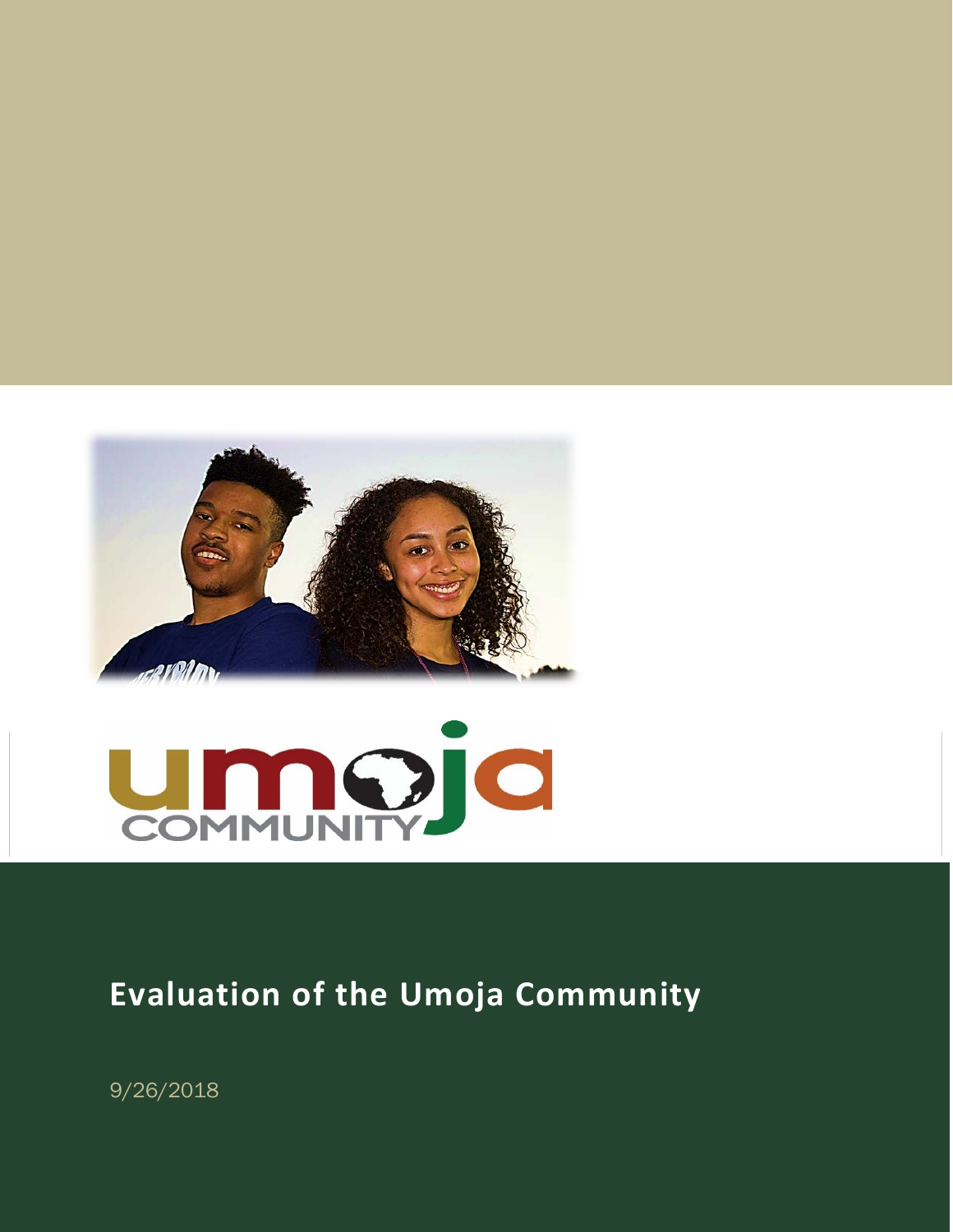#### Submitted to:

Umoja Community Education Foundation 7801 Folsom Blvd. Suite 360 Sacramento, CA 95826

## Submitted by:



## **Institute for Social Research**

California State University, Sacramento 6000 J Street | Sacramento, CA 95819

#### [www.csus.edu/isr](http://www.csus.edu/isr)

Valory J. Messier, M.A. Shannon A. Williams, Ph.D Nyree Hall, B.A.

Victoria Visueta, B.A.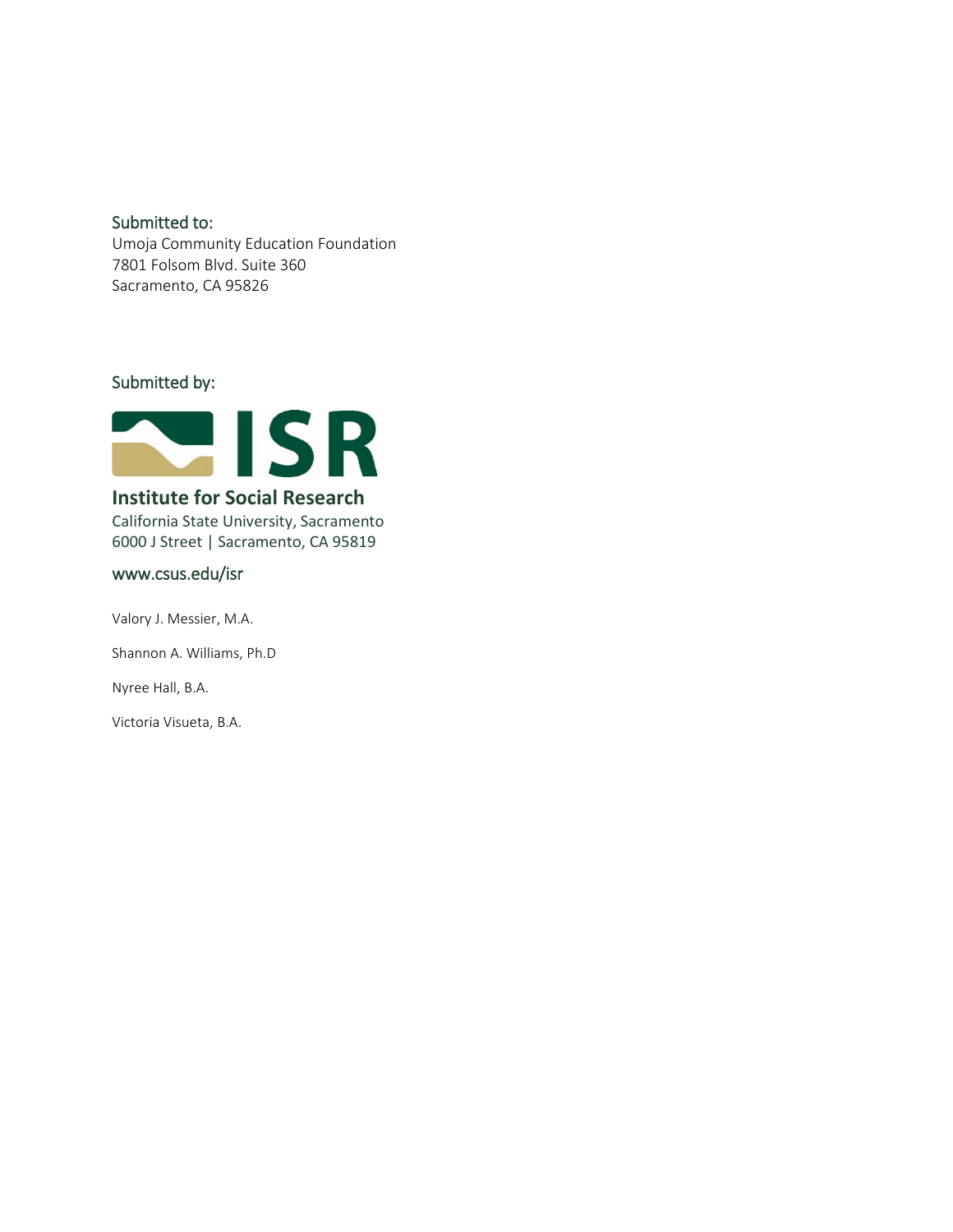## Table of Contents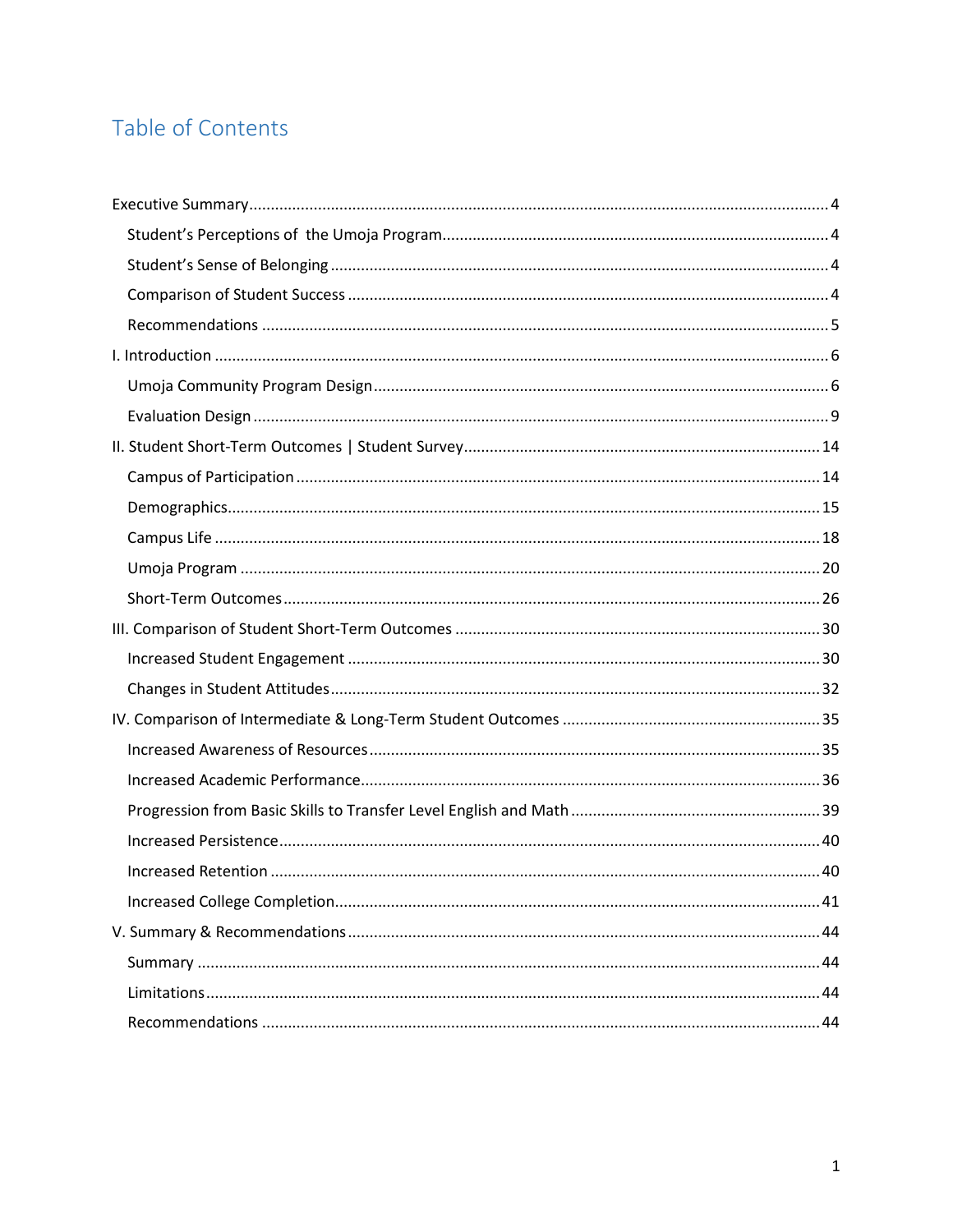## Table of Tables

| Table 1: Enrollment of African American and Umoja students at California Community Colleges 6         |
|-------------------------------------------------------------------------------------------------------|
|                                                                                                       |
| Table 2: Umoja and Non-Umoja cohorts of students identified in CCCCO data files13                     |
|                                                                                                       |
| Table 5: Results of t-tests for all short-term outcome indicators in student survey32                 |
| Table 6: Number and percent of students who received services during their first term 35              |
| Table 7: Financial aid received for Umoja and non-Umoja students (2011-2014)36                        |
| Table 8: Units attempted and earned for Umoja and non-Umoja students (2011-2014)37                    |
| Table 9: Transferable units attempted and earned for Umoja and non-Umoja students (2011-2014) 38      |
| Table 10: Number and percent of successful courses for Umoja and non-Umoja38                          |
| Table 11: Number and percent of successful Umoja and non-Umoja courses for subset of 39               |
| Table 12: Progression from Basic Skills to Transfer Level English and Math (2011-2014)  40            |
| Table 13: Persistence rates from fall to spring semesters for Umoja and Non-Umoja cohorts of students |
|                                                                                                       |
|                                                                                                       |
|                                                                                                       |
| Table 16: Transfers to four-year universities for Umoja and Non-Umoja cohorts of students (2011-2014) |
|                                                                                                       |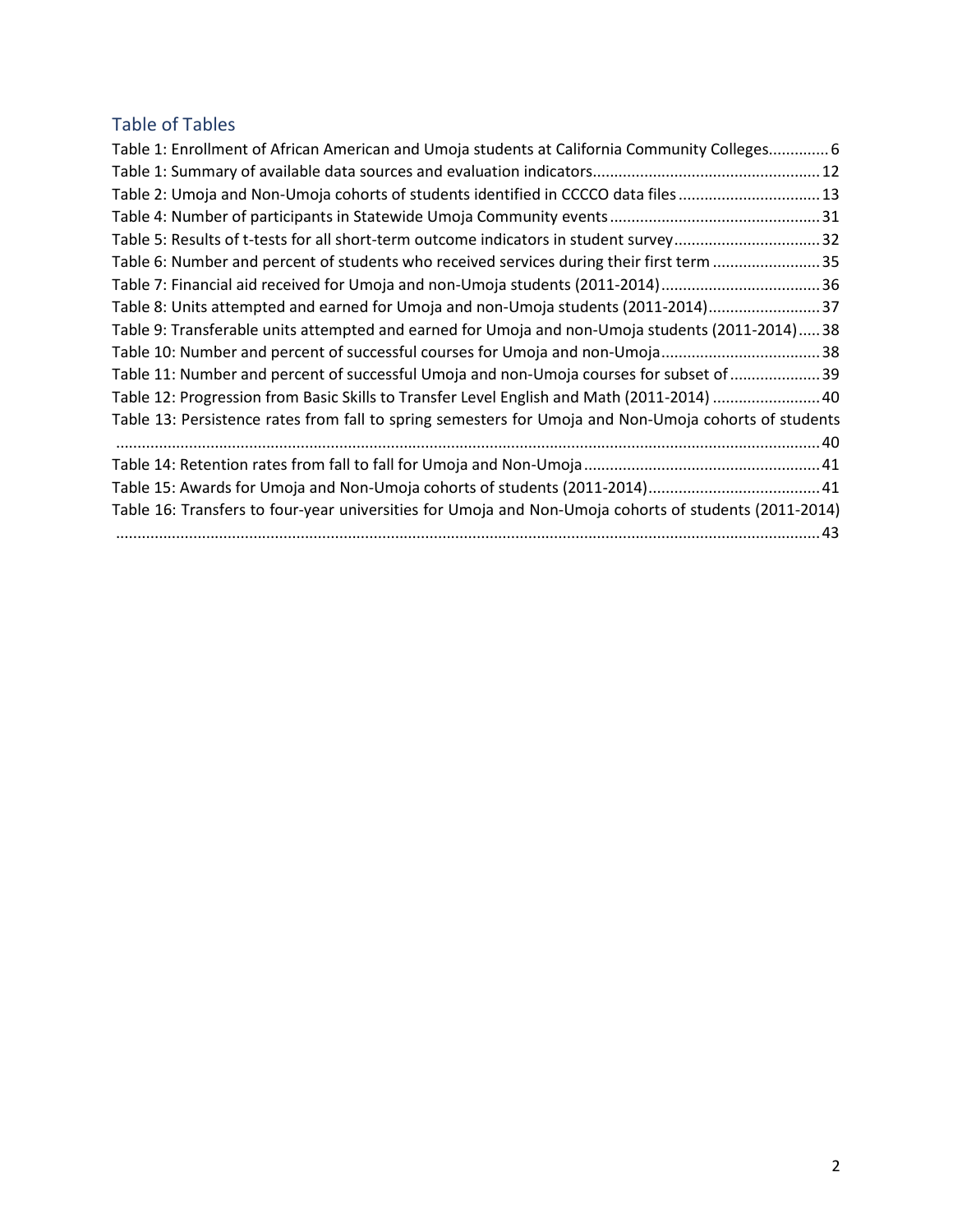## Table of Figures

| Figure 2: Umoja students from 47 different campus Umoja programs responded to the survey (n= 565).           |
|--------------------------------------------------------------------------------------------------------------|
|                                                                                                              |
| Figure 4: Over a third of respondents were not fearful of reaching educational and career goals. However,    |
|                                                                                                              |
| Figure 5: Over a third of respondents reported that financial issues were a potential barrier to achieving   |
|                                                                                                              |
| Figure 6: Respondents learned about the Umoja program primarily from counselors, Umoja coordinators,         |
| Figure 7: Nearly all respondents agreed or strongly agreed that they had positive and supportive             |
| experiences with their instructor and other students during their Umoja courses21                            |
| Figure 8: Nearly all respondents agreed or strongly agreed that the Umoja program has been effective.        |
| Figure 9: Nearly all respondents said that the Umoja Program features were very important to academic        |
|                                                                                                              |
| Figure 10: Over three-fourths of respondents agreed or strongly agreed that their Umoja Coordinator(s)       |
|                                                                                                              |
|                                                                                                              |
|                                                                                                              |
|                                                                                                              |
| Figure 14: Over two-thirds of respondents agreed or strongly agreed with all of the measures of sense of     |
| Figure 15: The majority of respondents disagree or strongly disagreed that there is a lot of racial conflict |
| Figure 16: The majority of respondents agreed or strongly agreed that students of different races or         |
| Figure 17: Four-fifths of respondents indicated that had not experienced micro-aggressions at all, while     |
|                                                                                                              |
| Figure 18: Over half of respondents are confident that they can understand and complete their                |
| Figure 19: More than half of respondents reported difficulty managing resources29                            |
| Figure 20: Over two-thirds of respondents reported that it was easy or very easy to get to know your way     |
|                                                                                                              |
| Figure 21: Students in their second semester or more had higher average scores on both the Umoja             |
| program scale and the importance of Umoja activities scale than students in their first semester 31          |
| Figure 22: Students in their second semester or more had higher average scores on the sense of belonging     |
| scale than students in their first semester. Students in their second semester or more had lower scores      |
|                                                                                                              |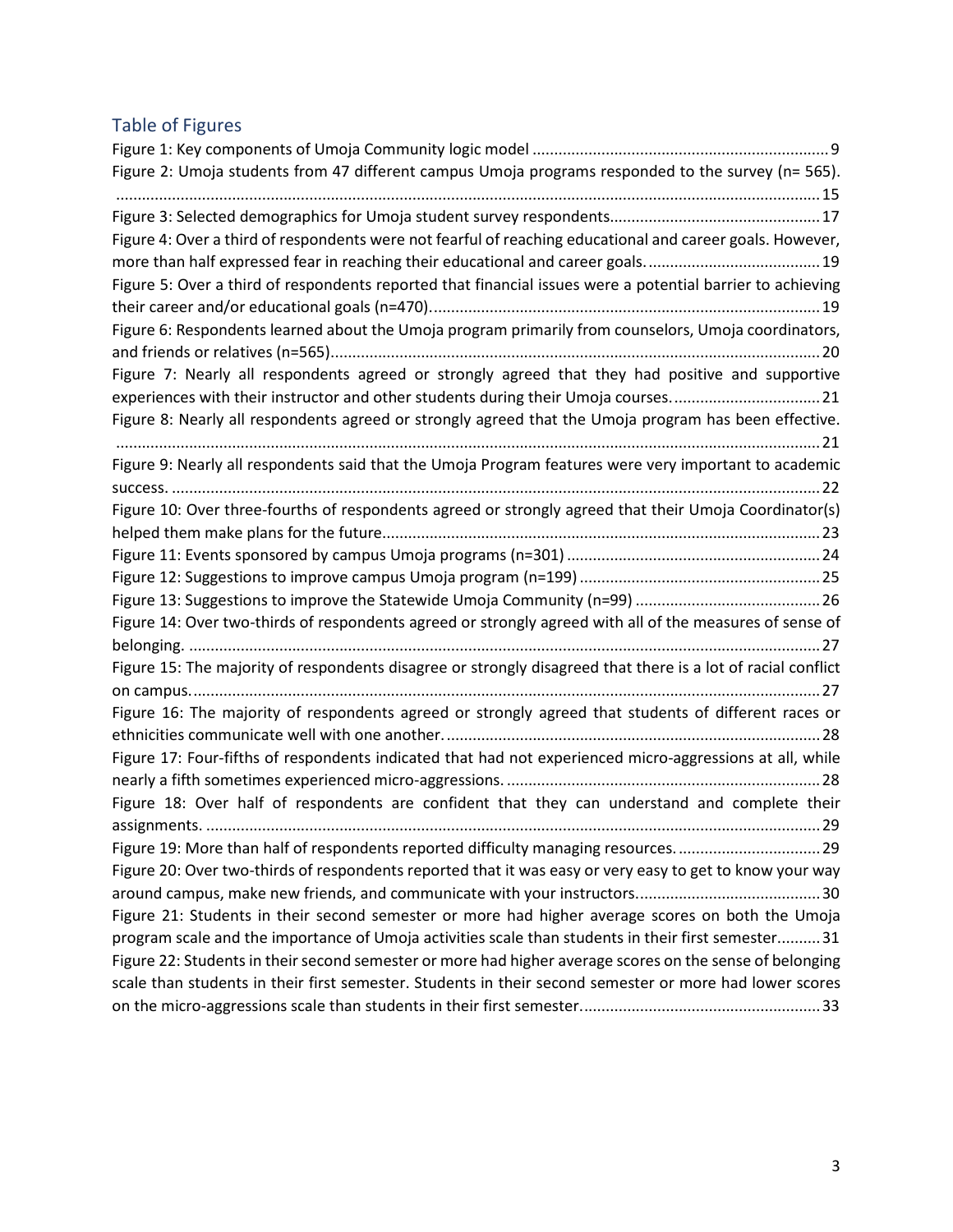## <span id="page-5-0"></span>Executive Summary

The Umoja Community is a statewide program with the goal of increasing retention and completion rates for African American students attending California Community Colleges. The program helps students achieve academic and social integration in higher-education institutions by: bridging gaps in college preparation; navigating the college process; making social connections with peers and faculty; and increasing their sense of self-efficacy. Likewise, the program seeks to engage students and faculty in collaborative learning using culturally relevant pedagogy, and alleviate some of the financial stressors students encounter pursuing an education.

In 2016, there were 43 California Community Colleges, one Washington Community College, and one California State University (CSU East Bay) participating in the Umoja Community. By 2017, this number grew to 55 California Community Colleges, one Washington Community College, and one California State University.

The Umoja Community Education Foundation (UCEF) serves as the umbrella organization for the program model and serves as an academic and professional development resource for affiliated colleges within the Umoja Community. The UCEF contracted with the Institute for Social Research, at California State University, Sacramento to conduct an independent evaluation of their programs across the state and to determine the effectiveness of its activities. This evaluation includes Umoja student survey data from 2017-2018 and Umoja student record data from 2011 to 2016 and examines their short, intermediate, and long-term outcomes of participating in the Umoja program.

## <span id="page-5-1"></span>Students' Perceptions of the Umoja Program

Using data from the Umoja student survey, we found that Umoja students who were in their second semester or later showed higher ratings than those students just entering college; there were statistically significant differences in terms of Umoja program effectiveness and the importance of Umoja program activities. For the measure of the effectiveness of the Umoja program, there was a difference in the average score between the two groups: students in their first semester had an average score of 17.13, while students in their second semester or later had an average score of 17.95. For the measure of the importance of Umoja program activities, students in their first semester had an average score of 24.30, while students in their second semester or later had an average score of 25.65.

## <span id="page-5-2"></span>Student's Sense of Belonging

Umoja students who were in their second semester or later showed higher ratings than those Umoja students just entering college. The difference between the two groups was statistically significant. The average scores for students in their first semester (19.20) was less than established students (20.21) showing a stronger sense of belonging for students as they progress from the first semester to the second semester.

## <span id="page-5-3"></span>Student Success

 $\overline{\phantom{a}}$ 

Umoja students participating in the Umoja program from 2011 to 2016, showed greater academic success on almost all measures compared to a similar group<sup>[1](#page-5-4)</sup> of students who had not participated in the program.

<span id="page-5-4"></span> $1$  Umoja and non-Umoja student cohorts were restricted to new African American students who entered during a fall term between 2011 and 2014.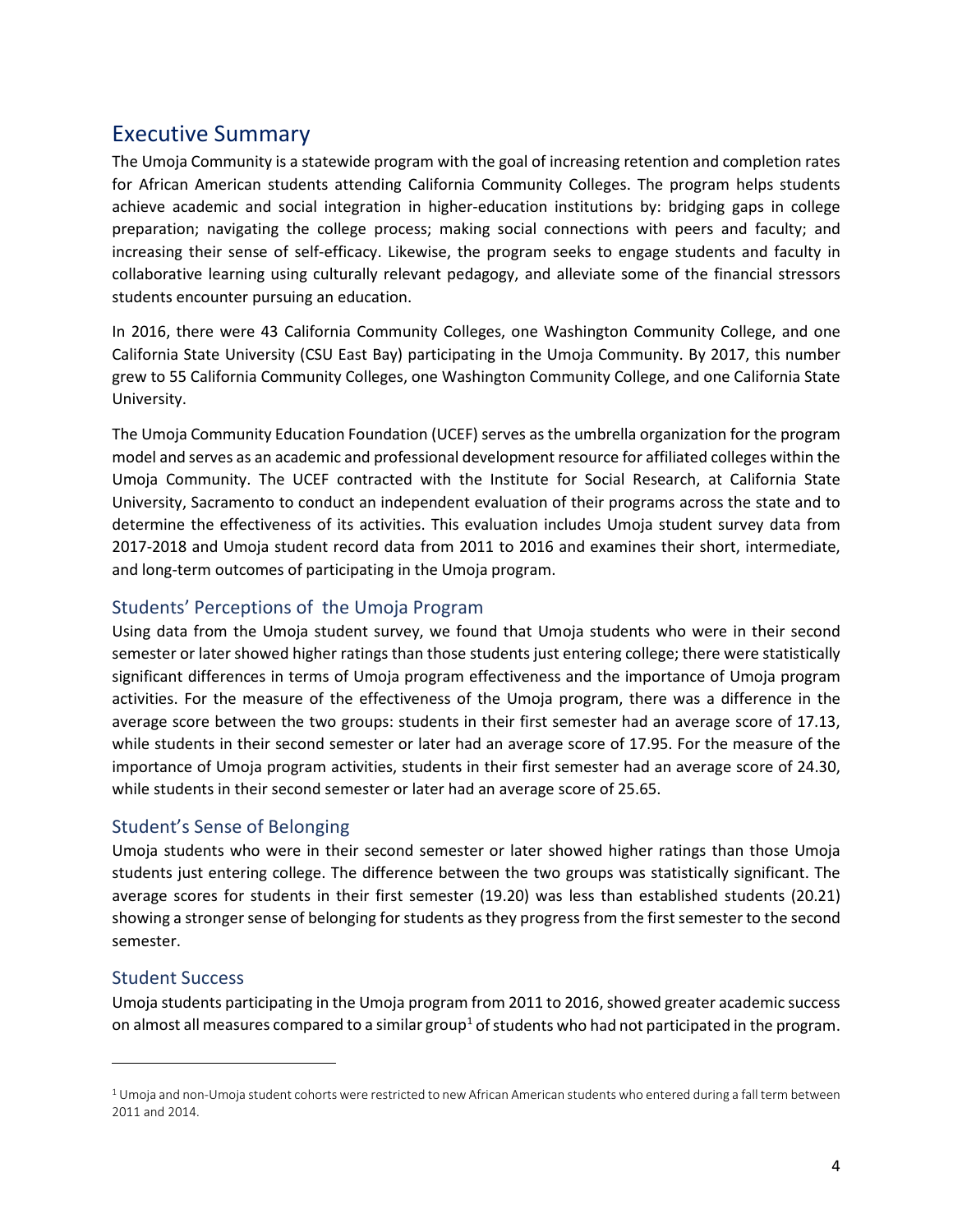In the analysis of CCCCO student cohorts which compared Umoja students to non-Umoja students, we found that Umoja students out-performed non-Umoja students in the average number of units earned, transferable units earned, course success rate, movement from Basic Skills to Transfer Level English and Math, persistence, retention, and number of awards. This is a significant finding of the evaluation and demonstrates the positive impact that the program participation has on student success.

<span id="page-6-0"></span>Overall, students who participated in the Umoja program showed growth in the outcomes identified in this evaluation. There were challenges in obtaining the types of data originally identified to measure student outcomes and program delivery; however this evaluation was the first effort by the Umoja Community Foundation to demonstrate the effectiveness of the program and as a result, there have been a number of lessons learned.

We recommend that the UCEF should continue to work with campus coordinators to collect and report program-level data on how the Umoja program is implemented across campuses. Overall, attempts to collect this data within this evaluation were not successful but this data remains an important resource for campus coordinators and UCEF to ensure their program model retains fidelity to Umoja students in their programs. We also suggest that the UCEF should work with campus coordinators to collect basic information about each of their programs, and what activities are offered, as well as information on which courses are Umoja courses. The UCEF should continue to work with the Chancellor's Office to refine what data is captured in their system regarding the Umoja program.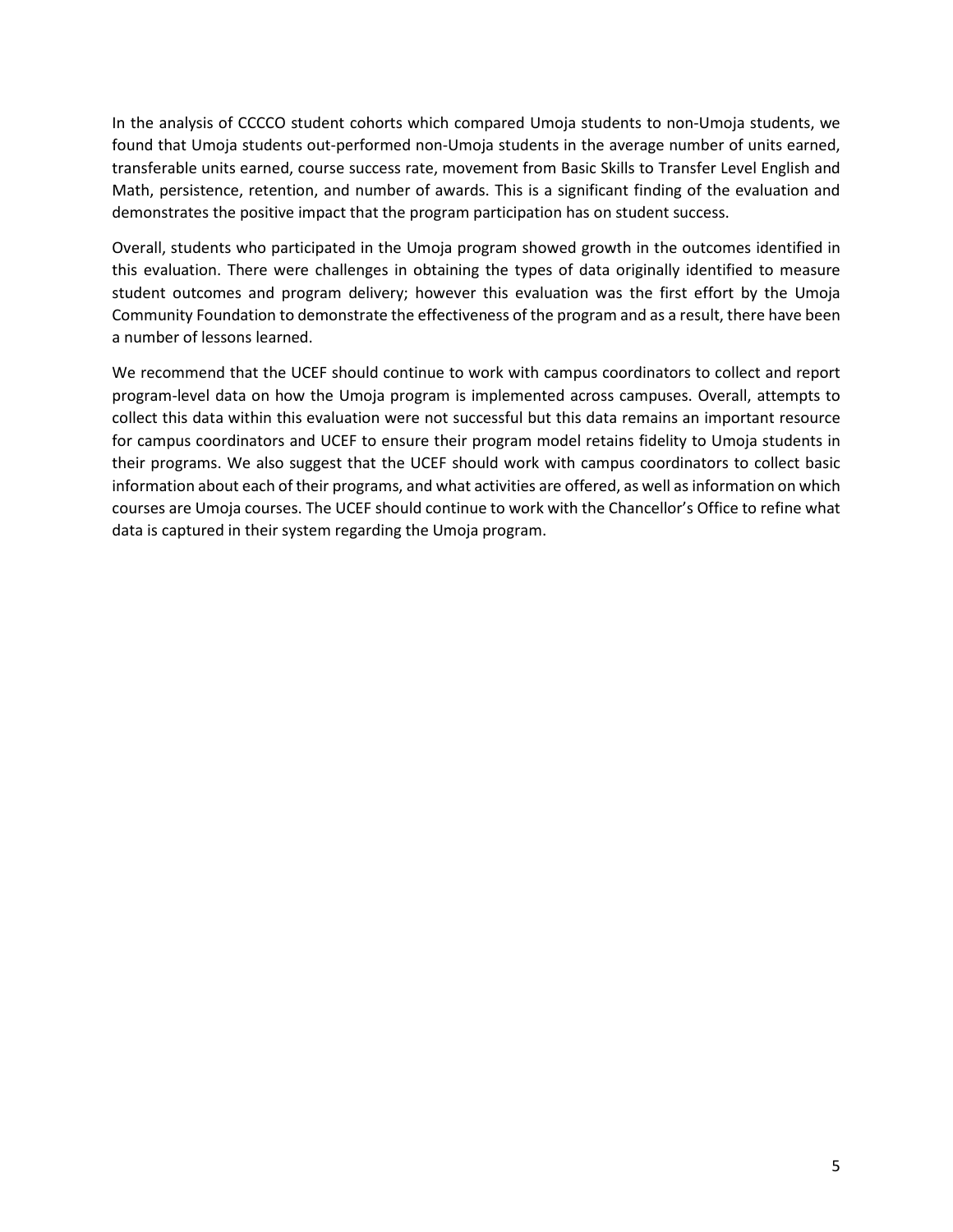## <span id="page-7-0"></span>I. Introduction

The Umoja Community is a statewide model program with the goal of increasing retention and completion rates for African American students attending California Community Colleges. The program helps students achieve academic and social integration in higher-education institutions by: bridging gaps in college preparation; navigating the college process; making social connections with peers and faculty; and increasing their sense of self-efficacy. Likewise, the program seeks to engage students and faculty in collaborative learning using culturally relevant pedagogy, and alleviate some of the financial stressors students encounter pursuing an education. In 2016, there were 43 California Community Colleges, one Washington Community College, and one California State University (CSU East Bay) participating in the Umoja Community. By 2017, this number grew to 55 California Community Colleges, one Washington Community College, and one California State University.

The Umoja Community Education Foundation serves as the umbrella organization for the program model and serves as an academic and professional development resource for affiliated colleges within the Umoja Community. The Umoja Community Education Foundation contracted with the Institute for Social Research, at California State University, Sacramento to conduct an independent evaluation of their programs across the state and to determine the effectiveness of its activities. This evaluation includes Umoja student survey data from 2017-2018 and Umoja student record data from 2011 to 2016 and examines their short, intermediate, and long-term outcomes of participating in the Umoja program.

Using the California Community Colleges Chancellor's Office (CCCCO) datamart, [2](#page-7-3) we identified enrollment in the Fall semester for all African American students and all Umoja students, as the special population's data is not available by race through the datamart (see Table 1). While the enrollment of African American students has declined by 30 percent between Fall 2012 and Fall 2017, the enrollment of Umoja students has increased by 311 percent over the same time frame, although some of the increase in Umoja students may be a result of improvements in reporting by campus coordinators.

|                  | <b>Fall 2012</b> | <b>Fall 2013</b> | <b>Fall 2014</b> | Fall 2015 | Fall 2016 | <b>Fall 2017</b> | % change from<br>2012 to 2017 |
|------------------|------------------|------------------|------------------|-----------|-----------|------------------|-------------------------------|
| African American | 110.413          | 109.659          | 103.936          | 98.734    | 83.378    | 77.708           | $-30%$                        |
| Jmoja*           | 611              | 721              | 933              | .648      | 2.233     | 2.780            | 311%                          |

<span id="page-7-2"></span>Table 1: Enrollment of African American and Umoja students at California Community Colleges

\*2012 is the first year available for Umoja students from the CCCCO datamart. Source: CCCCO Datamart.

## <span id="page-7-1"></span>Umoja Community Program Design

The Umoja Community program was first developed in 2006 to address the disparities for African American students in succeeding in higher education.<sup>[3](#page-7-4)</sup> Several factors contribute to the achievement gap between African American college students compared to White or Asian students. African American students are less likely to have the proficiency and preparation for college level courses due to disparities

 $\overline{\phantom{a}}$ 

<span id="page-7-3"></span><sup>2</sup> https://datamart.cccco.edu/datamart.aspx

<span id="page-7-4"></span><sup>3</sup> https://umojacommunity.org/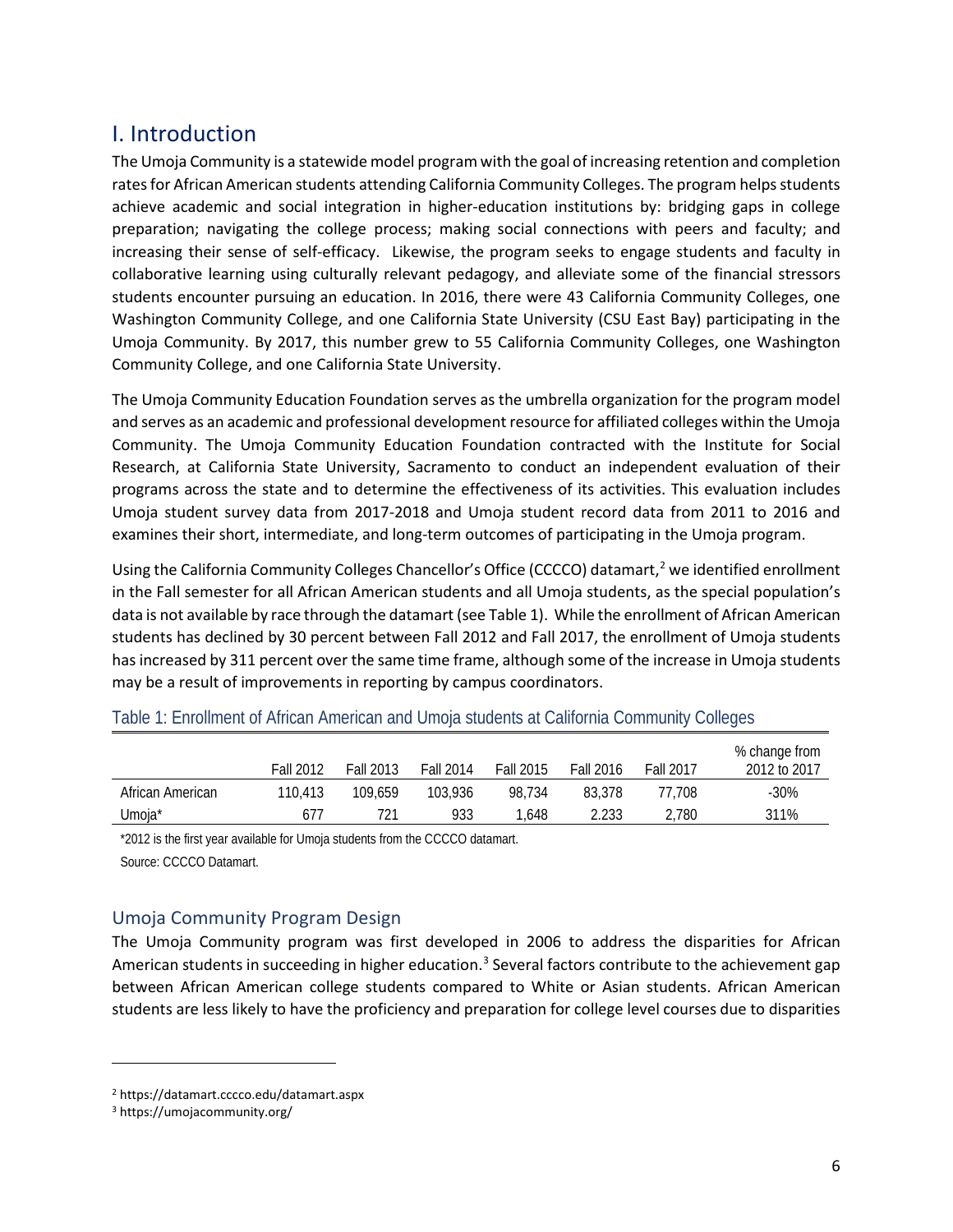in primary and secondary educational experiences.[4](#page-8-0) Over 60 percent of African American students attend community college, and 87 percent of incoming African American students at California Community Colleges are required to complete pre-college level courses as a prerequisite to take coursework for a degree; moreover, those students who require remedial coursework are less likely to complete a degree.<sup>[5](#page-8-1)</sup> In 2012, only 39 percent of African American students who attended a community college received a certificate, degree, or transfer to a four-year university within six years of enrollment, as compared to 54 percent of White students and 67 percent of Asian students. [6](#page-8-2)

In addition to high remediation rates, low academic performance and low completion rates, both students and instructors struggle with confidence related to their academic performance. Students struggle to believe they can succeed in higher education, while college instructors may reinforce these insecurities by displaying lower expectations, negative perceptions, and minority stereotyping, which leads to students of color feeling alienated and abandoned in the classroom.<sup>[7](#page-8-3)</sup>

#### Umoja Community Program Theory of Change

There is a vast body of research on the factors related to student retention and success, and much of the body of research has drawn upon Tinto's theory of student departure, which focuses on academic and social integration into the institution. $8$  Tinto also highlights the need for retention programs to tailor themselves to the needs of different groups of students, in order to help break down the campus into smaller parts. Other student engagement models<sup>[9](#page-8-5)</sup> specifically identify involvement in learning communities as a key component of student retention. Student participation in learning communities is linked to academic performance, student engagement (including academic integration, active and collaborative learning), and interaction with faculty members.<sup>[10](#page-8-6)</sup> Ultimately, the Umoja program's theory of change is that by promoting the academic and social integration of students of color, through counseling, culturally relevant pedagogy and tailored learning communities, leads to increased student engagement, persistence, and academic performance. For the purposes of this evaluation:

*Student engagement* is defined as "the time and effort students devote to activities that are empirically linked to desired outcomes of college and what institutions do to induce students to participate in these activities".<sup>11</sup> Coates <sup>[12](#page-8-8)</sup> describes engagement as "a broad construct intended to encompass salient academic as well as certain non-academic aspects of the student experience" comprising the following: active and collaborative learning; participation in challenging academic

<span id="page-8-3"></span><sup>7</sup> https://umojacommunity.org/

l

<span id="page-8-0"></span><sup>4</sup> Swail, W.S., Redd, K.E., and Perna, L.W. 2003. "Retaining Minority Students in Higher Education: A Framework for Success. *ASHE-ERIC Higher Education Report* 30 (2):1-187.

<span id="page-8-1"></span><sup>5</sup> The Campaign for College Opportunity, (2015). 2015 State of Higher Education in California: Black Report.

<span id="page-8-2"></span><sup>6</sup> The Campaign for College Opportunity, (2014). 2014 State of Higher Education in California: Black Report.

<span id="page-8-4"></span><sup>8</sup> Tinto. V. 1993. Leaving College: Rethinking the Causes and Cures of Student Attrition. (2<sup>nd</sup> ed.) Chicago: University of Chicago Press.

<span id="page-8-5"></span><sup>9</sup> Nora, A., Barlow, E. and Crisp. 2006. "An Assessment of Hispanic Students in Four-Year Institutions of Higher Education." In J. Castellanos, A. Gloria & M. Kaminura (eds.), *The Latin/o pathway to the Ph.D.* Sterling, VA: Stylus Publishing, LLC.

<span id="page-8-6"></span><sup>10</sup> Zhao, C. and Kuh, G.D. 2004. "Adding Value: Learning Communities and Student Engagement." *Research in Higher Education* 45(2):115-38.

<span id="page-8-7"></span><sup>&</sup>lt;sup>11</sup> Kuh, G.D. 2001. "Assessing What Really Matters to Student Learning: Inside the National Survey of Student Engagement." *Change* 33(3):10-17.

<span id="page-8-8"></span><sup>12</sup> Coates, H. 2007. "A Model of Online and General Campus-Based Student Engagement." *Assessment & Evaluation in Higher Education* 32 (2):121-41.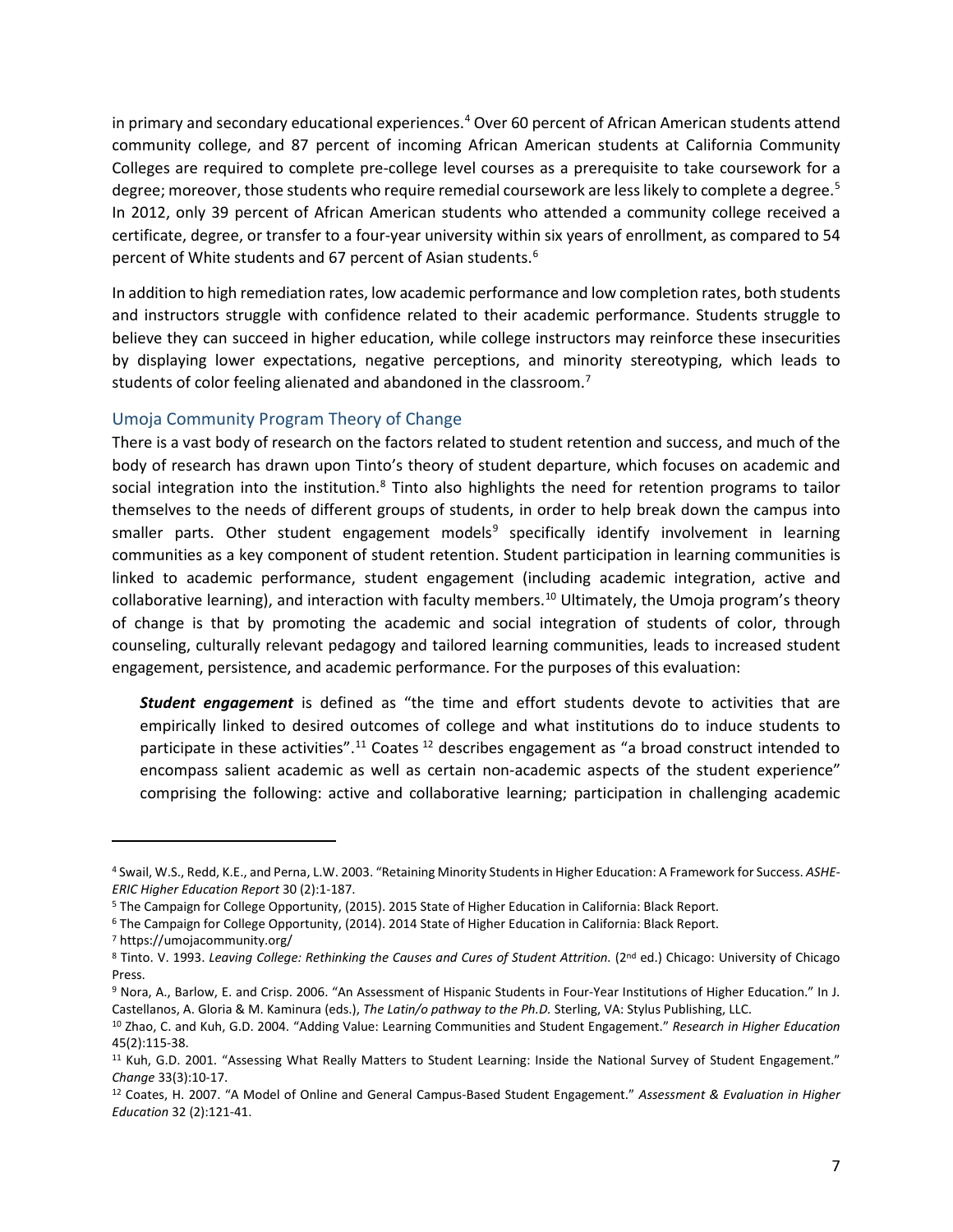activities; formative communication with academic staff; involvement in enriching educational experiences; and feeling legitimated and supported by university learning communities.

*Persistence* is defined as continuation of students from one semester to the next semester.

*Academic Performance* is defined as the extent to which a student has achieved their short or longterm educational goals.

## Umoja Community Program Design

The Umoja Community program is built on the theoretical foundations of student engagement and the collaborative learning approach, with two primary delivery models. The first is the learning community model, in which a group of Umoja students takes two or more linked classes and remains together for at least one year. In the cohort model, both Umoja and non-Umoja students take classes taught with Umoja pedagogy.

The Umoja program consists of a collection of program activities that each campus implements according to the needs of their students and their institutional resources.

**Summer Learning Institute**. Umoja faculty and staff participate in a five-day intensive training to train faculty and staff on Umoja best practices, curriculum, and program design.

**Umoja Annual Conference, Northern and Southern Regional Symposia**. Umoja Community holds an annual conference, and northern and southern regional symposia. Faculty members are encouraged to participate to continue their professional development. The annual conference and symposia also provide an opportunity for faculty and students to engage in the larger Umoja community.

**Outreach**. Umoja coordinators and faculty engage in outreach activities to spread the word about the Umoja program and recruit new students.

**College orientation and assessment process, individual counseling sessions and creation of a comprehensive Student Educational Plan**. The Umoja program includes integrated and intentional counseling to help Umoja students navigate the college process, and get them on track educationally.

**Learning communities and Umoja-sponsored courses**. Umoja-sponsored courses use an active learning approach to engage students and faculty in collaborative learning using culturally relevant pedagogy. In the learning community model, a group of Umoja only students take two or more linked classes and remain together for at least one year, which engages students academically and socially with a peer group. In the cohort model, the classroom is the locus of community building, which uses cooperative learning techniques and group process learning activities to integrate the Umoja and non-Umoja students into a classroom learning community. Student participation in learning communities is linked to increased academic performance and student engagement.

**Accelerated Curricula.** Over 95 percent of Umoja programs include accelerated curricula to help Umoja students move through pre-college courses and to progress into transfer level courses. Students who require remedial coursework are less likely to complete a degree. By using accelerated curricula the Umoja program aims to increase retention from term-to-term and progress toward completion.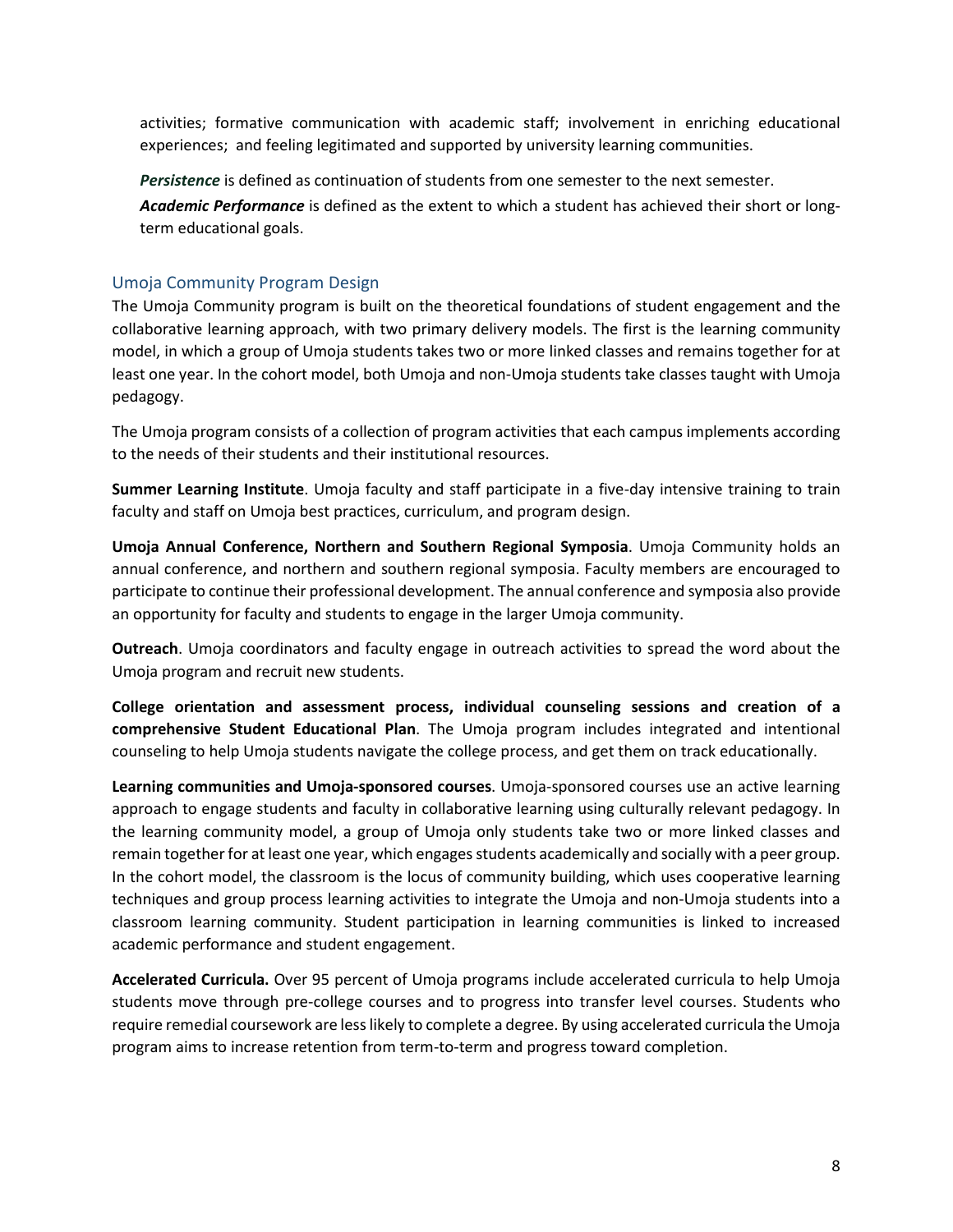**Umoja Activities**. Umoja activities vary between programs and may include the following: mentoring, peer mentoring, tutoring/supplemental instruction, and service learning. Participation in these activities is linked to increased academic performance, student engagement, and student retention.

**Financial Aid Workshops**. The Umoja program includes student participation in financial aid workshops, to make students aware of the financial aid that is available and assist them in navigating the process of applying for financial aid. Participation in these workshops helps alleviate some of the financial stressors students encounter pursuing an education.

**Umoja Community Space.** The Umoja program creates a designated community space for African American students. This community space contributes to a sense of belonging and aids in student retention and completion.

## <span id="page-10-0"></span>Evaluation Design

ISR worked with the Umoja Community Education Foundation to design an evaluation that would demonstrate the effectiveness of student participation across the multiple campuses in which it has been implemented. The evaluation design was based upon a program logic model, that outlined key program elements as well as expected outcomes. Program indicators were also identified that would measure progress towards expected outcomes.

## Umoja Community Program Logic Model

The Umoja Community program logic model was developed to map program resources, activities, and associated outputs, along with the expected short, intermediate, and long-term outcomes for the program across the state. Figure 1 below summarizes the key components of the logic model; a detailed program logic model can be found in Appendix A.

#### <span id="page-10-1"></span>Figure 1: Key components of Umoja Community logic model



Outputs | Umoja program outputs are directly related to measuring the degree and reach of Umoja program activities. For example, identified outputs include measures of participation for both faculty and student focused events such as faculty attendees in the Summer Learning Institute and faculty and student participants in annual conferences, and northern and southern regional symposia.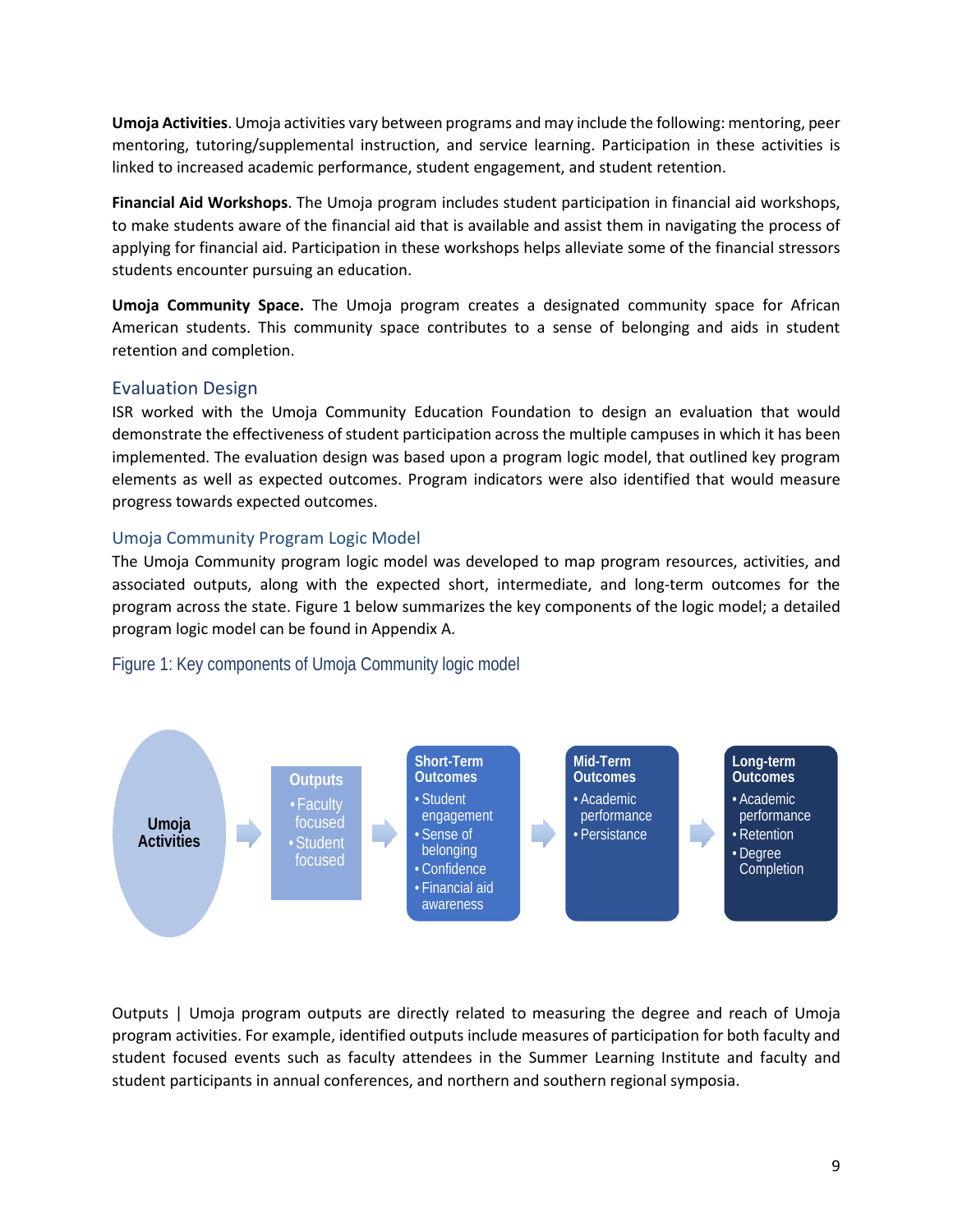Student Outcomes | Outcomes identified in the logic model align with Umoja program Theory of Change and show how participating in Umoja program can result in higher academic success. Short-term outcomes for the program include increases in student engagement as well as attitudes (sense of belonging and confidence) and knowledge (increased awareness of financial aid).

Intermediate Outcomes | These outcomes focus on increased academic performance and persistence in an academic year, such as success rates in specific classes and term GPA as well as students continuing enrollment into the following semester.

Long-Term Outcomes | The goal of the Umoja program is to affect the overall success rates of students in their academic careers. Long-term outcomes focus on academic success for students and include increased academic performance (e.g., progression from Basic Skills to Transfer Level English and Math, overall GPA), increased retention (e.g., 1-2 years), in addition to increased degree completion (e.g., awards and transfers to 4-year university).

#### Evaluation Data

Five data sources were originally identified in the logic model to track performance measures and outcomes for this evaluation. However, obtaining the relevant data was a significant challenge in implementing this evaluation study (see Appendix A for a discussion of data challenges). For example, the request to the CCCCO asked for all data on all African American students who were enrolled between 2011 and 2014; however, the data set that was received from the CCCCO only included new students who entered during a fall term, and multiple attempts to get a complete data set were unsuccessful, so the evaluation design was modified to focus on the available sources of data.

#### *Umoja Community-wide Event Participation*

The UCEF is the statewide office that oversees all of the Umoja programs throughout the state. The UCEF maintains information on student and faculty participation in the Summer Learning Institute, Regional Symposia, and Annual Conference.

#### *Umoja Campus Coordinator Data*

Umoja Campus Coordinators oversee each campus program and interact directly with Umoja students. Umoja campus coordinators maintain information on Umoja students within their programs. Campus Coordinators provided information on which courses in the CCCCO data were Umoja courses.

#### *Umoja Student Survey*

The Umoja student survey was designed to measure active Umoja students' short-term outcomes (knowledge and attitudes) identified in the logic model; the survey was developed by ISR with input from the Umoja Community Foundation and Umoja Regional Coordinators. The survey includes questions about student goals, participation in the Umoja program, student knowledge, and attitudes. A copy of the student survey can be found in Appendix B.

#### *CCCCO Data*

The Umoja Community Education Foundation requested student record data from the California Community Colleges Chancellor's Office for this evaluation. These student records are maintained by the Chancellor's Office on an ongoing basis and include student data such as enrollment, course information, financial aid, awards, etc. ISR and the UCEF worked with the CCCCO to obtain complete student record data for the analysis and received an initial set of data that was limited to new African American students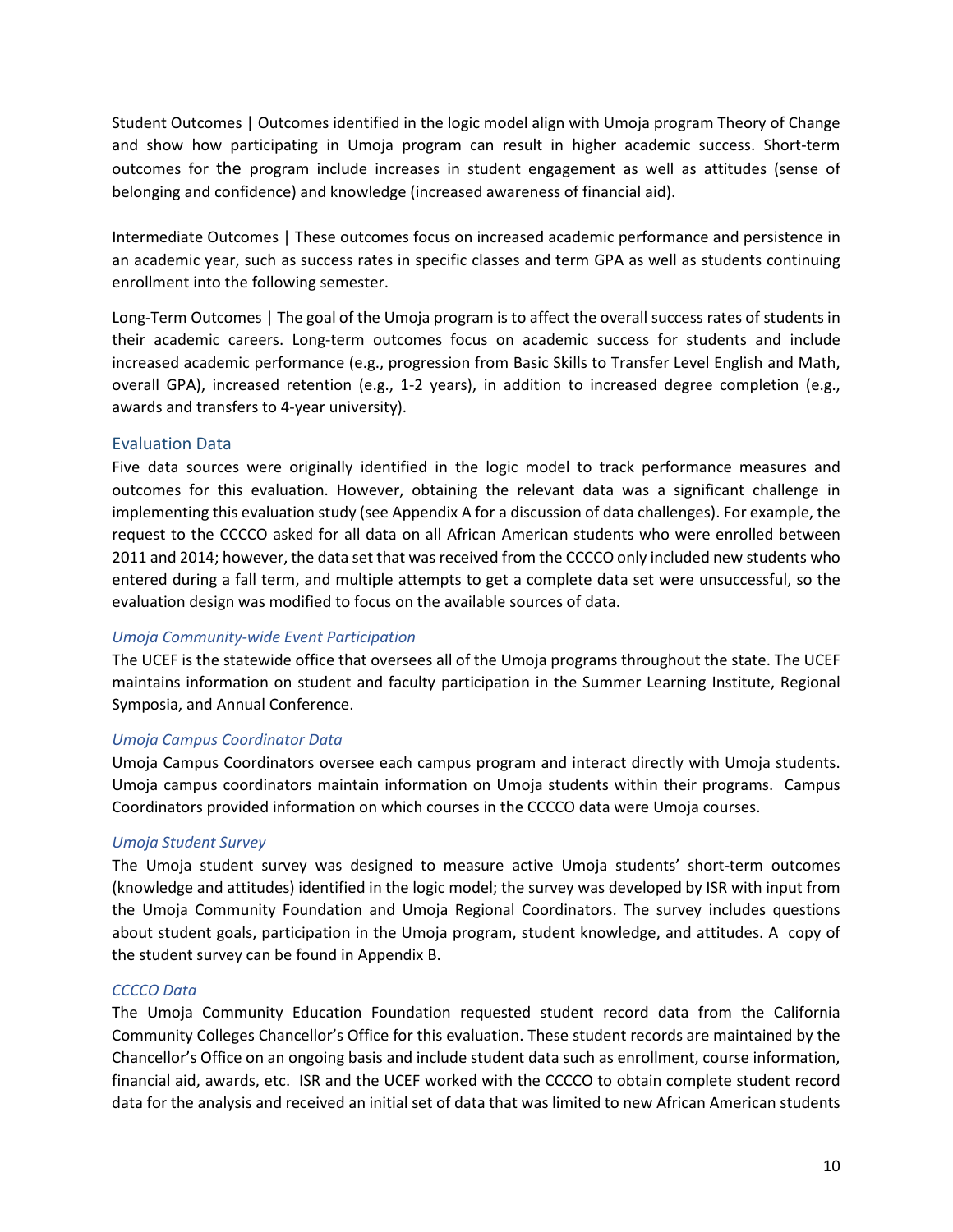who entered during a fall term from 2011 to 2014 and was missing key variables (GPA). ISR and the UCEF attempted to obtain a data set that included all African American students who were enrolled during those years, and with a complete set of variables, but were not able to obtain revised data files, so the analysis was restricted to data that had been provided. The original evaluation plan included an enhanced analysis that matched student record data (CCCCO data) with students Ids and Umoja course information collected from campus coordinators. However, several attempts to collect students Ids proved largely unsuccessful, and useable course information was collected for only 18 of the 55 campuses; therefore, the analysis was conducted on the available data.

#### *Umoja Database*

An external consultant was hired to develop a web-based Umoja database that could store basic information about Umoja students. ISR received data files from the database with students Ids and Umoja course information, but the data was largely un-useable as it did not match the CCCCO data. ISR used Umoja course information from the database that successfully matched the CCCCO data for 18 of the 55 California Community Colleges.

Table 1 below summarizes how the available data is used for performance measures and outcome indicators for this evaluation. Those indicators that were identified in the original evaluation plan for which there was no data available are also noted.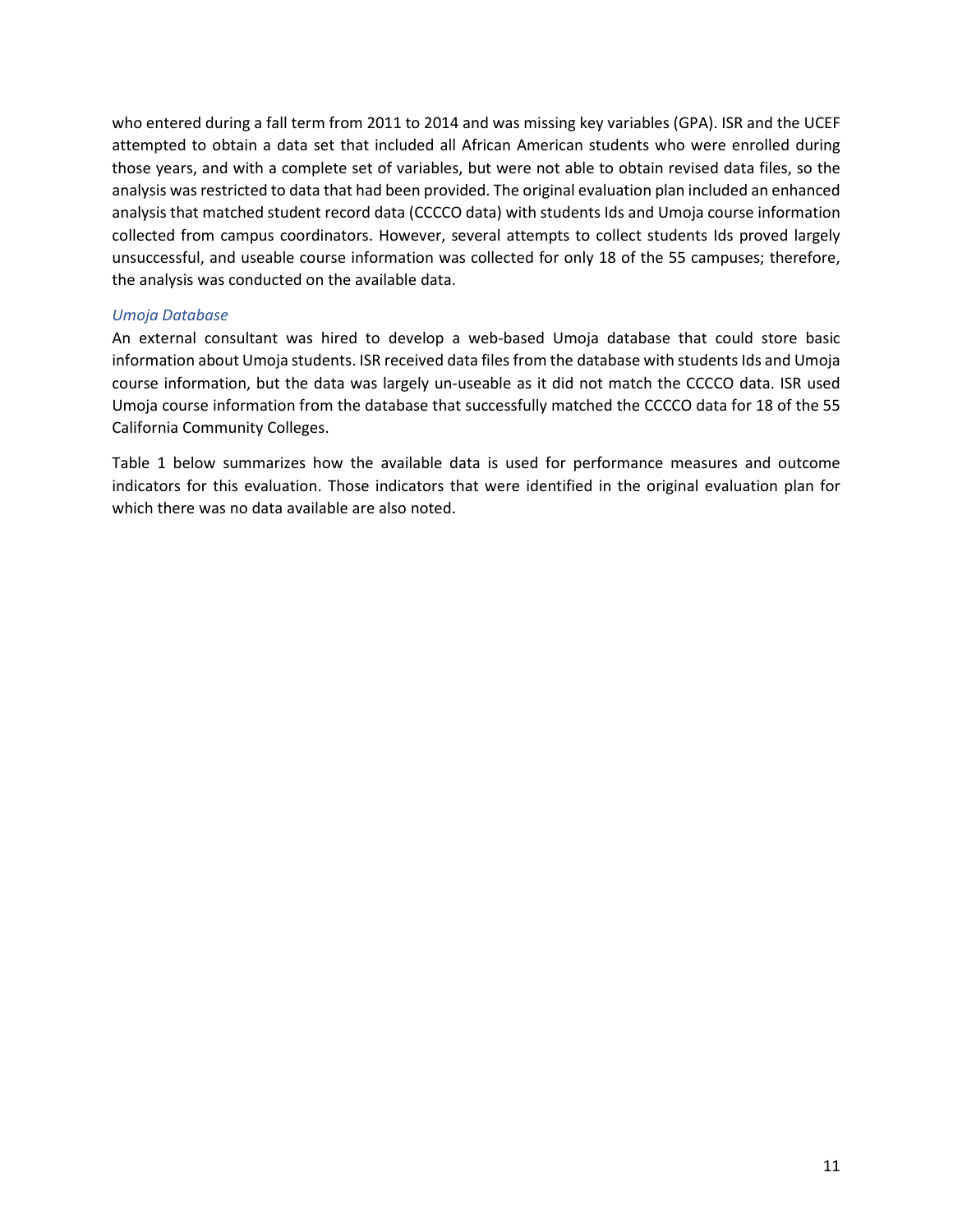|                                                               | Statewide<br>Office | Student<br>Survey       | CCCCO                   | <b>Not</b><br>Available |
|---------------------------------------------------------------|---------------------|-------------------------|-------------------------|-------------------------|
| PERFORMANCE MEASURES                                          |                     |                         |                         |                         |
| # of faculty who participate in Summer Learning Institute     | $\overline{X}$      |                         |                         |                         |
| # of students and faculty who attend annual conference,       |                     |                         |                         |                         |
| northern and southern regional symposia                       | $\sf X$             |                         |                         |                         |
| # of outreach activities                                      |                     |                         |                         | X                       |
| # of students who participated in orientation                 |                     |                         | Χ                       |                         |
| # of students who received individual counseling              |                     |                         | $\overline{X}$          |                         |
| # of students who complete Student Educational Plan           |                     |                         | $\overline{X}$          |                         |
| # of students who complete Umoja courses                      |                     |                         | X                       |                         |
| # of students who participated in Umoja activities            |                     |                         |                         | Χ                       |
| # of students who received financial aid                      |                     |                         | Χ                       |                         |
| # of units earned                                             |                     |                         | $\overline{\mathsf{x}}$ |                         |
| # of transferable units earned                                |                     |                         | $\overline{\mathsf{X}}$ |                         |
| # of students who complete courses                            |                     |                         | $\overline{\mathsf{X}}$ |                         |
| Term and overall GPA                                          |                     |                         |                         | X                       |
| SHORT-TERM OUTCOMES                                           |                     |                         |                         |                         |
| Increased student engagement                                  |                     | Χ                       |                         |                         |
| Increased sense of belonging                                  |                     | $\overline{\mathsf{X}}$ |                         |                         |
| Perception of racial climate                                  |                     | $\overline{\mathsf{X}}$ |                         |                         |
| Increased self-confidence                                     |                     | $\overline{\mathsf{X}}$ |                         |                         |
| Increased academic self-efficacy                              |                     | $\overline{\mathsf{X}}$ |                         |                         |
| Reduced fear regarding educational and career goals           |                     | $\overline{\mathsf{X}}$ |                         |                         |
| Increased ease of transition                                  |                     | $\overline{\mathsf{x}}$ |                         |                         |
| Increased awareness of resources                              |                     |                         | Χ                       |                         |
| <b>INTERMEDIATE OUTCOMES</b>                                  |                     |                         |                         |                         |
| Higher units earned                                           |                     |                         | Χ                       |                         |
| Higher course success rates                                   |                     |                         | $\overline{\mathsf{x}}$ |                         |
| <b>Higher GPAs</b>                                            |                     |                         |                         | Χ                       |
| LONG-TERM OUTCOMES                                            |                     |                         |                         |                         |
| Progression from Basic Skills to Transfer Level English       |                     |                         | Χ                       |                         |
| Progression from Basic Skills to Transfer Level Math          |                     |                         | $\overline{\mathsf{x}}$ |                         |
| <b>Increased overall GPA</b>                                  |                     |                         |                         | X                       |
| Increased retention                                           |                     |                         | Χ                       |                         |
| Increased number of awards (degree or certificate)            |                     |                         | X                       |                         |
| Increased number of Umoja students transferring to 4-yr univ. |                     |                         | $\overline{X}$          |                         |

## <span id="page-13-0"></span>Table 2: Summary of available data sources and evaluation indicators

## Data Collection & Analysis

#### *The Umoja Community Education Foundation*

ISR requested data regarding student and faculty participation in Statewide Umoja Community events; this data was provided by the Umoja Community Education Foundation, which was provided as an aggregate summary of participation for these three events.

#### *Student Survey*

The original evaluation plan was to administer the student survey with a pre/post design, collecting data in Fall of 2016 and then administering the survey to the same students again in Spring of 2017. Challenges encountered during data collection prevented the administration of the survey with a pre/post design, so two groups were constructed using questions within the survey data (students who were in their first semester in college and first year of Umoja vs students in their second semester or later). The survey was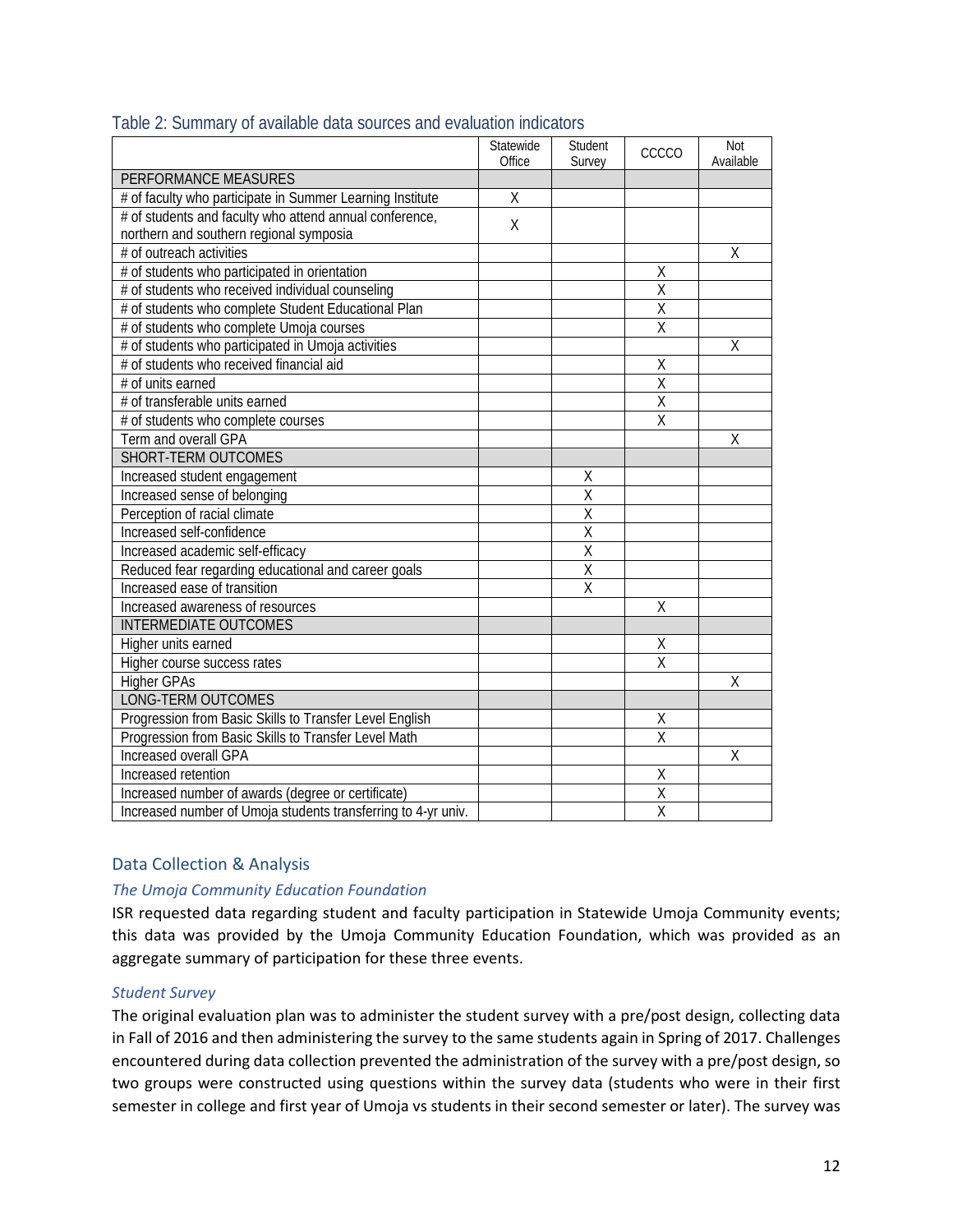administered in a web-based format; ISR provided the Umoja Community with an anonymous link to the web survey and it was posted on the Umoja website. There were several attempts to collect survey data during Umoja events and during Umoja courses with limited success. Survey data was collected from April 2017 through May 2018. There were 767 students in total who participated in the survey; of these, 232 (30%) were partial surveys, most of which only answered the first couple of questions. The 565 (70%) respondents who completed the survey were included in the analyses.

The resulting dataset was cleaned and analyzed using SPSS. A descriptive analysis was conducted for all survey items and the open-ended data were coded for themes and described the findings in table and graphic format. Question sets were tested for reliability and scales were constructed for comparative analysis. Due to the fact that this survey was only administered once (and not as a pre-post survey as planned) we identified two sets of student respondents within the one administration of the survey: students who were new to college and the Umoja program (i.e., in their first semester of college and first year of the Umoja program) and those student who were in their second semester of college or later (and in their first or later year of the Umoja program). We used these two groups to compare outcomes and used t-tests to test differences in average scores on constructed scales between groups.

## *CCCCO*

The UCEF requested student data from the CCCCO in order to measure intermediate and long-term student outcomes. There were eight files in total, and the data received was restricted to new African American students who entered during a fall semester, from Fall 2011 to Fall 2014.

- Awards. The awards file provides data on degrees and certificates granted.
- Courses. The course file provides data on all courses offered.
- Enrollment. The enrollment file provides data on courses in which the students were enrolled.
- Financial aid. The financial aid file provides data on financial aid received.
- Special populations. The special populations file provides data on the Umoja status of students.
- SSSP. The SSSP file provides data on student completion of an educational plan and academic counseling.
- Students. The student file provides students Ids and the gender of students.
- Transfers. The transfer file provides data on transfers to other colleges and universities.

When we attempted to match the Umoja status field (from the special populations data file), to the enrollment data file, 47 percent of the file was unmatched. For the purpose of the analysis, we only used records that successfully matched, and were coded as either "Umoja student" or "not Umoja student". Additionally, for the persistence and retention analysis, the analysis to students was restricted to those who were enrolled in courses during their first term; these cohorts were use for the analyses of intermediate and long-term outcomes (see Table 2).

#### <span id="page-14-0"></span>Table 3: Umoja and Non-Umoja cohorts of students identified in CCCCO data files

|           | Fall 2011 | <b>Fall 2012</b> | <b>Fall 2013</b> | Fall 2014         |
|-----------|-----------|------------------|------------------|-------------------|
| Umoja     |           | 100              | 103              | 141               |
| Non-Umoja | 2,596     | 4,226            | 4.023            | 4.17 <sup>1</sup> |

Fall and spring terms only.

Source: CCCCO student records.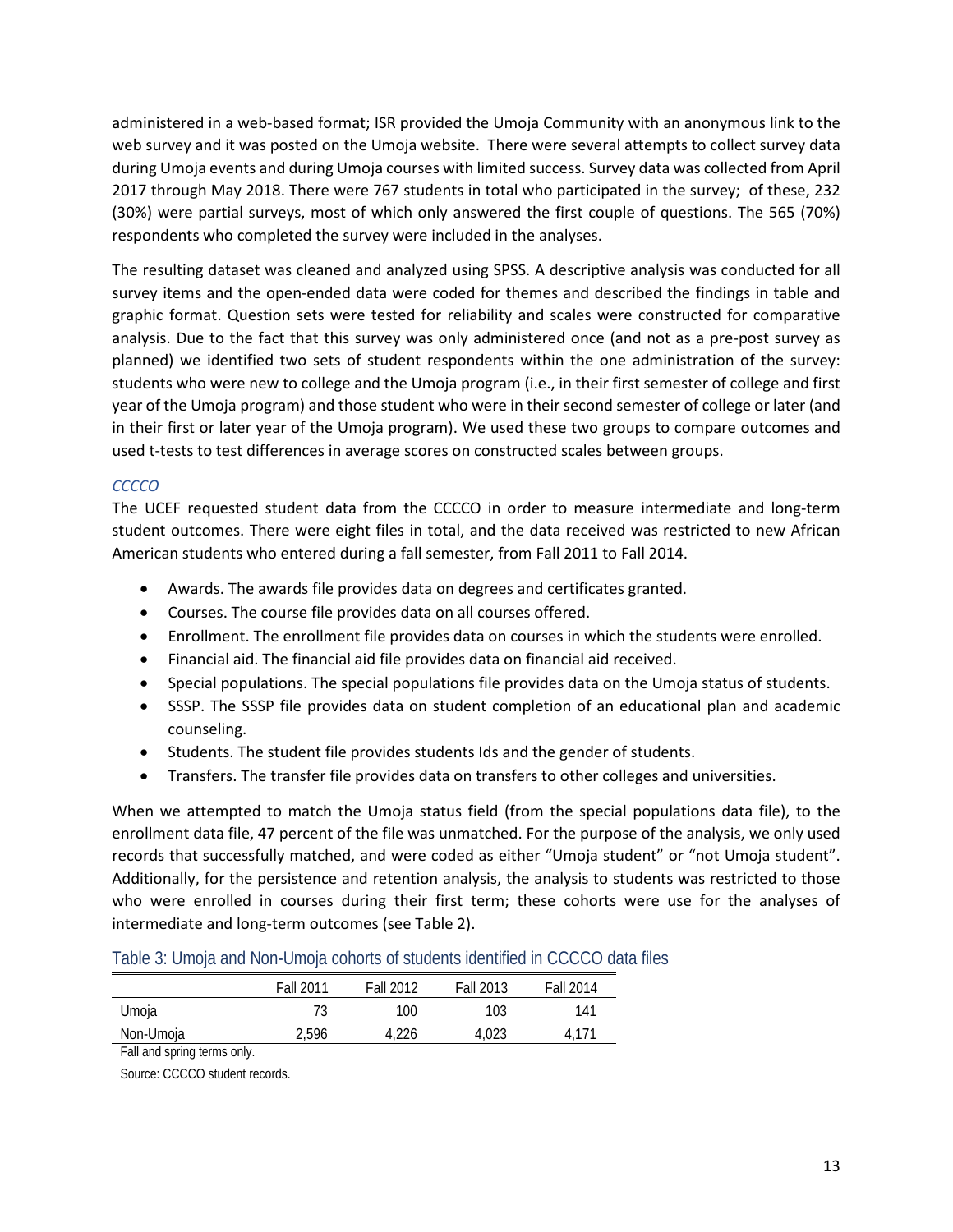## <span id="page-15-0"></span>II. Student Short-Term Outcomes | Student Survey

The Student survey was designed to measure both qualitative and quantitative aspects of the student experience in the Umoja Program for students who were enrolled in the program between the Spring of 2017 and Spring of 2018. Short-term outcomes for the program measured by the survey include: student engagement; academic self-efficacy; self-confidence; ease of transition; sense of belonging; and racial climate of their campus.

## <span id="page-15-1"></span>Campus of Participation

Umoja students from 47 different campus Umoja programs responded to the survey: of these, 45 campuses were California Community Colleges; one was a CSU campus (CSU East Bay); and one was from a Washington Community College (Highline Community College). The largest numbers of respondents came from American River College (7%), Chabot College (7%), and Santa Monica College (6%). Seven California Community Colleges had only one respondent to the survey (Fullerton College, Laney College, Long Beach City College, Riverside Community College, San Jose City College, Cuyamaca College, and Mt. San Jacinto College). Figure 2 displays the number of respondents from each campus, excluding campuses that had only one respondent.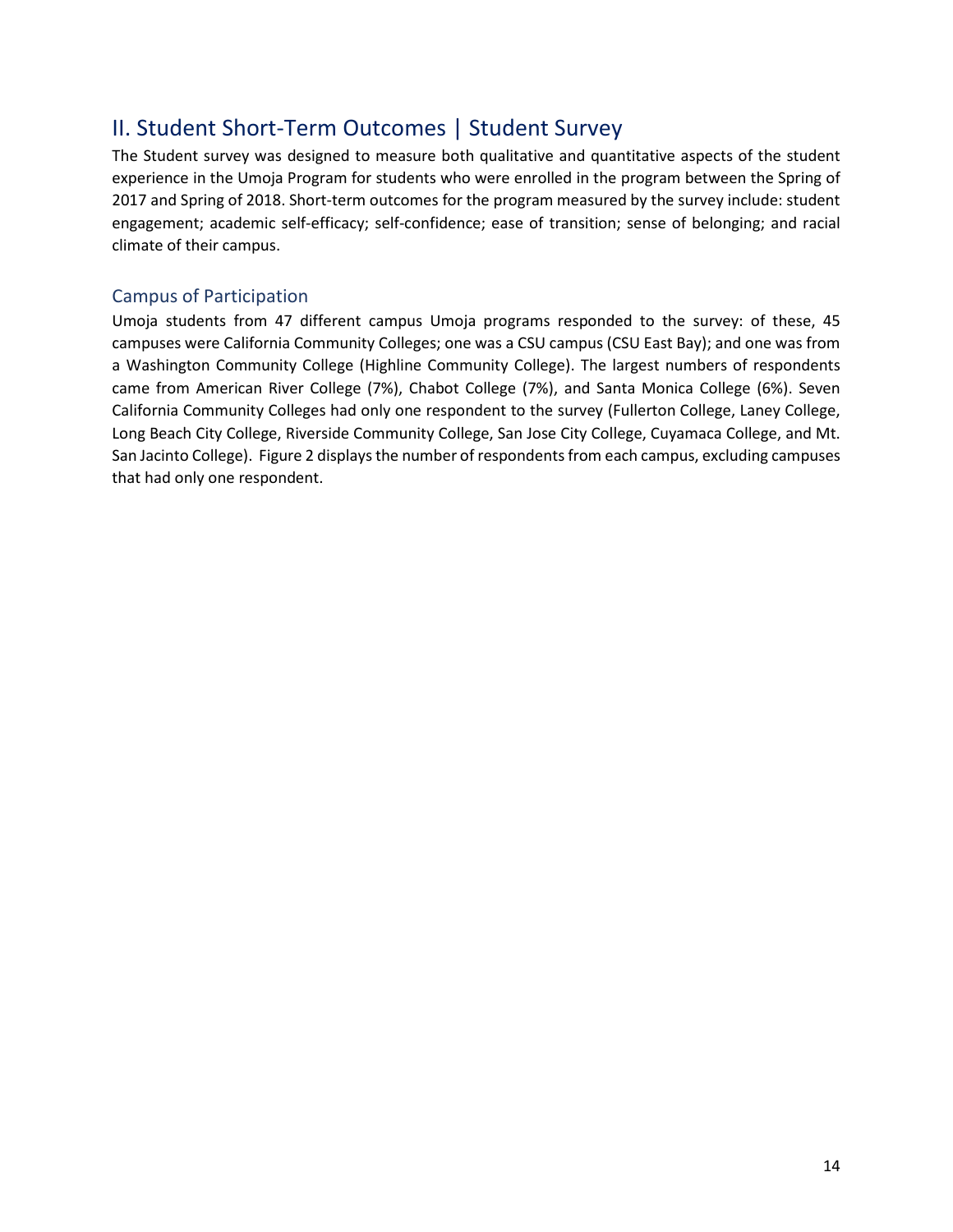#### <span id="page-16-1"></span>Figure 2: Umoja students from 47 different campus Umoja programs responded to the survey (n= 565).

<span id="page-16-0"></span>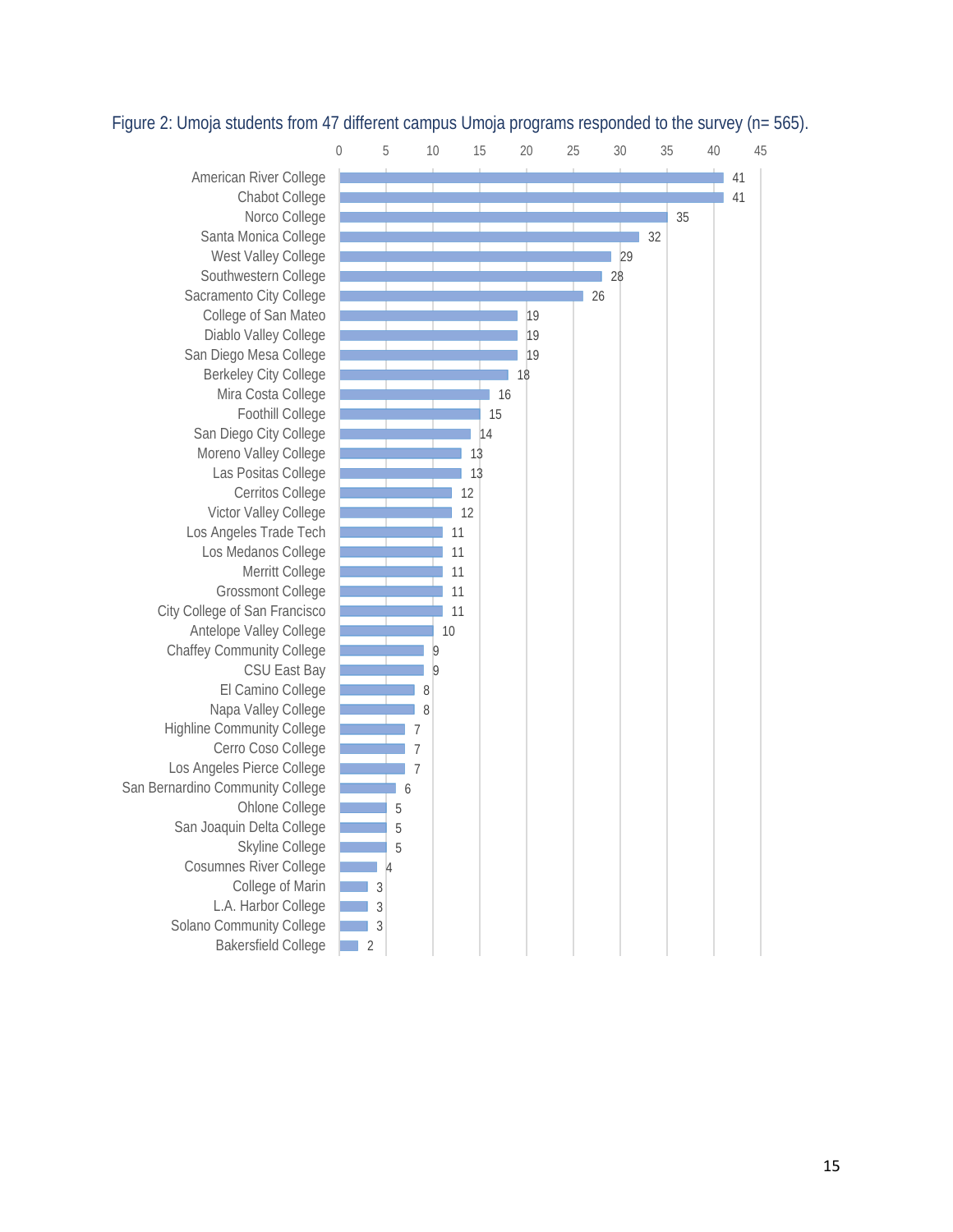## **Demographics**

Figure 3 displays data for demographic questions.

#### Gender, Race/Ethnicity, Age

Nearly two-thirds (63%) of the respondents were female, and another third (36%) were male. Over twothirds (70%) of the respondents were African American, another fourth (25%) were two or more race/ethnicities, and six percent were some other race/ethnicity. Over four-fifths of the respondents were between the ages of 16-19 (39%) and 20-29 (45%).

#### Highest Level of Education for Parent or Guardian

Respondents were asked to report the highest level of education obtained for the person (or people) who raised them. Thirty percent of respondents indicated that highest level of education obtained by their parent or guardian was a high school diploma or GED, 29 percent had some college, another fifth had an associate (6%) or bachelor's (12%) degree, and 13 percent had an advanced degree.

#### Financial Aid

Three-fourths (75%) of the respondents were receiving some type of financial aid. More than four-fifths (87%) of those respondents are getting the BOGG waiver, nearly half (47%) are receiving grants, and another third (33%) were receiving some other type of financial aid (scholarships, students loans, etc.).

#### Employment

More than half (60%) of respondents were currently employed. Of those currently employed, two thirds are working between 11-20 hours per week (40%) and 21-30 hours per week (27%) and over half (60%) are working both in the daytime and the evening.

#### Basic Needs

Over half of respondents (52%) reported struggling over money, a fourth struggled with food (28%) or transportation (27%), and a fifth (21%) struggled with housing, In contrast, a third (32%) of respondents indicated that they did not struggle with any of the basic needs listed.

#### Incarceration

Nearly all (91%) of the respondents indicated that they were not impacted by incarceration. We asked the nine percent of respondents who reported that incarceration had impacted their life how incarceration was impacting them. Three-fourths (77%) of those respondents (n=48) reported that incarceration has impacted their family relations, over a fourth reported that incarceration has impacted their finances (29%), employment (29%), and housing (27%), and a fifth (21%) reported that incarceration has impacted their food.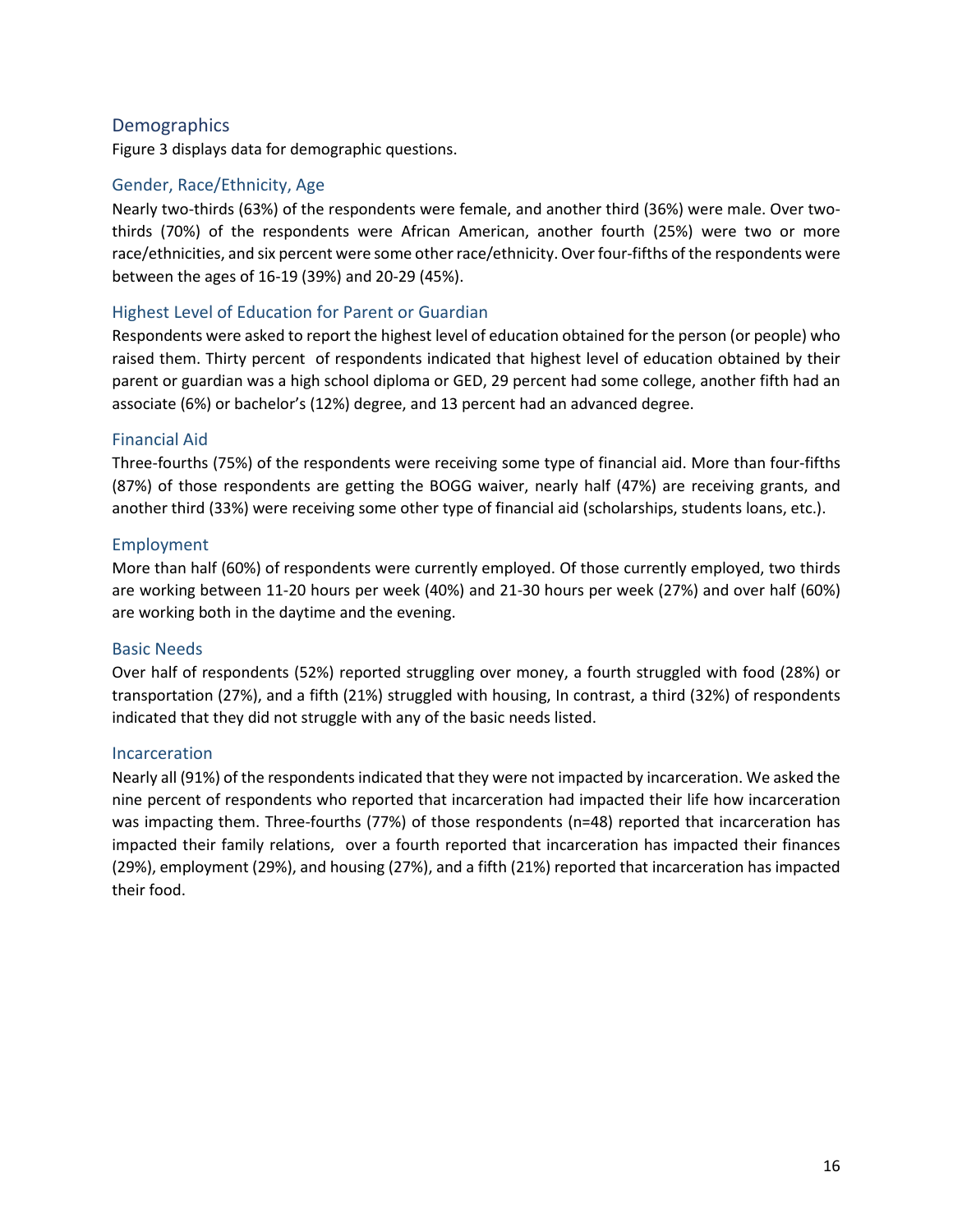

## <span id="page-18-0"></span>Figure 3: Selected demographics for Umoja student survey respondents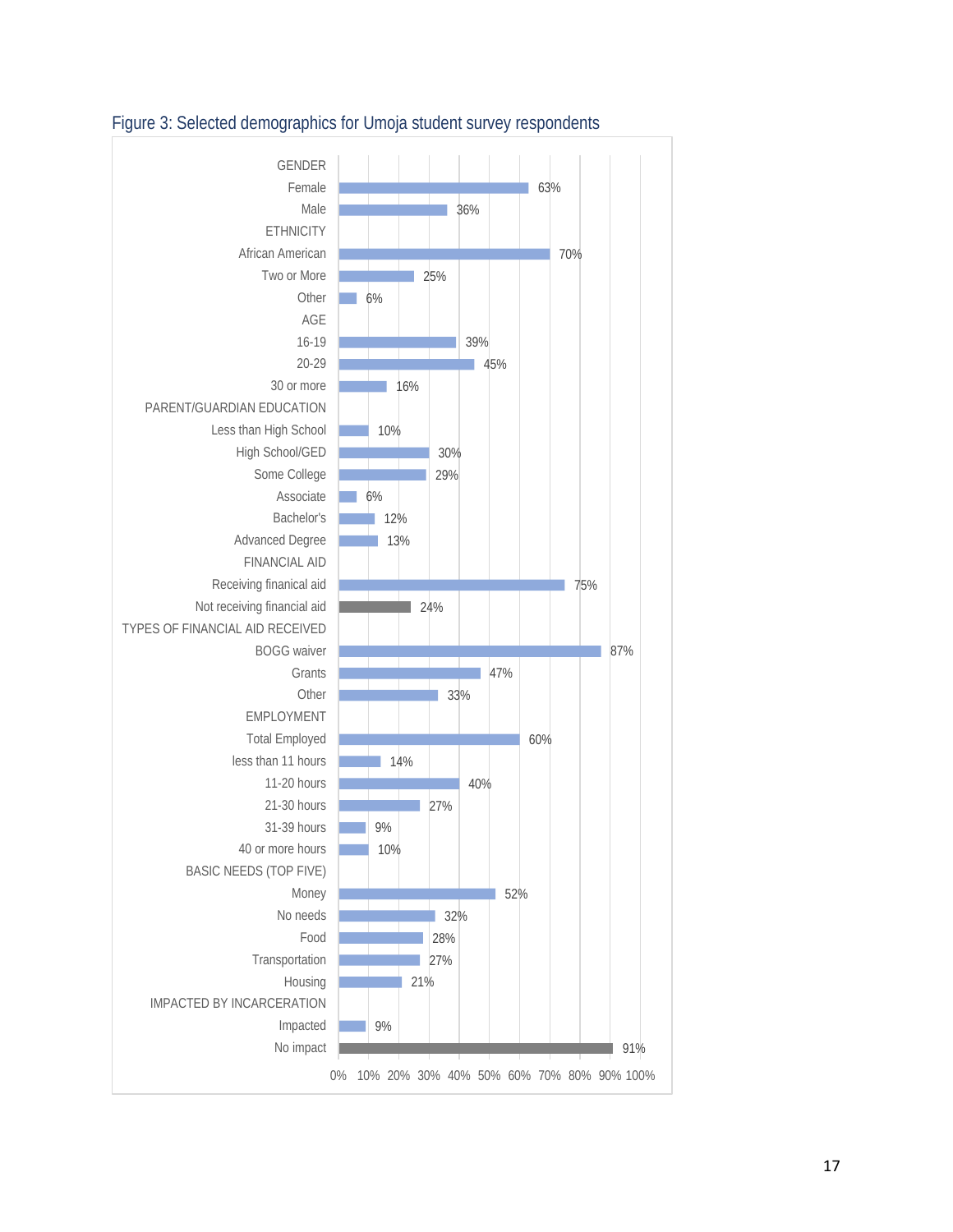## <span id="page-19-0"></span>Campus Life

#### Years in College

Over two-thirds (69%) of respondents reported that they were not in their first semester of college; of these:

- A third (32%) were still in their first year
- Thirty-eight percent were in their second year
- Twenty-two percent of respondents were in their third (18%) or fourth (5%) year
- Eight percent had been attending college for four or more years

## Factors Impacting Educational Progress

Students who reported attending college for more than four years (n=31) were asked to select factors (select all that apply) that have impacted their education.

- Over half (58%) indicated that financial issues impacted their education
- Over half (52%) mentioned personal issues
- Nearly half (48%) indicated that attending school part-time was a factor
- Forty-two percent indicated that academic difficulties were a factor
- Sixteen percent mentioned health issues
- Sixteen percent indicated that other issues were a factor

#### Major

Student respondents reported 55 different majors, and a few (4%) described two or more majors. The most frequently reported major was business (11%).

## Educational Goal

Respondents entered multiple educational goals (e.g., Bachelor's and Master's Degrees); these responses were coded to reflect the highest degree level mentioned. Nearly half (48%) of respondents indicated that their highest educational goal was to get a bachelor's degree, a fourth (27%) planned to pursue a master's degree, and a fifth (21%) planned to pursue a doctorate degree.

## Career Goal

Students described their career goals and their responses were recoded into career fields. A fifth (21%) of respondents planned on a career in health care, 15 percent were undecided, 13 percent planned a career in business, and eight percent planned a career in education (8%), or art and media (8%).

## Fear Regarding Educational and Career Goals

Respondents rated their level of fear regarding graduating and/or transferring to a four year university or succeeding in their career. Over a third (40%-42%) of respondents indicated that they were not fearful. However, nearly a third (28%-30%) of respondents indicated that they were slightly fearful, and nearly a third (30%) indicated that they were somewhat fearful or very fearful (See Figure 4).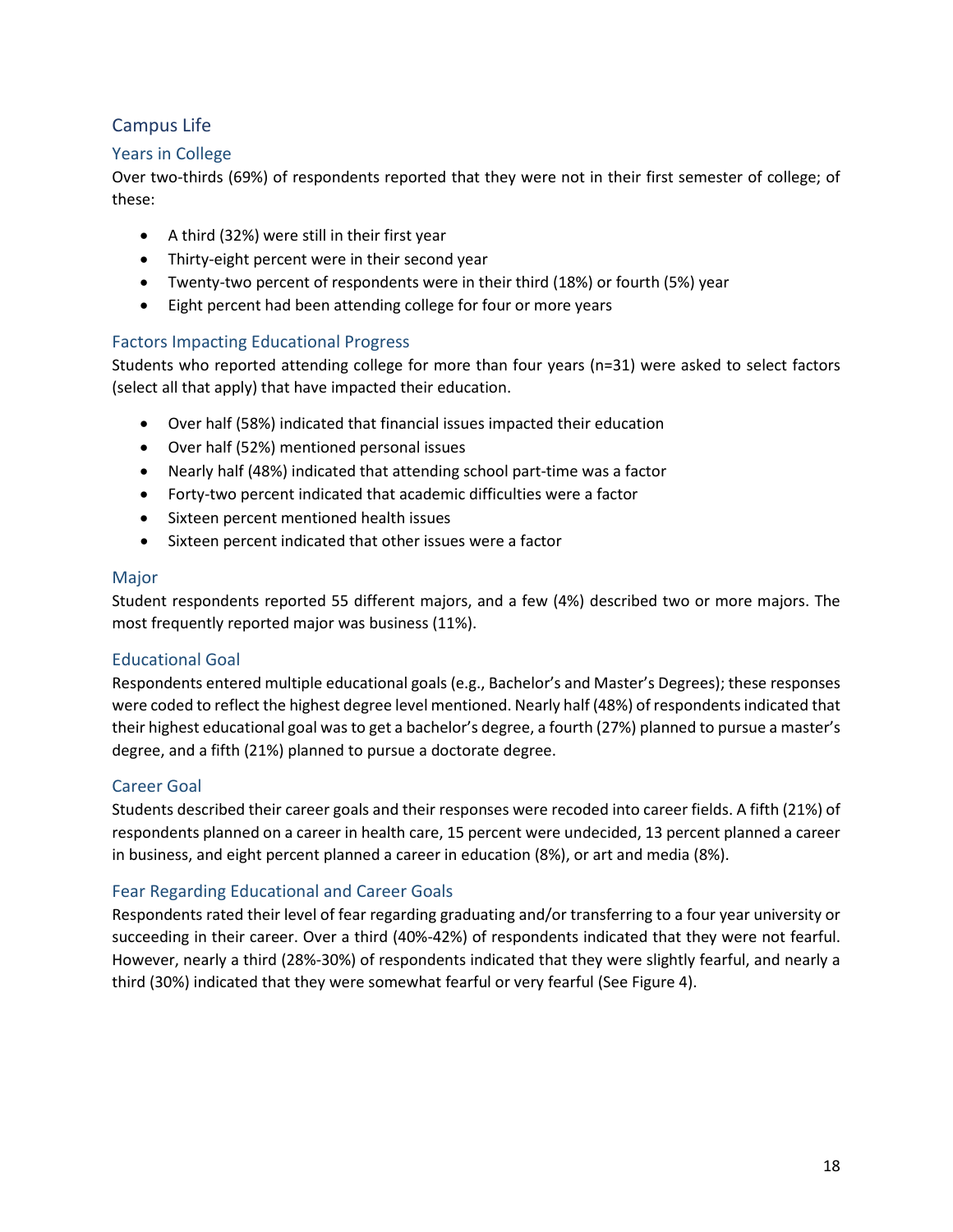<span id="page-20-0"></span>Figure 4: Over a third of respondents were not fearful of reaching educational and career goals. However, more than half expressed fear in reaching their educational and career goals.



#### Potential Barriers

Respondents described any potential barriers that they may face achieving their career and/or educational goals; the most frequently mentioned barriers were financial issues (37%), academic difficulties (18%), and time management (17%). Figure 5 displays all of the potential barriers mentioned by respondents.

<span id="page-20-1"></span>Figure 5: Over a third of respondents reported that financial issues were a potential barrier to achieving their career and/or educational goals (n=470).

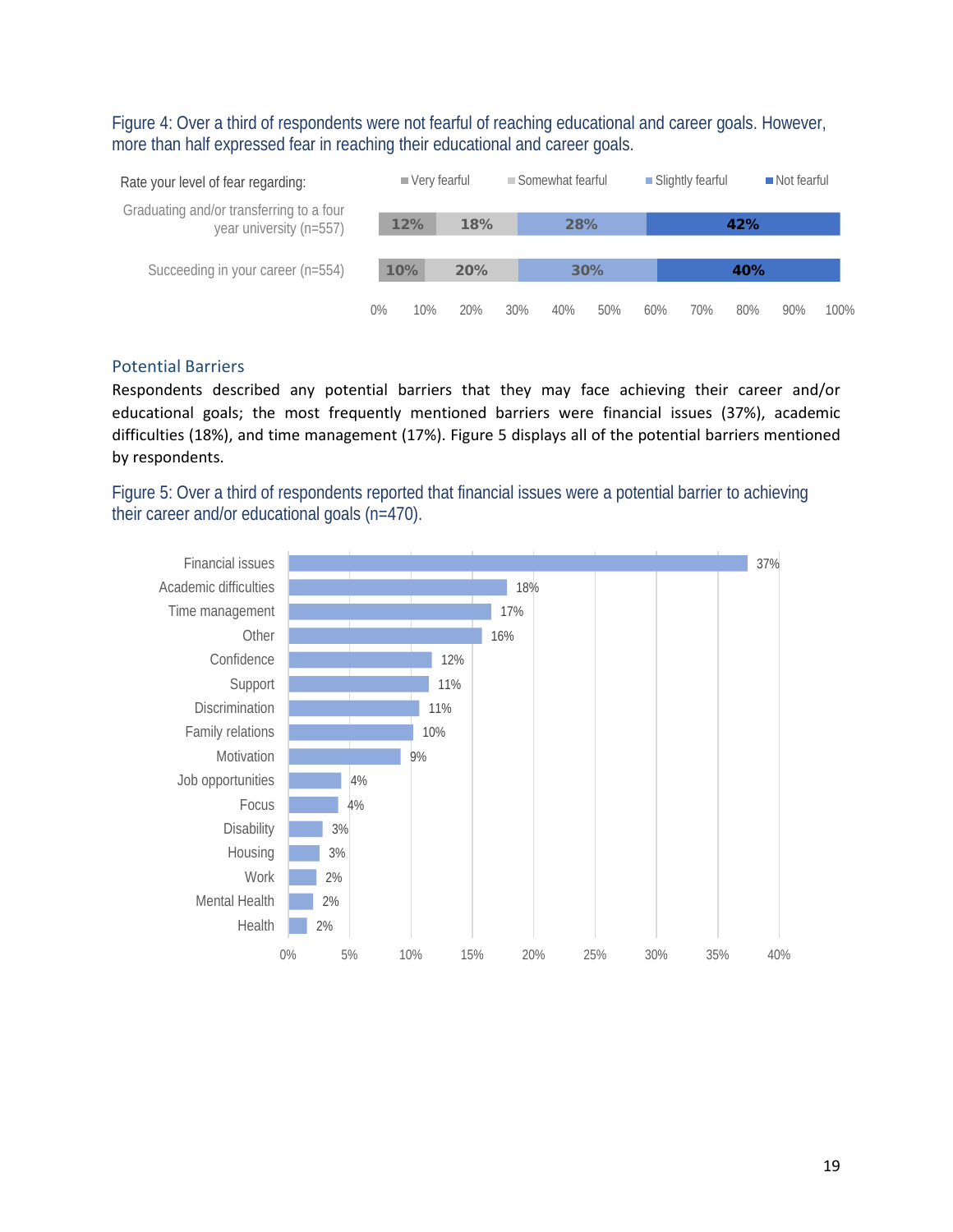## <span id="page-21-0"></span>Umoja Program

#### Umoja Outreach

Respondents were asked how they found out about the Umoja program on their campus; half (49%) found out from a counselor, while two-thirds found out about the program from an Umoja coordinator (34%), or from friends and relatives (32%) (see Figure 6). Over two-thirds (70%) of respondents were in their first year of the Umoja program, and another fourth (27%) of respondents were in their second or third year of the Umoja program.

<span id="page-21-1"></span>Figure 6: Respondents learned about the Umoja program primarily from counselors, Umoja coordinators, and friends or relatives (n=565).



#### Umoja Courses

More than half (60%) of the respondents indicated that they were taking courses offered as part of their Umoja program this semester; however, nearly a third (30%) indicated that they were not taking Umoja courses this semester. Two-thirds of respondents who indicated that they were taking an Umoja course were taking one (35%) or two (35%) classes, and a fifth (21%) were taking three classes. Nearly threefourth (72%) of students reported taking an English class and nearly two-thirds (63%) reported taking a college success course (this includes skills courses, guidance courses, counseling courses, human development courses, etc.).

#### Quality of Interactions during Umoja Courses

Nearly all respondents indicated that they agreed or strongly agreed that they had positive and supportive experiences with other students and instructor during their Umoja courses (see Figure 7).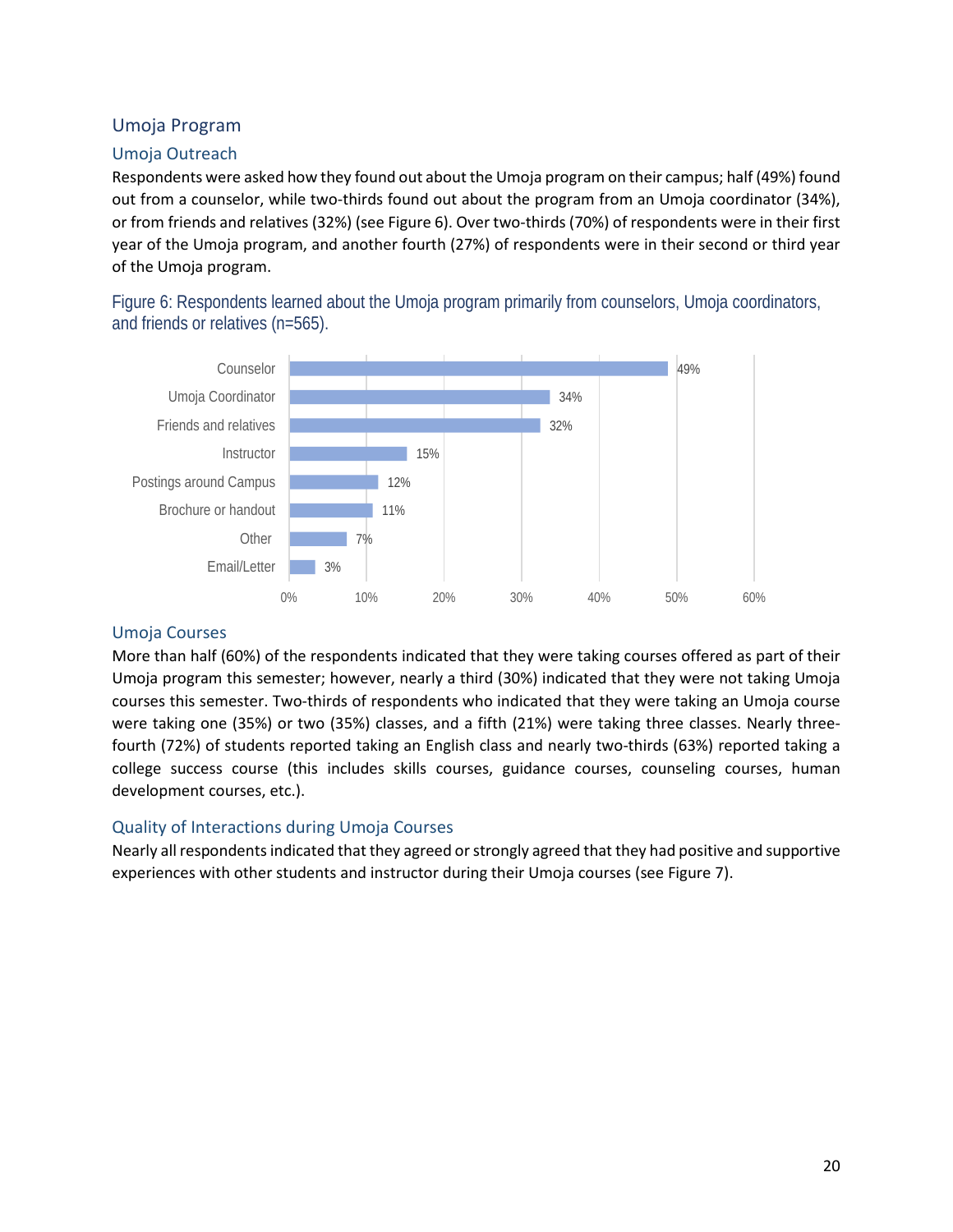

#### <span id="page-22-0"></span>Figure 7: Nearly all respondents agreed or strongly agreed that they had positive and supportive experiences with their instructor and other students during their Umoja courses.

## Effectiveness of Umoja Program

Respondents were asked about their experience with the Umoja program and nearly all respondents agreed or strongly agreed that: the skills learned in Umoja are transferable (90%); and that the program has been effective in improving their views regarding their ability to take charge of their future (89%), empowering their next steps to transfer (88%), and the curriculum is relatable (86%) (see Figure 8).

<span id="page-22-1"></span>Figure 8: Nearly all respondents agreed or strongly agreed that the Umoja program has been effective.

■ Strongly Disagree ■ Disagree ■ Neither Agree or Disagree ■ Agree ■ Strongly Agree



You believe that you can take skills learned in Umoja and implement them in your daily life  $(n=557)$ 

The Umoja program has been effective in improving your views on your ability to take charge or your own future (n=558)

The Umoja program has been effective in empowering your next steps to transfer (n=558)

The Umoja curriculum is relatable to you and your life (n=557)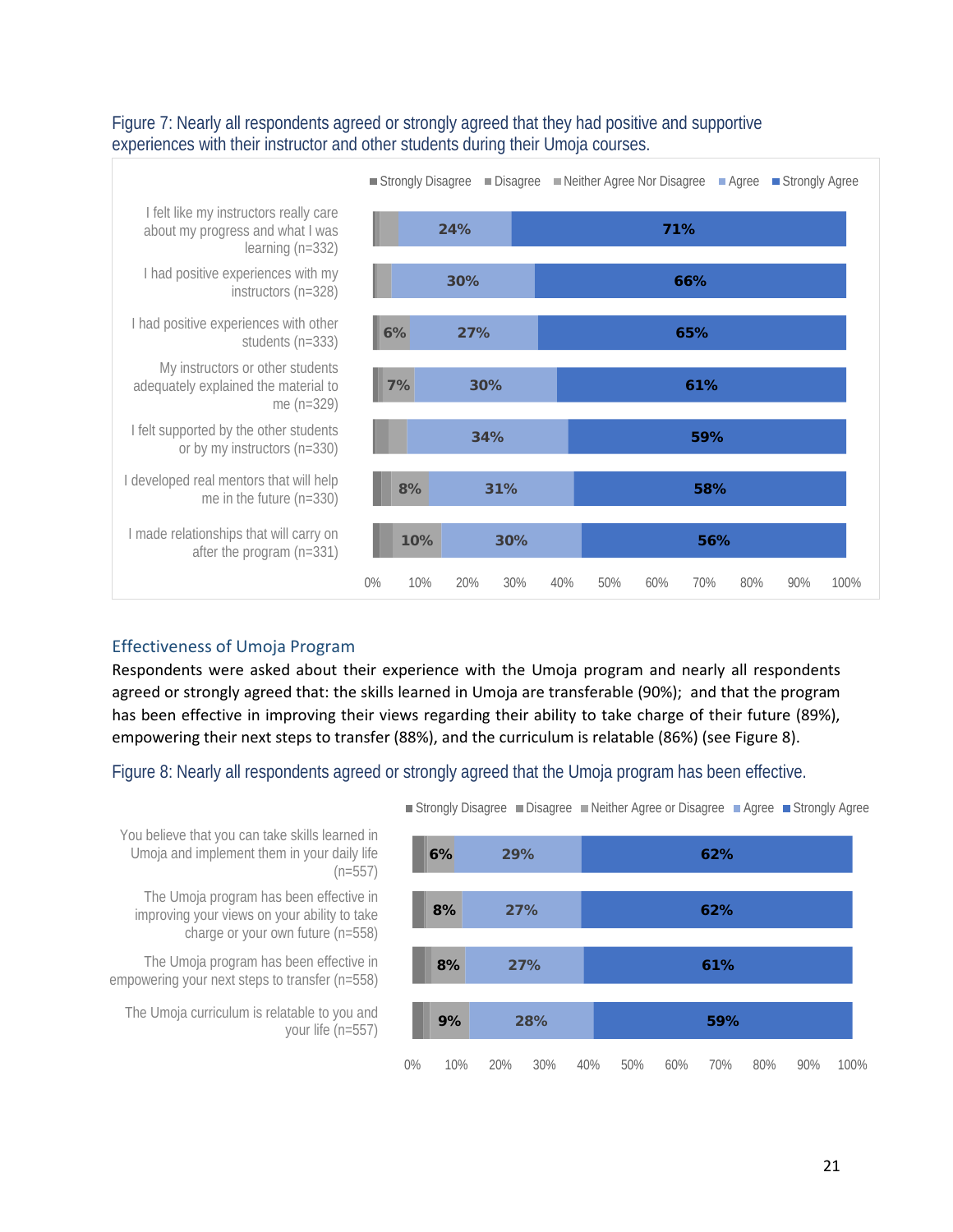#### Importance of Umoja Program Features

Respondents were asked to rate the importance of the different components of the Umoja program. Nearly all respondents indicated that the program features were either important or very important. Three-fourths of respondents indicated that having enough time to study and financial stability (or access to resources, including financial aid) was very important. (see Figure 9)



<span id="page-23-0"></span>Figure 9: Nearly all respondents said that the Umoja Program features were very important to academic success.

#### Umoja Coordinator

Respondents evaluated their interactions with their Umoja program coordinators; for those 24 campuses that have two coordinators, respondents were asked to evaluate their interactions with both coordinators (see Figure 10). Over three-fourths of respondents agreed or strongly agreed that they regularly interacted with their coordinator, saw their coordinator at least once a semester, and that their coordinator helped them make plans for the future.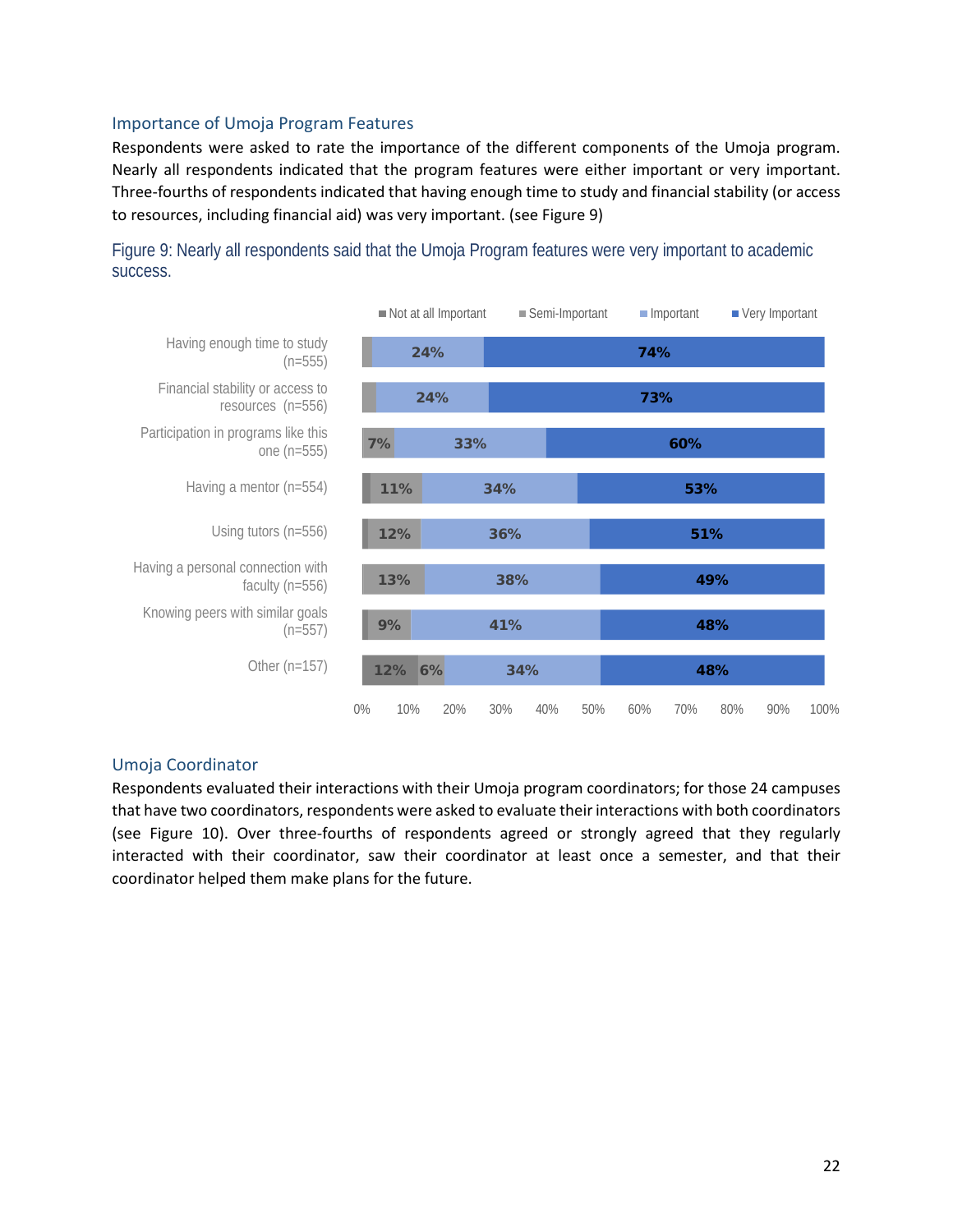## <span id="page-24-0"></span>Figure 10: Over three-fourths of respondents agreed or strongly agreed that their Umoja Coordinator(s) helped them make plans for the future.



## Participation in Individual Counseling Sessions

Over four-fifths (85%) of respondents indicated that they had participated in individual counseling sessions in the past year. Respondents who participated in individual counseling sessions were asked what were the most helpful or successful parts of their individual counseling sessions; two-thirds (65%) mentioned help with academics, and a nearly a third (28%) mentioned support.

#### Participation in Campus Umoja Program Events

Nearly two-thirds (62%) of respondents indicated that they participated in events sponsored by their campus Umoja program. Respondents described events in which they participated, that were sponsored by their campus Umoja program. A fourth (28%) of respondents indicated that they participated in community events sponsored by their campus Umoja program, a fourth (23%) mentioned conferences, 18 percent mentioned field trips, and 12 percent mentioned celebrations (see Figure 11). Nearly half (47%) of respondents who participated in events sponsored by their campus Umoja program mentioned community-building events as the most successful or useful parts of their campus program events, distantly followed by educational events (11%), and supportive events (10%).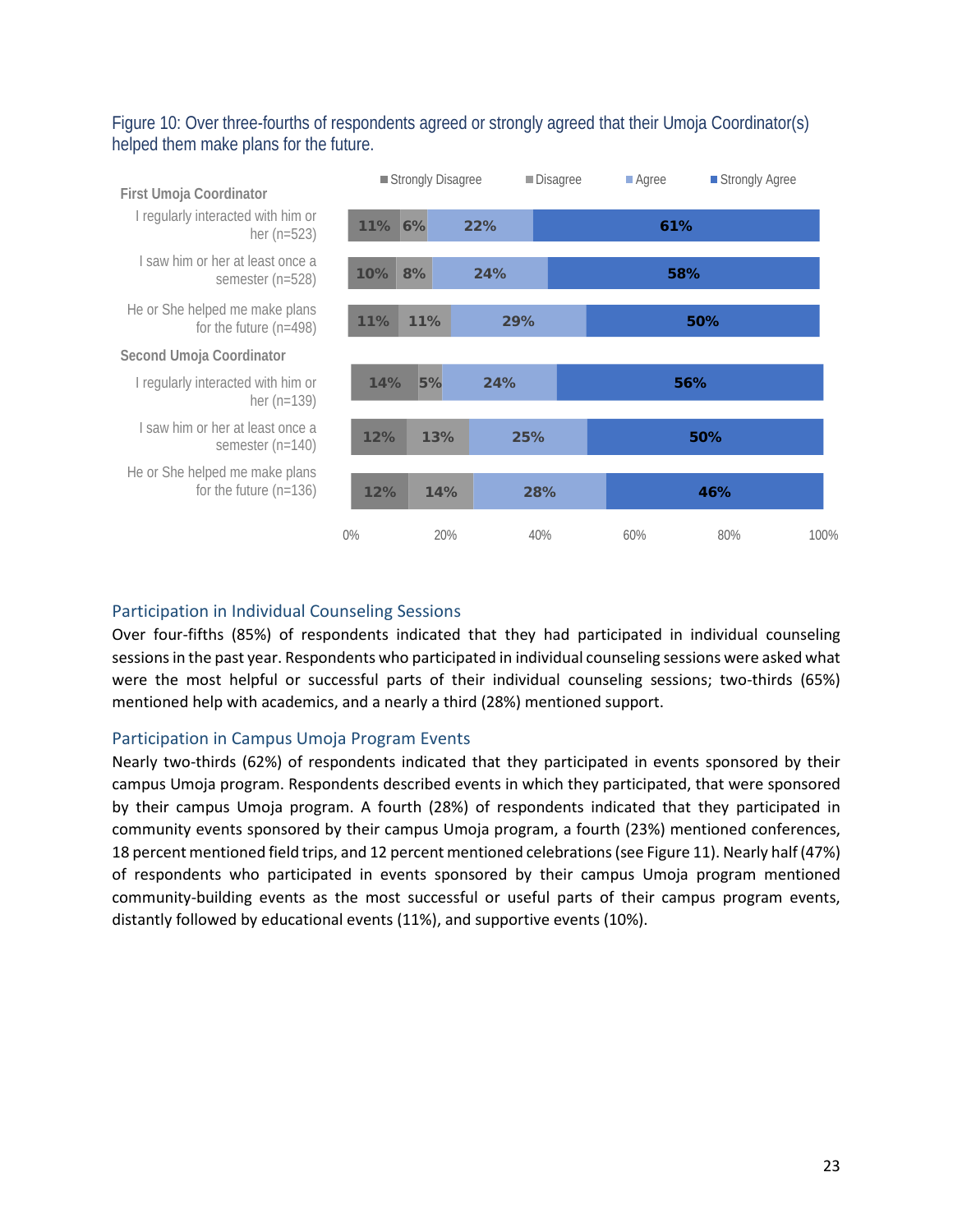

<span id="page-25-0"></span>

Respondents had the opportunity to make suggestions for improving their campus Umoja program; a third (34%) suggested that their campus program could be improved with better communication, outreach and organization, a fourth (28%) suggested that their campus program would be improved with more community, community events and networking, and 13 percent suggested that their campus program would be improved with more academic support and opportunities (see Figure 12).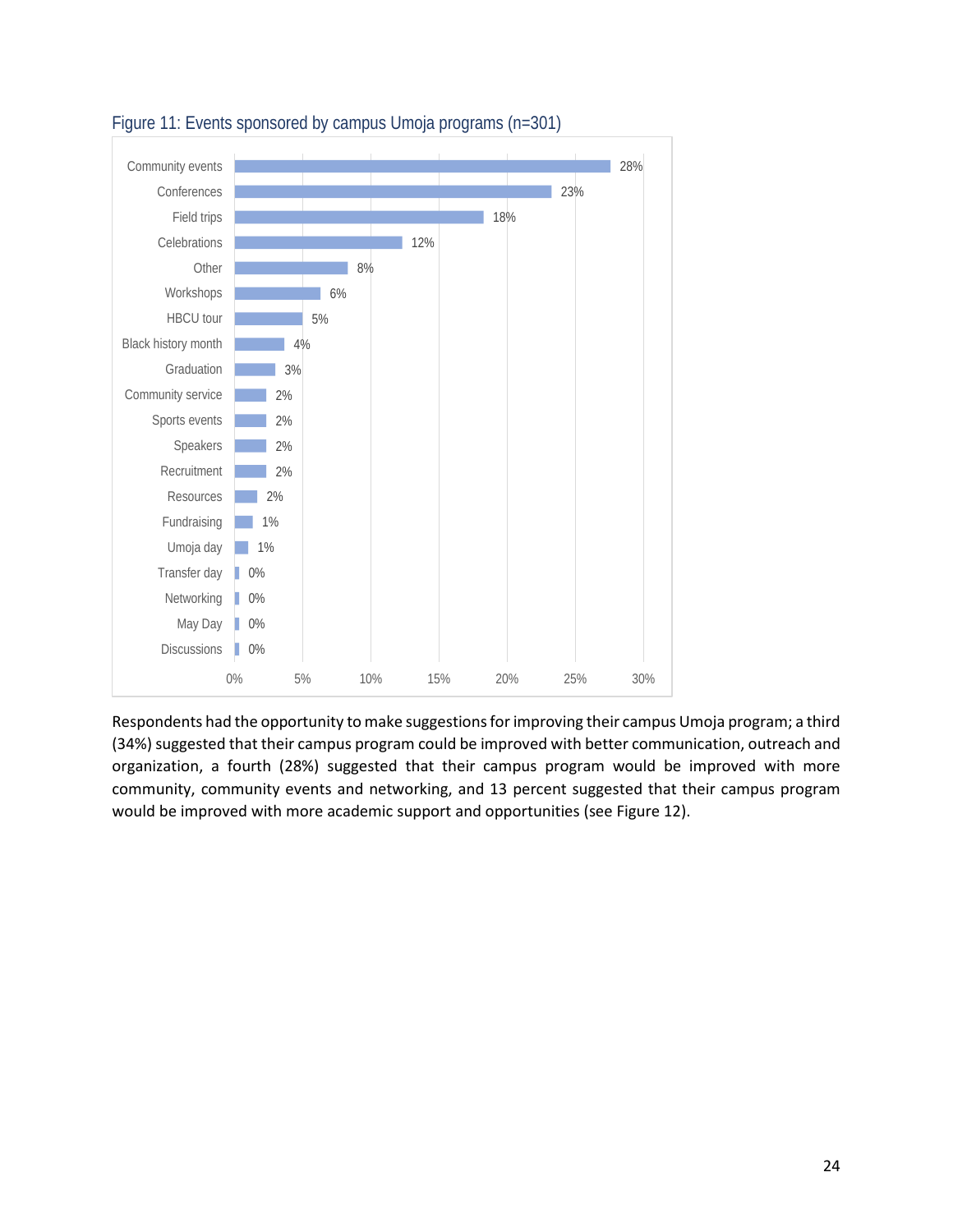

## <span id="page-26-0"></span>Figure 12: Suggestions to improve campus Umoja program (n=199)

#### Participation in Statewide Umoja Community Events

Over half (53%) of respondents indicated that they participated in Statewide Umoja Community events. Four-fifths (84%) of respondents who participated in Statewide Umoja Community events attended the annual conference, a fourth (25%) attended the Northern regional symposia, and a fifth (18%) attended the southern regional symposia. Respondents who attended an event described the most successful or useful parts of these Umoja Community events; over a third (40%) mentioned community and networking, and 11 percent mentioned speakers. Some respondents offered suggestions for improving the Statewide Umoja Community; a fifth (21%) suggested that Umoja Community could be improved with more community, community events and networking, and 13 percent suggested that the Umoja Community would be improved with more academic support and opportunities (see Figure 13).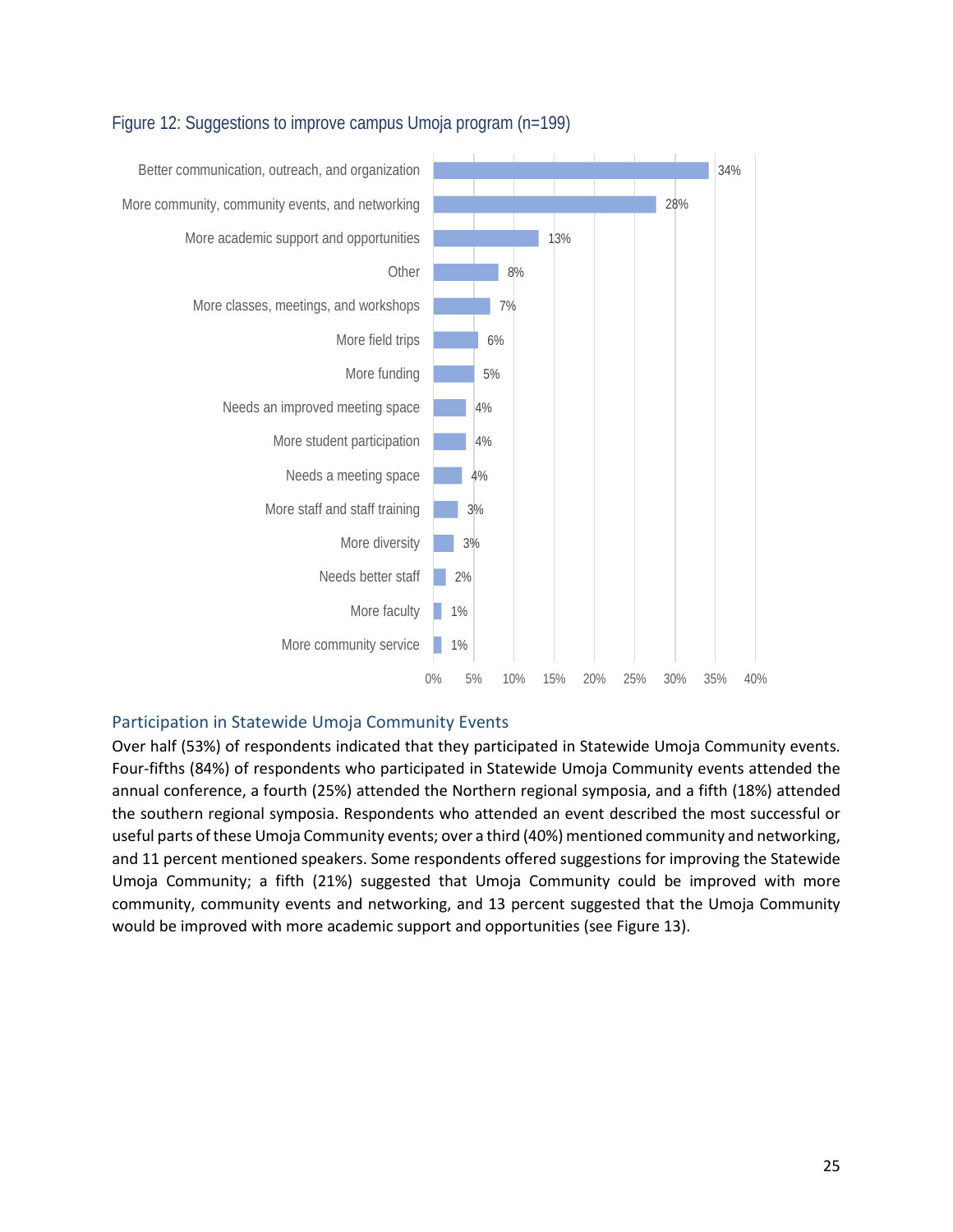

## <span id="page-27-1"></span>Figure 13: Suggestions to improve the Statewide Umoja Community (n=99)

In sum, Nearly all respondents indicated that they agreed or strongly agreed that they had positive and supportive experiences with other students and instructor during their Umoja courses. Nearly all respondents agreed or strongly agreed that: the skills learned in Umoja are transferable (90%); and that the program has been effective in improving their views regarding their ability to take charge of their future (89%), empowering their next steps to transfer (88%), and the curriculum is relatable (86%). Nearly all respondents indicated that the Umoja program features were either important or very important.

## <span id="page-27-0"></span>Short-Term Outcomes

The student survey also measured short-term outcome indicators that were identified in the logic model.

## Sense of Belonging

Survey respondents were asked to rate how connected they feel to their campus community through a series of questions designed to measure a sense of belonging. Over two-thirds indicated that they either agreed or strongly agreed with all of the statements (See Figure 14).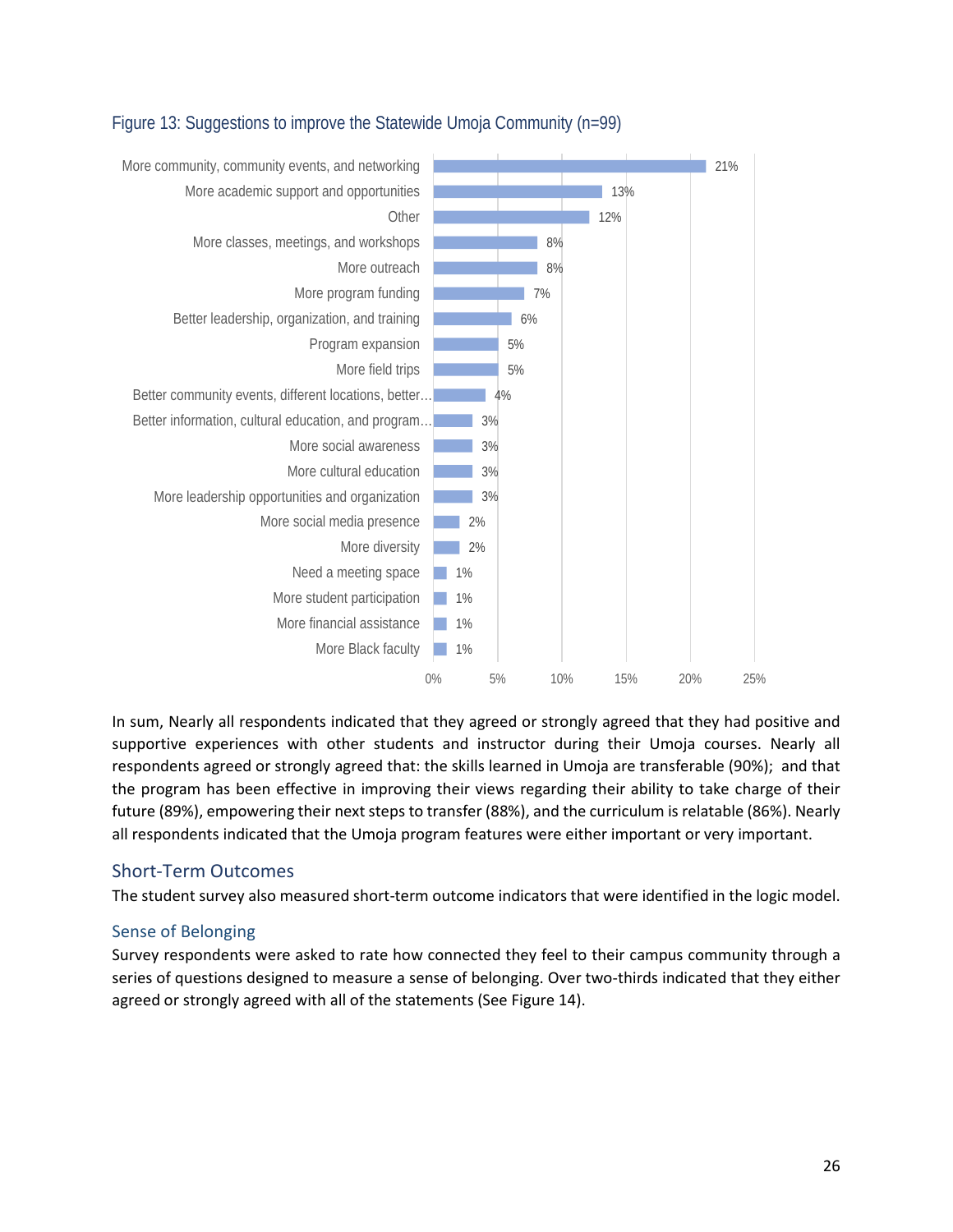## <span id="page-28-0"></span>Figure 14: Over two-thirds of respondents agreed or strongly agreed with all of the measures of sense of belonging.



#### Racial Climate

Students' perceptions of the racial climate at their campuses were assessed using two sets of questions; the first group focuses on racial conflict, and the second group focuses on the perception of microaggressions.

First, respondents rated a series of statements regarding the racial/ethnic conflict on their campus. For the first statement, "there is a lot of racial conflict on campus," the majority (62%) of students disagreed or strongly disagreed with that statement. For the second statement, "there is little trust between minority student groups and campus administration," less than half (44%) of students disagreed or strongly disagreed with that statement. For the final statement, "students of different races or ethnicities communicate well with one another," a majority (52%) of students either agreed or strongly agreed with that statement. However, for all three statements, a third of the respondents chose the middle option, neither agreeing or disagreeing (see Figures 15 and 16).

<span id="page-28-1"></span>Figure 15: The majority of respondents disagree or strongly disagreed that there is a lot of racial conflict on campus.

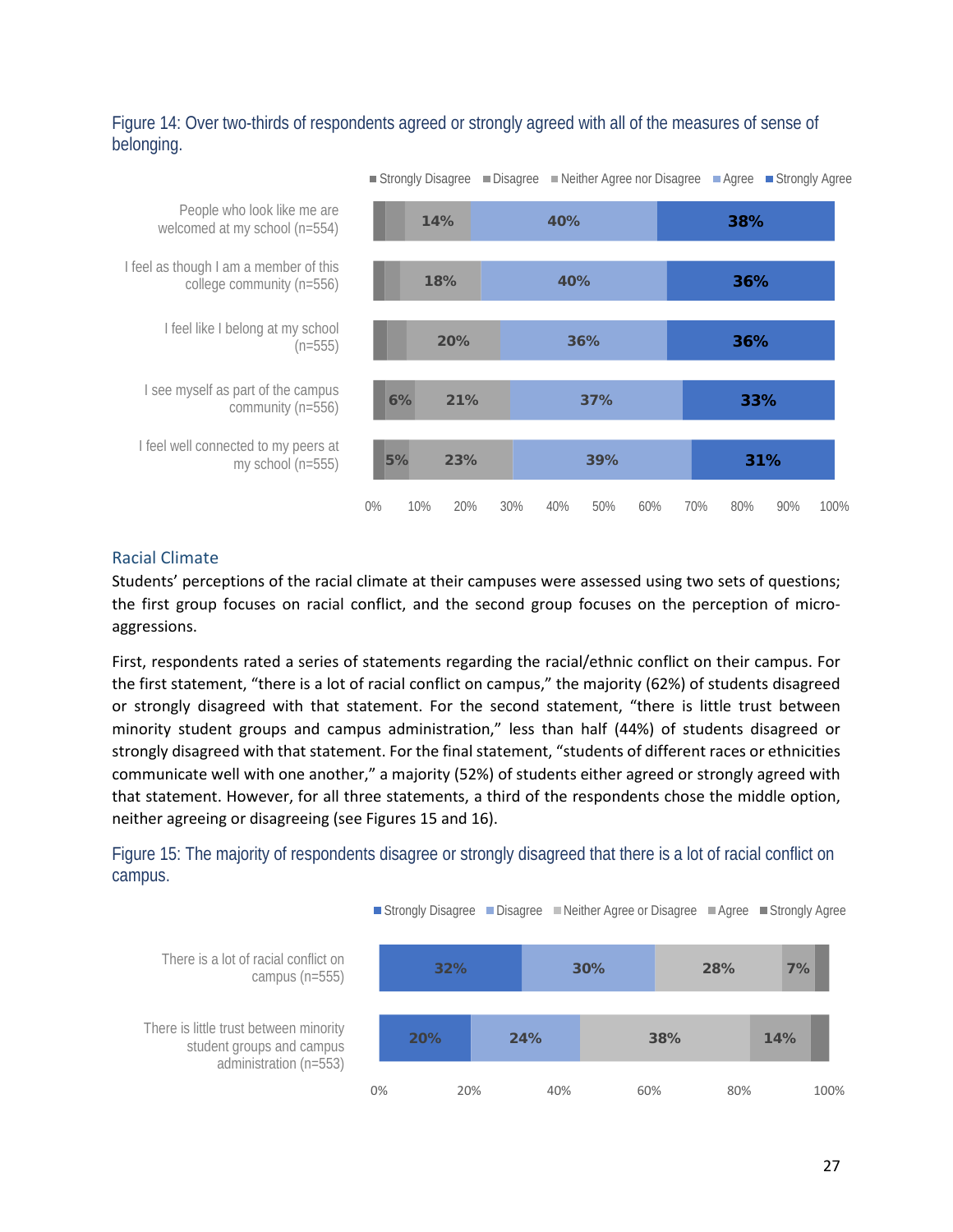#### <span id="page-29-0"></span>Figure 16: The majority of respondents agreed or strongly agreed that students of different races or ethnicities communicate well with one another.

|                                                                         |    |     | ■ Strongly Disagree ■ Disagree ■ Neither Agree or Disagree ■ Agree ■ Strongly Agree |     |     |     |      |
|-------------------------------------------------------------------------|----|-----|-------------------------------------------------------------------------------------|-----|-----|-----|------|
| Students of different races or<br>ethnicities communicate well with one | 8% | 10% | 30%                                                                                 | 36% |     | 16% |      |
| another $(n=555)$                                                       | 0% |     | 20%<br>40%                                                                          | 60% | 80% |     | 100% |

Secondly, students reported how often they felt insulted or threatened by other students because of their race or ethnicity, how often they felt excluded from school activities because of race or ethnicity, and how often they heard faculty make inappropriate comments about minorities. For all three questions, fourfifths of respondents selected "not at all", and nearly a fifth indicated that they sometimes had these experiences (see Figure 17).

<span id="page-29-1"></span>Figure 17: Four-fifths of respondents indicated that had not experienced micro-aggressions at all, while nearly a fifth sometimes experienced micro-aggressions.



#### Self-Confidence

#### *Academic self-efficacy*

Academic self-efficacy of respondents was measured with three questions about their perceived capacity to understand and complete their assignments. These questions were only asked of students who indicated that they were taking Umoja courses this semester. Well over half of the respondents indicated that they are often or almost always confident that; they can master the skills they are being taught (71%), they can do an excellent job on assignments and tests (70%), they can understand the material presented by their instructors (67%), and they can understand the material in their textbooks (60%) (see Figure 18).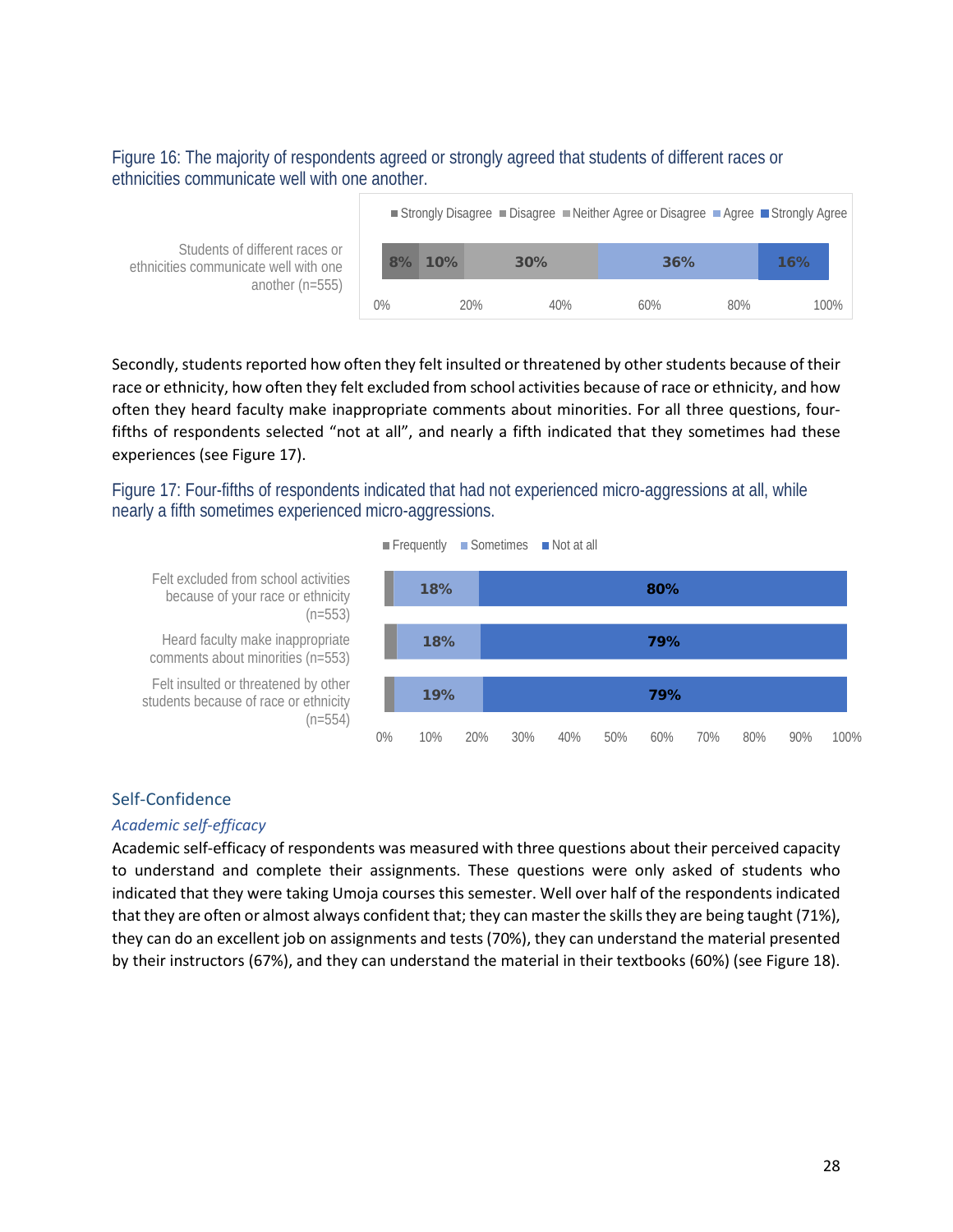## <span id="page-30-0"></span>Figure 18: Over half of respondents are confident that they can understand and complete their assignments.



I'm certain I can master the skills I am being taught (n=333)

I'm confident I can do an excellent job on assignments and tests (n=333)

I'm confident I can understand the most complex material presented by my instructors (n=332)

I'm certain I can understand the most difficult material presented in textbooks (n=333)

#### *Ease of transition*

Two sets of questions were designed to assess how difficult it has been for respondents to transition to an academic role. The first three items measure the student's ability to manage resources and the next five items measure the cognitive mapping that occurs as a student transitions into the academic role. More than half of the respondents indicated that it was difficult or very difficult for them to; manage time effectively (67%), manage money effectively (59%), and stay on schedule with class deadlines (53%), indicating that the participants are struggling with managing resources. In contrast, more than two thirds of respondents said it was easy or very easy for them to; get to know your way around the campus (87%), communicate with your instructors (77%), and to make new friends (72%), and more than half (59%) of respondents indicated that it was easy or very easy for them to seek help when they need it. The responses to these four items indicate successful cognitive mapping for respondents (See Figures 19 and 20).

#### <span id="page-30-1"></span>Figure 19: More than half of respondents reported difficulty managing resources.

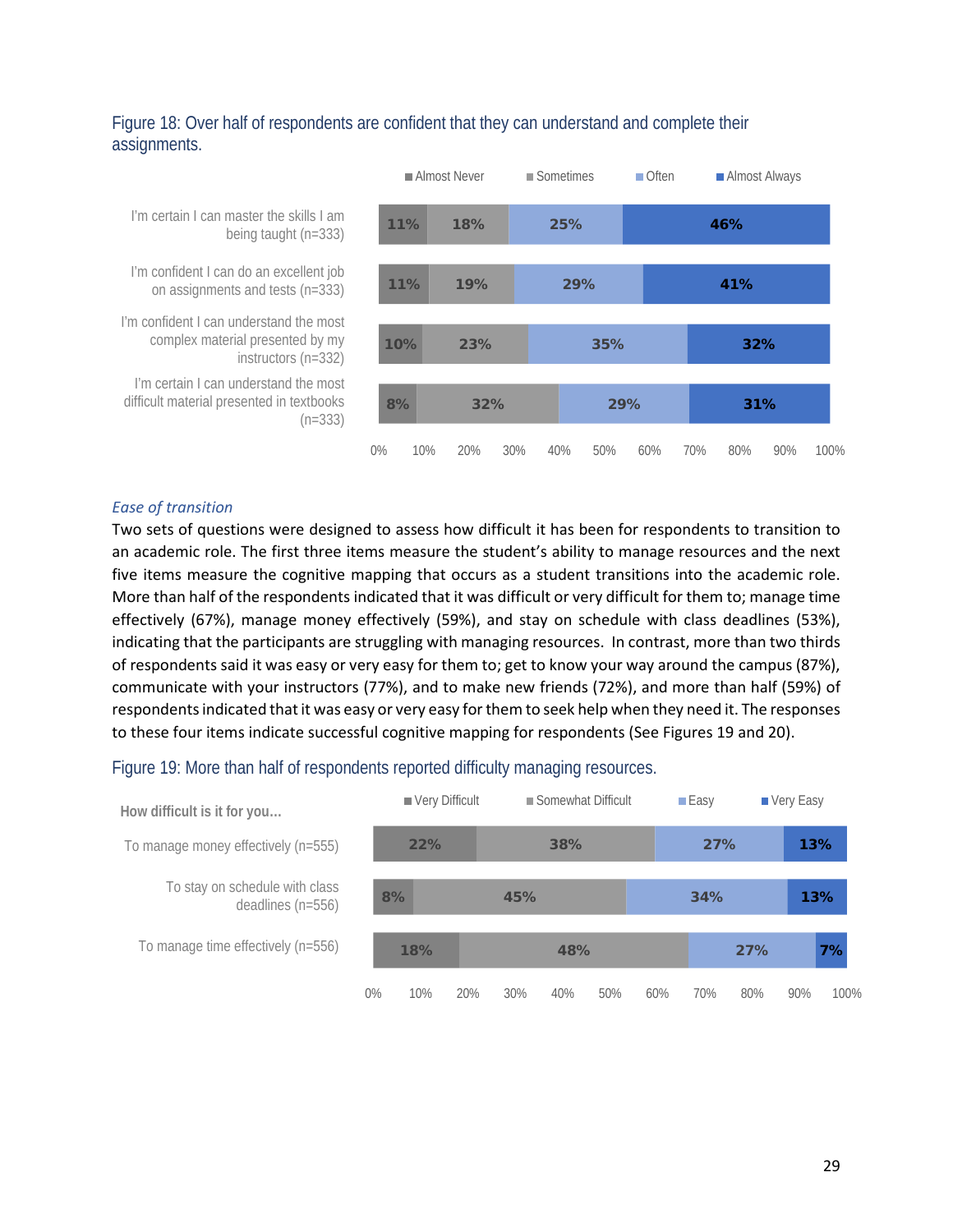#### <span id="page-31-2"></span>Figure 20: Over two-thirds of respondents reported that it was easy or very easy to get to know your way around campus, make new friends, and communicate with your instructors.



## <span id="page-31-0"></span>III. Comparison of Student Short-Term Outcomes

#### <span id="page-31-1"></span>Increased Student Engagement

Two data sources were used to measure increased student engagement; first, from the UCEF, we examined data on participation in Statewide Umoja Community events; secondly, we examined data on from the Umoja student survey assessing the impact of Umoja program activities.

#### Participation in Statewide Umoja Community Events

One measure of student engagement was participation in the four events hosted by the Statewide Umoja Community: the Summer Institute, the Northern and Southern regional symposia, and the annual conference. Table 4 displays the number of faculty and student participants for each year from 2011 to 2017. The numbers of participants for the regional symposia were not available broken out by Northern and Southern regions for 2011-2013, so the numbers are combined for all years in Table 4. The number of faculty who attended the Summer Learning Institute has increased by 120 percent 2011 and 2017, while maintaining a consistent mix of one-third continuing faculty and two-thirds new faculty. The number of students and faculty attending the regional symposia has nearly tripled (260%) between 2011 and 2017. Likewise, the number of students and faculty attending the annual conference has nearly quadrupled (380%) between 2011 and 2017.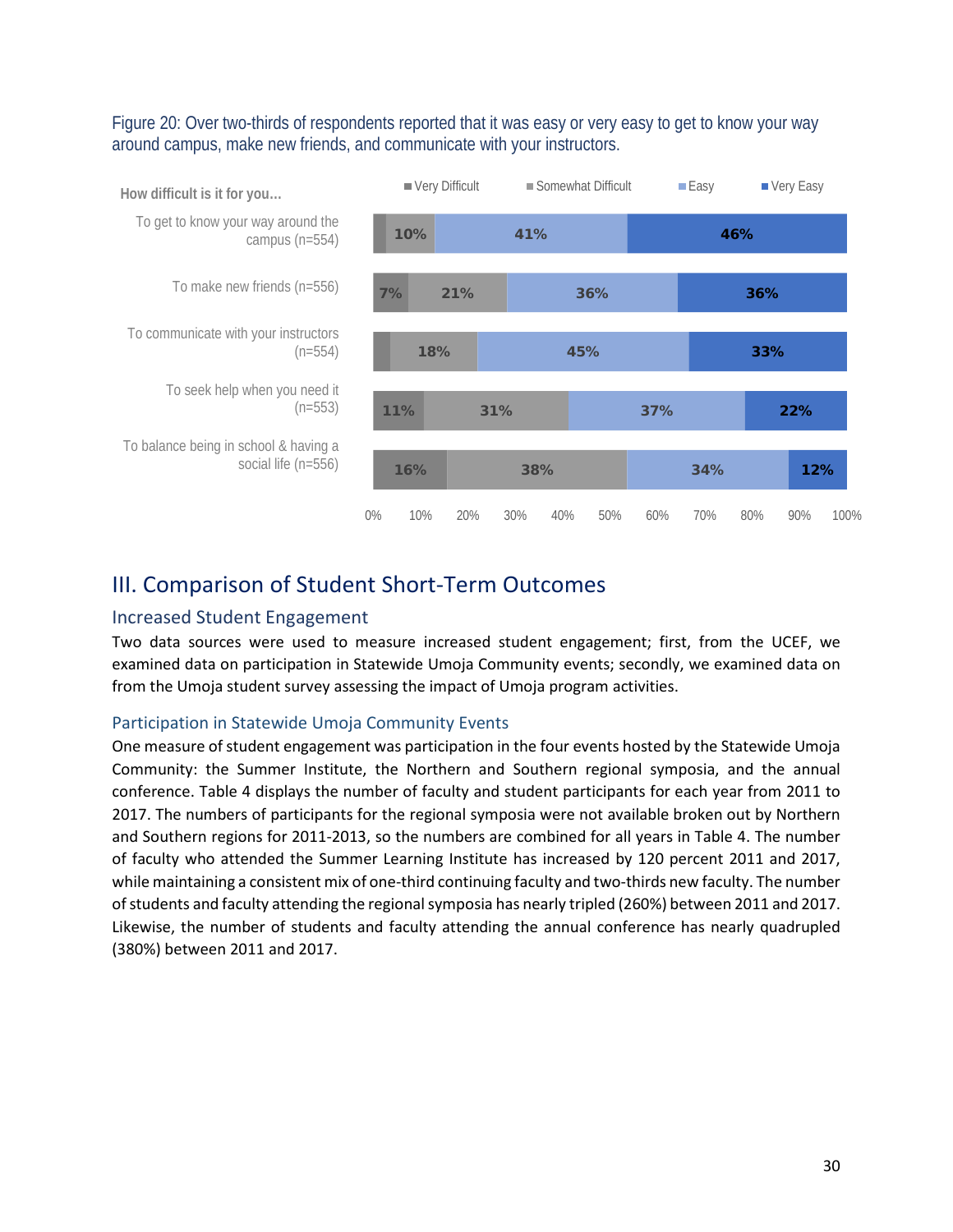|                  | 2011 | 2012 | 2013 | 2014 | 2015 | 2016 | 2017  | % change from<br>2011 to 2017 |
|------------------|------|------|------|------|------|------|-------|-------------------------------|
| Summer Institute | 50   | 50   | 50   | 60   | 60   | 100  | 110   | 120%                          |
| Symposium        | 125  | 125  | 150  | 450  | 450  | 450  | 450   | 260%                          |
| Conference       | 250  | 300  | 380  | 350  | 700  | .000 | 1.200 | 380%                          |

#### <span id="page-32-0"></span>Table 4: Number of participants in Statewide Umoja Community events

Source: Umoja Community Education Foundation.

Additionally, there were several measures in the student survey designed to measure the impact of the Umoja program on student engagement. To analyze the student survey outcome data, we created an identifying variable to split the survey respondents into two groups: students who were in their first semester of college (and in their first year of Umoja) and those students who were not in their first semester at college (and in their first or later year of Umoja). We created scales for all question sets for all of the outcome indicators discussed above in order to measure differences between the two groups, and these scales were used to test mean differences between the two comparison student groups. (see Appendix Table C for reliability analysis)

#### Umoja Program

There were statistically significant differences for two or our three measures of the Umoja program: For the measure of the effectiveness of the Umoja program, there was a difference in the average score between the two groups: students in their first semester had an average score of 17.13, while students in their second semester or more had an average score of 17.95. For the measure of the importance of Umoja program activities, students in their first semester had an average score of 24.30, while students in their second semester or more had an average score of 25.65.

The average score for the third measure of the Umoja program, the quality of interactions during Umoja courses was higher for students in their second semester or more (31.63) than students in their first semester (30.71); however, the result was not statistically significant. The average score was higher for students in their second semester or more for both of the Umoja program coordinator scales, but the differences were not statistically significant (See Figure 21 and Table 5).

<span id="page-32-1"></span>



#### Umoja program effectiveness in the Importance of Umoja program activities

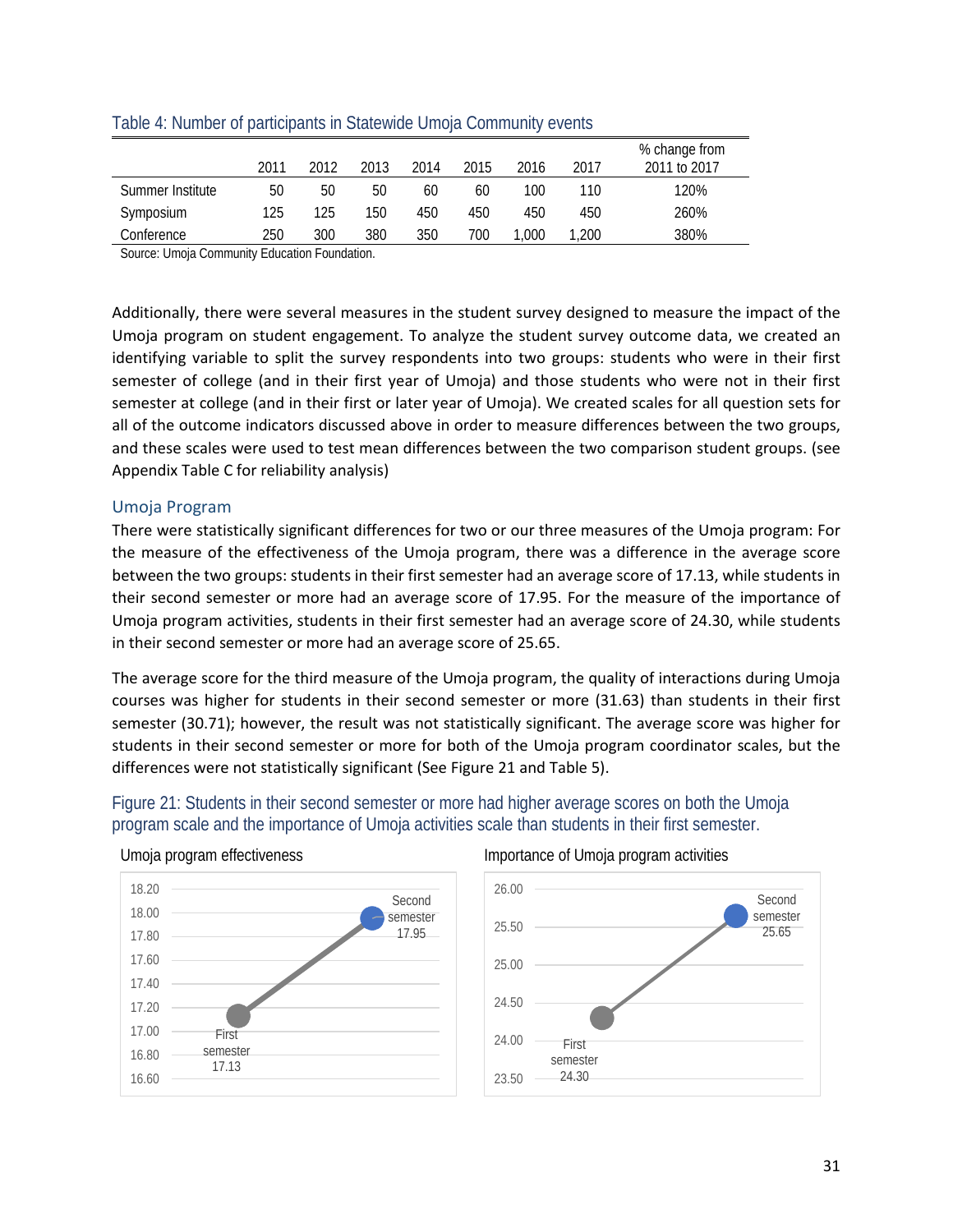|                                | first semester |       | second semester<br>or later |     |       | 95% CI for<br>mean |                |          |     |
|--------------------------------|----------------|-------|-----------------------------|-----|-------|--------------------|----------------|----------|-----|
| Outcome                        | N              | Mean  | <b>SD</b>                   | Ν   | Mean  | <b>SD</b>          | difference     |          | df  |
| <b>UMOJA PROGRAM</b>           |                |       |                             |     |       |                    |                |          |     |
| Quality of interactions        | 132            | 30.71 | 4.75                        | 201 | 31.63 | 4.18               | $-1.89, 0.06$  | $-1.85$  | 331 |
| Program effectiveness          | 170            | 17.13 | 3.48                        | 388 | 17.95 | 3.15               | $-1.41, -0.24$ | $-2.75*$ | 556 |
| Importance of activities       | 169            | 24.30 | 3.85                        | 388 | 25.65 | 3.64               | $-2.02, -0.67$ | $-3.94*$ | 555 |
| UMOJA PROGRAM COORDINATOR      |                |       |                             |     |       |                    |                |          |     |
| Coordinator 1                  | 161            | 9.37  | 2.85                        | 373 | 9.51  | 2.85               | $-0.67, 0.38$  | $-0.54$  | 532 |
| Coordinator 2                  | 33             | 8.82  | 2.82                        | 109 | 9.31  | 3.05               | $-1.67, 0.68$  | $-0.83$  | 140 |
| SENSE OF BELONGING             | 169            | 19.20 | 3.92                        | 387 | 20.21 | 4.17               | $-1.75, -0.27$ | $-2.68*$ | 554 |
| SELF-CONFIDENCE                |                |       |                             |     |       |                    |                |          |     |
| Academic self-efficacy         | 132            | 11.39 | 3.57                        | 201 | 12.02 | 3.69               | $-1.43, 0.17$  | $-1.55$  | 331 |
| Fear regarding educational and |                |       |                             |     |       |                    |                |          |     |
| career goals                   | 170            | 4.16  | 1.90                        | 388 | 3.91  | 1.78               | $-0.08, 0.58$  | 1.49     | 556 |
| <b>EASE OF TRANSITION</b>      |                |       |                             |     |       |                    |                |          |     |
| Managing resources             | 170            | 7.12  | 2.12                        | 388 | 6.97  | 2.11               | $-0.24, 0.52$  | 0.74     | 556 |
| Cognitive mapping              | 170            | 14.11 | 3.11                        | 387 | 14.58 | 3.03               | $-1.03, 0.08$  | $-1.69$  | 555 |
| RACIAL CLIMATE                 |                |       |                             |     |       |                    |                |          |     |
| Micro-aggression               | 169            | 3.51  | 0.96                        | 387 | 3.76  | 1.25               | $-0.46, -0.04$ | $-2.30*$ | 554 |
| Racial conflict                | 169            | 4.69  | 1.75                        | 386 | 4.79  | 1.95               | $-0.44, 0.24$  | $-0.56$  | 553 |

#### <span id="page-33-1"></span>Table 5: Results of t-tests for all short-term outcome indicators in student survey

 $*p < .05$ 

## <span id="page-33-0"></span>Changes in Student Attitudes

Next we examined the changes in student self-confidence, ease of transition into college life, sense of belonging, and perception of racial climate.

## Self-Confidence

Two of the scales measure aspects of self-confidence: academic self-efficacy and fear regarding educational and career goals. For the first scale, academic self-efficacy, students in their second semester or more had a higher average score (12.02) than students in their first semester (11.39), showing greater perceived self-efficacy, although the difference was not statistically significant. For the second scale, fear regarding educational and career goals, students in their second semester or more had a lower average score (3.91), than students in their first semester (4.16), showing a lower fear of failure to reach goals, although the difference was not statistically significant (see Table 5).

#### Ease of Transition

Two scales measure different aspects of the ease of transition: managing resources and cognitive mapping. For the first scale, managing resources, the average score for students in their first semester was 7.12, while the average score for students in their second semester or more was 6.97, although the difference was not statistically significant. This highlights an important area where Umoja students may need extra support. For the second scale, cognitive mapping, the average score for students in their second semester or more (14.58) was higher than for students in their first semester (14.11), although the difference was not statistically significant (see Table 5).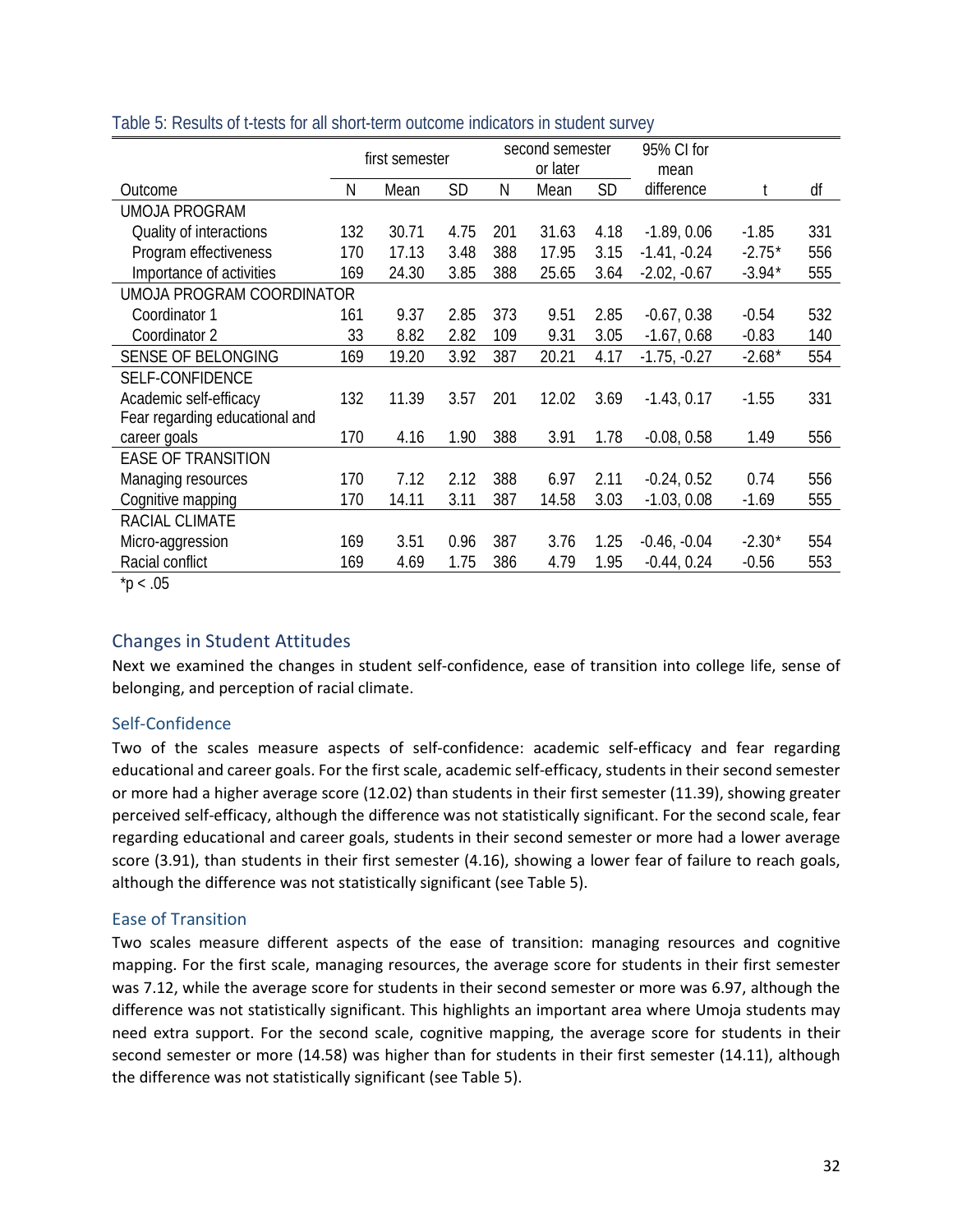#### Sense of Belonging

There was a statistically significant difference between the two groups for the sense of belonging scale. The average score for students in their first semester (19.20) was less than established students (20.21) showing a stronger sense of belonging for students as they progress from the first semester to the second semester (see Figure 22 and Table 5).

<span id="page-34-0"></span>Figure 22: Students in their second semester or more had higher average scores on the sense of belonging scale than students in their first semester. Students in their second semester or more had lower scores on the micro-aggressions scale than students in their first semester.





## Racial Climate

We have two scales that measure different aspects of racial climate: micro-aggression and racial conflict. For the first scale, micro-aggression, there was a statistically significant difference between the two groups. For the scale measuring perceived micro-aggression, there was a statistically significant difference between the two groups. The average score for students in their first semester (8.44) was higher than established students (8.21) showing a greater perception of micro-aggression for students as they progress from the first semester to the second semester (see Figure 21 and Table 7). For the second scale, racial conflict, students in their first semester had an average score of 4.69, while students in their second semester had an average score of 4.79 (representing greater perceived racial conflict), although this difference was not statistically significant (see Table 5).

In sum, there were statistically significant differences in terms of Umoja program effectiveness and the importance of Umoja program activities. For the measure of the effectiveness of the Umoja program, there was a difference in the average score between the two groups: students in their first semester had an average score of 17.13, while students in their second semester or more had an average score of 17.95. For the measure of the importance of Umoja program activities, students in their first semester had an average score of 24.30, while students in their second semester or more had an average score of 25.65.

Umoja students who were in their second semester or more showed higher ratings than those Umoja students just entering college in sense of belonging. The difference between the two groups was statistically significant. The average score for students in their first semester (19.20) was less than established students (20.21) showing a stronger sense of belonging for students as they progress from the first semester to the second semester. For the scale measuring perceived micro-aggression, there was a statistically significant difference between the two groups. The average score for students in their first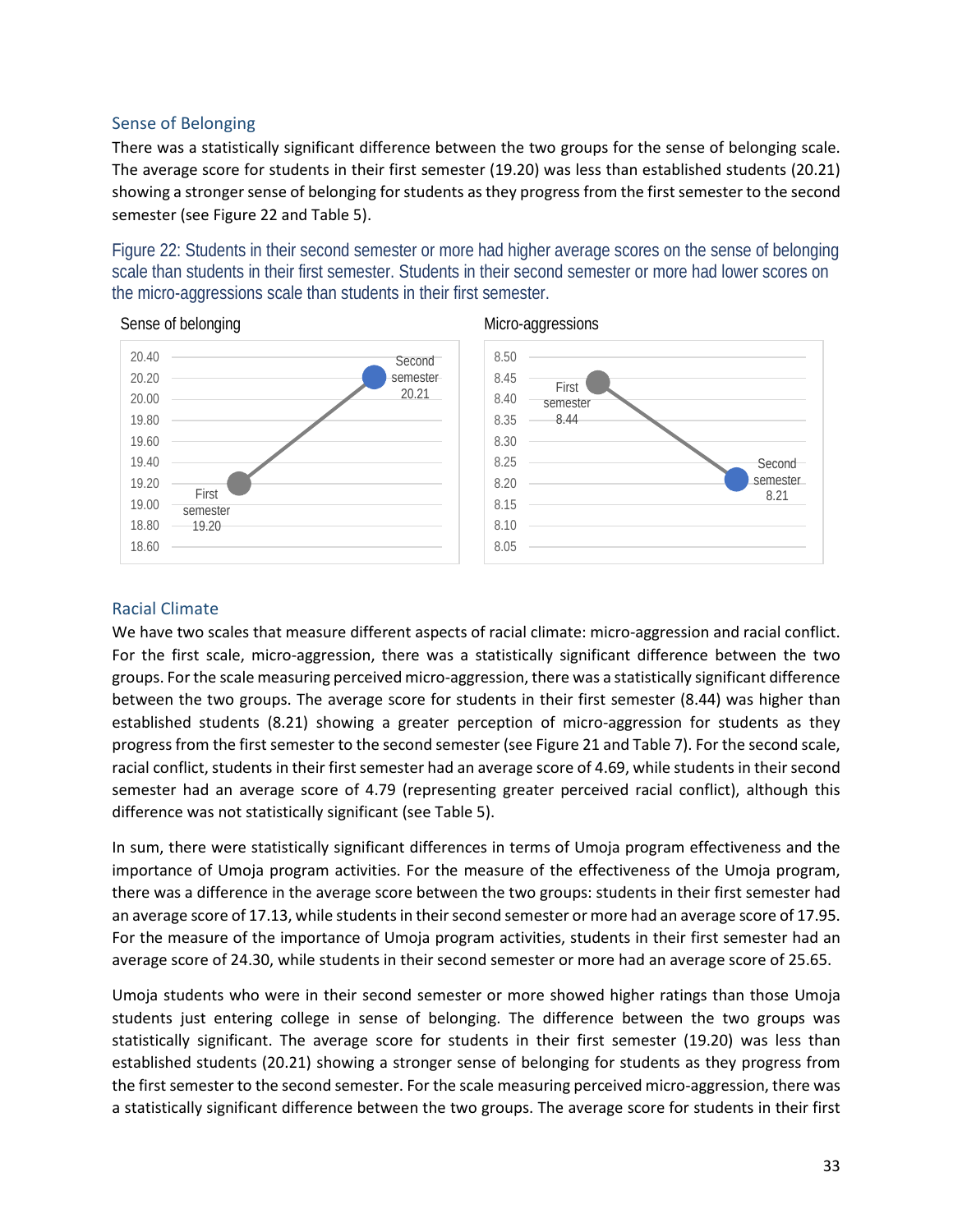semester (8.44) was higher than established students (8.21) showing a greater perception of microaggression for students as they progress from the first semester to the second semester.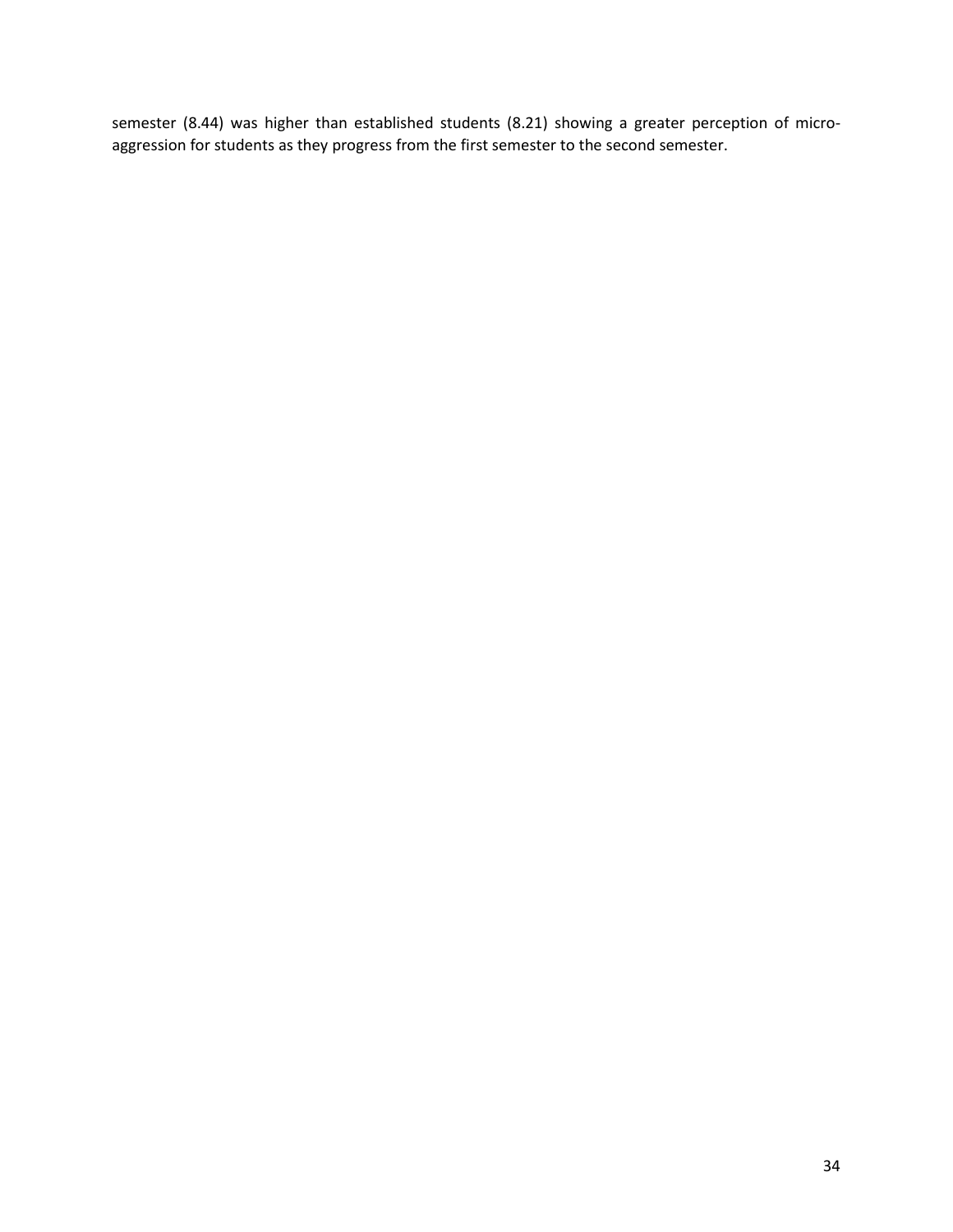## <span id="page-36-0"></span>IV. Comparison of Intermediate & Long-Term Student Outcomes

CCCCO Student record data was used for the analyses of intermediate and long-term student outcomes. The analyses were restricted to records that were coded as either "Umoja student" or "not Umoja student". The data was restricted to new African American students who entered during a fall term between 2011 and 2014. Students cohorts are identified by the fall term during which they entered, from fall 2011 to fall 2014. Additionally, for the persistence and retention analysis, the analysis of students was restricted to those who were enrolled in courses during their first term.

#### <span id="page-36-1"></span>Increased Awareness of Resources

One of the goals of the Umoja program is to help Umoja students navigate the college system by making Umoja students aware of the tools that are available to them as students. Using data from the CCCCO, we measured the use of student orientation, counseling, and advisement services, as well as use of financial aid.

#### Student Orientation, Counseling, and Advisement

We compared the participation of Umoja and non-Umoja students in orientation, counseling, and advisement during their first term of enrollment. A third (34%) of Umoja students participated in initial credit orientation services, compared to a fifth of non-Umoja students. Half (50%) of the Umoja students received counseling/advisement services during their first term, compared to 35 percent of non-Umoja students. More than half (55%) of Umoja students developed an educational plan during their first term, compared to 35 percent of non-Umoja students. Umoja students participated in all three type of orientation services at a higher rate that non-Umoja students (see Table 6).

|                                                 |       | Number* |       |       | Percent |
|-------------------------------------------------|-------|---------|-------|-------|---------|
|                                                 |       |         | Non-  |       | Non-    |
| <b>First Term Activities</b>                    |       | Umoja   | Umoja | Umoja | Umoja   |
| Participated in initial orientation services    | Yes   | 38      | 816   | 34%   | 21%     |
|                                                 | No    | 75      | 3.140 | 66%   | 79%     |
| Received counseling/ advisement services        | Yes   | 57      | 1.399 | 50%   | 35%     |
|                                                 | No    | 56      | 2.557 | 50%   | 65%     |
| Developed an abbreviated and/or a comprehensive | Yes   | 62      | 1,232 | 55%   | 31%     |
| educational plan                                | No    | 51      | 2.724 | 45%   | 69%     |
|                                                 | Total | 113     | 3.956 | 100%  | 100%    |

#### <span id="page-36-2"></span>Table 6: Number and percent of students who received services during their first term

Source: CCCCO student records.

\*Umoja and non-Umoja student cohorts were restricted to new African American students who entered during a fall term between 2011 and 2014.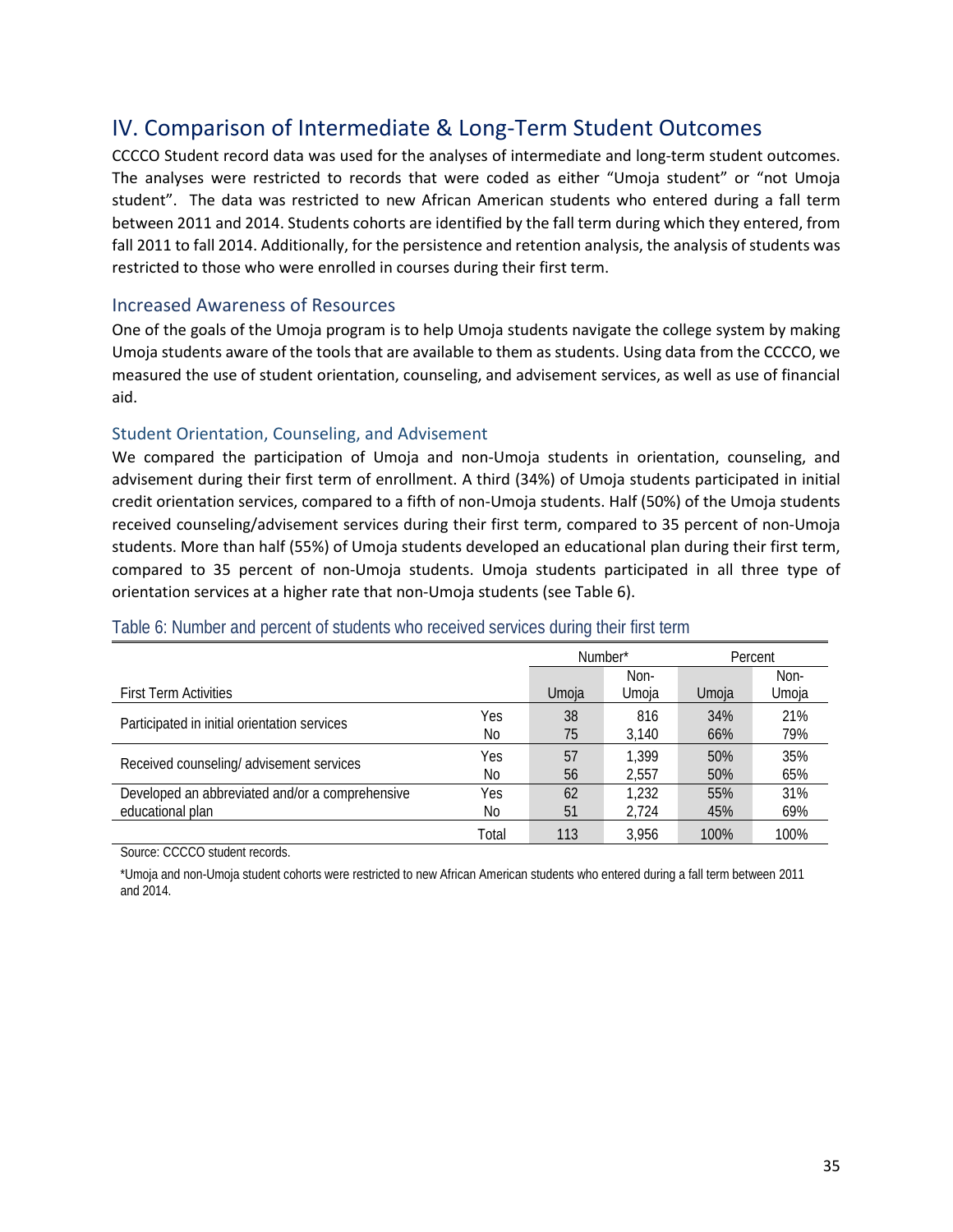#### Financial Aid

The students who received some type of financial aid for each cohort of Umoja and non-Umoja students were compared (see Table 7). On average, 95 percent of Umoja students received some type of financial aid compared to 81 percent of non-Umoja students.

|           |         | Received |                      |         |  |  |
|-----------|---------|----------|----------------------|---------|--|--|
|           | Cohort* | Count    | <b>Financial Aid</b> | Percent |  |  |
| Umoja     | 2011    | 73       | 68                   | 93%     |  |  |
|           | 2012    | 100      | 91                   | 91%     |  |  |
|           | 2013    | 103      | 85                   | 83%     |  |  |
|           | 2014    | 141      | 128                  | 91%     |  |  |
|           | Total   | 417      | 395                  | 95%     |  |  |
| Non-Umoja | 2011    | 2,596    | 2,055                | 79%     |  |  |
|           | 2012    | 4,226    | 2,921                | 69%     |  |  |
|           | 2013    | 4,023    | 2,673                | 66%     |  |  |
|           | 2014    | 4,171    | 2,961                | 71%     |  |  |
|           | Total   | 15,016   | 12,151               | 81%     |  |  |

<span id="page-37-1"></span>

|  |  | Table 7: Financial aid received for Umoja and non-Umoja students (2011-2014) |  |
|--|--|------------------------------------------------------------------------------|--|
|  |  |                                                                              |  |

Source: CCCCO student records.

\*Umoja and non-Umoja student cohorts were restricted to new African American students who entered during a fall term between 2011 and 2014.

## <span id="page-37-0"></span>Increased Academic Performance

The available measures of increased academic performance included; total units attempted and earned, total transferable units attempted and earned; and course success rates for all courses and Umoja courses. The long-term measures of increased academic performance are the progression from Basic Skills to Transfer Level English and Math (as neither term or overall GPA were included within the CCCCO data set that was available for analysis).

## Total Units Attempted and Earned

We examined the percentage of units earned for Umoja and non-Umoja students for the first two fall and spring terms in which students were enrolled. Table 8 displays the total attempted (Att.) and earned units (Earn.) for each cohort of students. Comparing the average percent of units earned for Umoja students to non-Umoja students, the average percentage of units earned for Umoja students in their first term is 70 percent, which is higher than the average for non-Umoja students in their first term (62%). The average percentage of units earned for Umoja students in their second term (66%) is also higher than that for non-Umoja students in their second term (62%). The average for Umoja students (65%) dips slightly below that for non-Umoja students in the third term (66%), and then climbs back up to 71 percent in the fourth term, vs. 68 percent for non-Umoja students.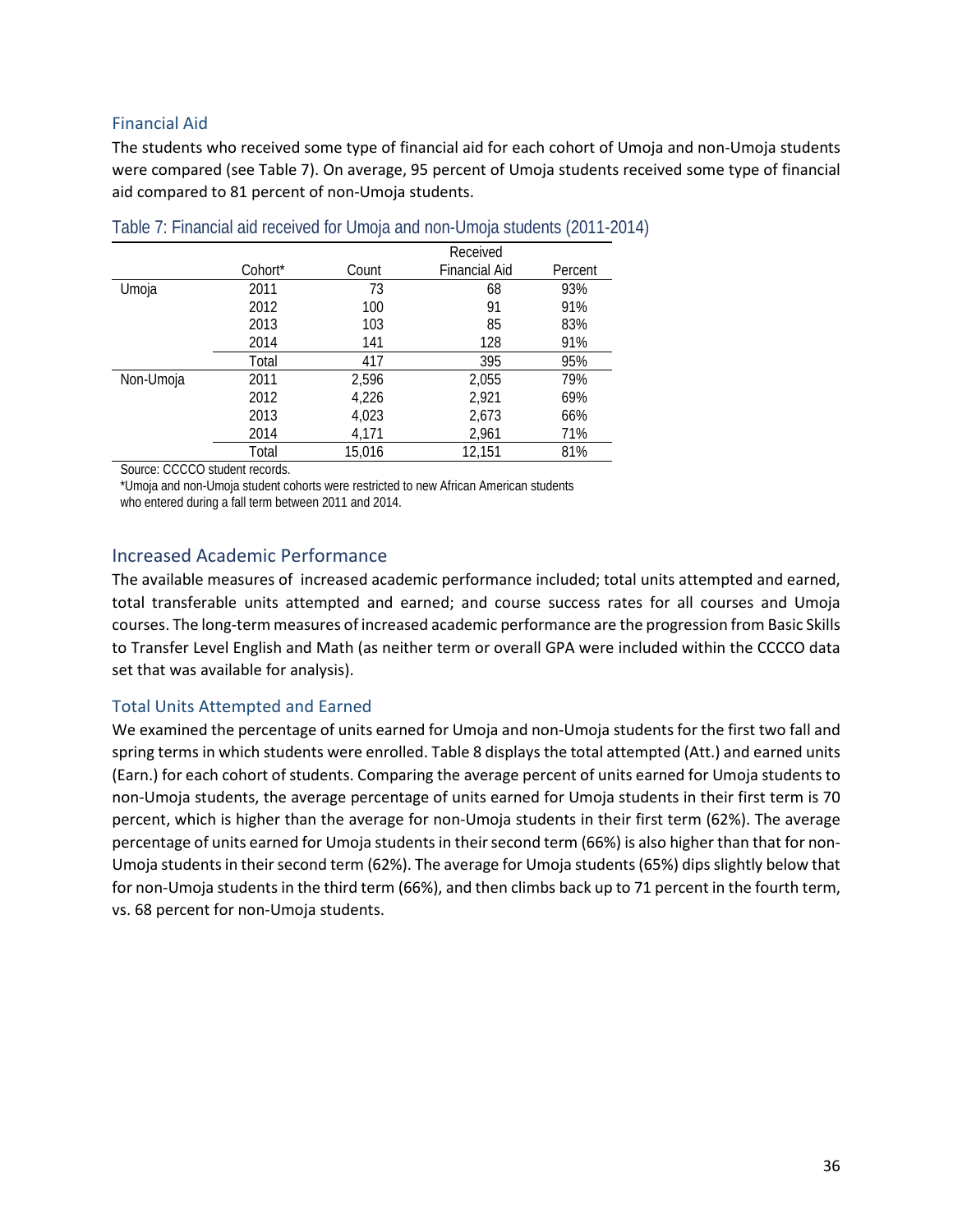|           |         |         | Fall 1 |     |               | Spring 1 |        |        | Fall 2 |     |        | Spring 2 |     |  |
|-----------|---------|---------|--------|-----|---------------|----------|--------|--------|--------|-----|--------|----------|-----|--|
|           | Cohort* | Att.    | Earn.  | %   | Att.          | Earn.    | %      | Att.   | Earn.  | %   | Att.   | Earn.    | %   |  |
| Umoja     | 2011    | 733     | 544    | 74% | 840           | 531      | 63%    | 744    | 441    | 59% | 623    | 375      | 60% |  |
|           | 2012    | 1.146   | 735    | 64% | 1.047         | 700      | 67%    | 846    | 547    | 65% | 647    | 474      | 73% |  |
|           | 2013    | 1,171   | 854    | 73% | 990           | 626      | 63%    | 768    | 515    | 67% | 688    | 496      | 72% |  |
|           | 2014    | 1,619   | 1,123  | 69% | 1,501         | 1,022    | 68%    | 1,149  | 771    | 67% | 898    | 669      | 75% |  |
|           | Total   | 4,669   | 3,256  | 70% | 4,378         | 2,879    | 66%    | 3,507  | 2,273  | 65% | 2,856  | 2,014    | 71% |  |
| Non-Umoja | 2011    | 20,113  | 13,427 | 67% | 20.989        | 13,368   | 64%    | 17,461 | 11,755 | 67% | 14.166 | 9,508    | 67% |  |
|           | 2012    | 29,354  | 18,347 | 63% | 25,328 15,753 |          | $62\%$ | 19,295 | 12,724 | 66% | 15,348 | 10,410   | 68% |  |
|           | 2013    | 28,510  | 17.096 | 60% | 21,952 13,498 |          | 61%    | 15,610 | 10,330 | 66% | 11,795 | 8,116    | 69% |  |
|           | 2014    | 33,284  | 19.761 | 59% | 24.716 14.864 |          | 60%    | 16,822 | 11,009 | 65% | 11,126 | 7,787    | 70% |  |
|           | Total   | 111.261 | 68.632 | 62% | 92.985        | 57,483   | $62\%$ | 69.188 | 45,818 | 66% | 52.436 | 35,822   | 68% |  |

<span id="page-38-0"></span>Table 8: Units attempted and earned for Umoja and non-Umoja students (2011-2014)

Source: CCCCO student records.

\*Umoja and non-Umoja student cohorts were restricted to new African American students who entered during a fall term between 2011 and 2014.

#### Transferable Units Attempted and Earned

The percentage of transferable units earned for Umoja and non-Umoja students were identified for the first two fall and spring terms in which students were enrolled. Table 9 displays the total attempted (Att.) and earned (Earn.) transferable units for each cohort of students. Comparing the average percent of transferable units earned for Umoja students to non-Umoja students, the average percent of transferable units earned for Umoja students in their first term is 71 percent, which is higher than the average for non-Umoja students in their first term (62%). The average percent of transferable units earned for Umoja students in their second term (70%) is also higher than that for non-Umoja students in their second term (63%). The average for Umoja students (67%) dips slightly below that for non-Umoja students in the third term (68%), and then climbs back up to 74 percent in the fourth term, vs. 70 percent for non-Umoja students.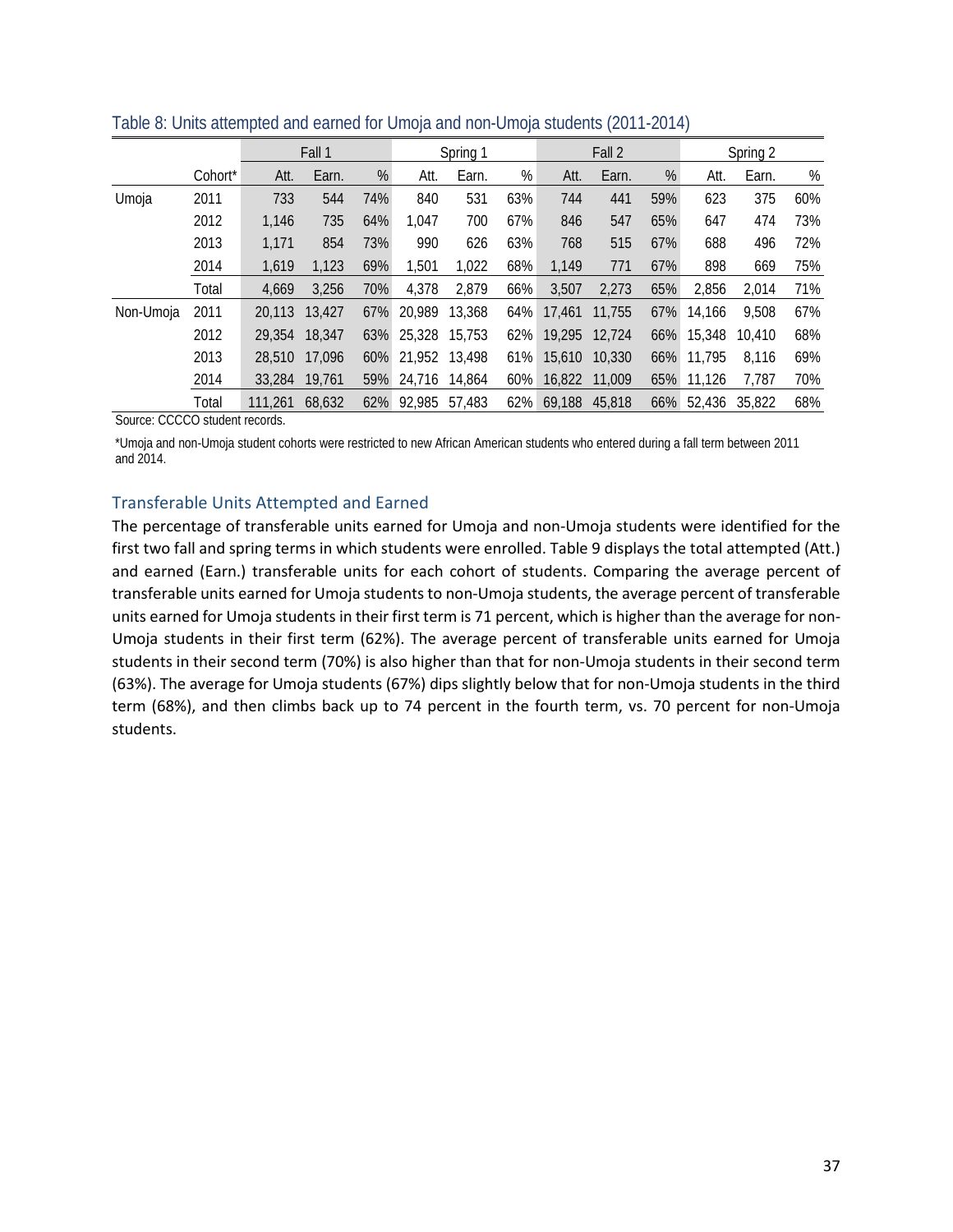|           |                     |        | Fall 1 |     | Spring 1 |        | Fall 2 |        |        | Spring 2 |        |        |     |
|-----------|---------------------|--------|--------|-----|----------|--------|--------|--------|--------|----------|--------|--------|-----|
|           | Cohort <sup>*</sup> | Att.   | Earn.  | %   | Att.     | Earn.  | %      | Att.   | Earn.  | %        | Att.   | Earn.  | %   |
| Umoja     | 2011                | 378    | 268    | 71% | 516      | 332    | 64%    | 503    | 295    | 59%      | 472    | 312    | 66% |
|           | 2012                | 575    | 373    | 65% | 685      | 481    | 70%    | 631    | 426    | 68%      | 516    | 375    | 73% |
|           | 2013                | 691    | 521    | 75% | 734      | 499    | 68%    | 623    | 422    | 68%      | 581    | 426    | 73% |
|           | 2014                | 935    | 681    | 73% | 1.041    | 764    | 73%    | 901    | 643    | 71%      | 739    | 590    | 80% |
|           | Total               | 2,578  | 1,843  | 71% | 2,976    | 2,075  | 70%    | 2,658  | 1,786  | 67%      | 2,307  | 1,702  | 74% |
| Non-Umoja | 2011                | 14,723 | 9,851  | 67% | 15,007   | 9,597  | 64%    | 13,317 | 9,094  | 68%      | 11,255 | 7,692  | 68% |
|           | 2012                | 21,379 | 13.448 | 63% | 18.279   | 11,573 | 63%    | 14,507 | 9,716  | 67%      | 12,109 | 8.399  | 69% |
|           | 2013                | 21,176 | 12,834 | 61% | 16,040   | 9,998  | 62%    | 11,891 | 8,046  | 68%      | 9,498  | 6,686  | 70% |
|           | 2014                | 23,544 | 13,981 | 59% | 17.172   | 10.626 | 62%    | 12.716 | 8,583  | 67%      | 8,980  | 6,533  | 73% |
|           | Total               | 80,822 | 50.113 | 62% | 66.497   | 41,793 | 63%    | 52,430 | 35,438 | 68%      | 41.841 | 29,309 | 70% |

<span id="page-39-0"></span>Table 9: Transferable units attempted and earned for Umoja and non-Umoja students (2011-2014)

Source: CCCCO student records.

\*Umoja and non-Umoja student cohorts were restricted to new African American students who entered during a fall term between 2011 and 2014.

#### Course Success

A course success rate was calculated for Umoja and non-Umoja students. Umoja students succeeded in their courses 60 percent of the time compared to non-Umoja students who succeeded in their courses 55 percent of the time (see Table 10).

<span id="page-39-1"></span>

| Table 10: Number and percent of successful courses for Umoja and non-Umoja |  |  |  |  |  |  |
|----------------------------------------------------------------------------|--|--|--|--|--|--|
| students (2011-2014)                                                       |  |  |  |  |  |  |

|           |         | Number of courses | Successful courses | Percentage |
|-----------|---------|-------------------|--------------------|------------|
|           | Cohort* | 2011-2016**       | 2011-2016**        | successful |
| Umoja     | 2011    | 1,622             | 921                | 57%        |
|           | 2012    | 1,886             | 1,117              | 59%        |
|           | 2013    | 1,719             | 1,071              | 62%        |
|           | 2014    | 2,006             | 1,212              | 60%        |
|           | Total   | 7,233             | 4,321              | 60%        |
| Non-Umoja | 2011    | 39,873            | 22,452             | 56%        |
|           | 2012    | 45,138            | 25.454             | 56%        |
|           | 2013    | 35,565            | 19,375             | 54%        |
|           | 2014    | 32,911            | 17,339             | 53%        |
|           | Total   | 153,487           | 84,620             | 55%        |

\*Umoja and non-Umoja student cohorts were restricted to new African American students who entered during a fall term between 2011 and 2014.

\*\*Fall and Spring terms only. Success based on grade of A, B, C, P, IA, IB, IC, and IPP.

Source: CCCCO student records.

Using data collected from Umoja campus coordinators, Umoja courses were identified in the CCCCO dataset for 18 of the 55 Umoja CCC campus programs, and a course success rate was calculated for both Umoja courses and non-Umoja courses. Umoja students enrolled in Umoja courses succeeded 73 percent of the time, compared to Umoja students in non-Umoja courses who succeeded in their courses 58 percent of the time (see Table 11).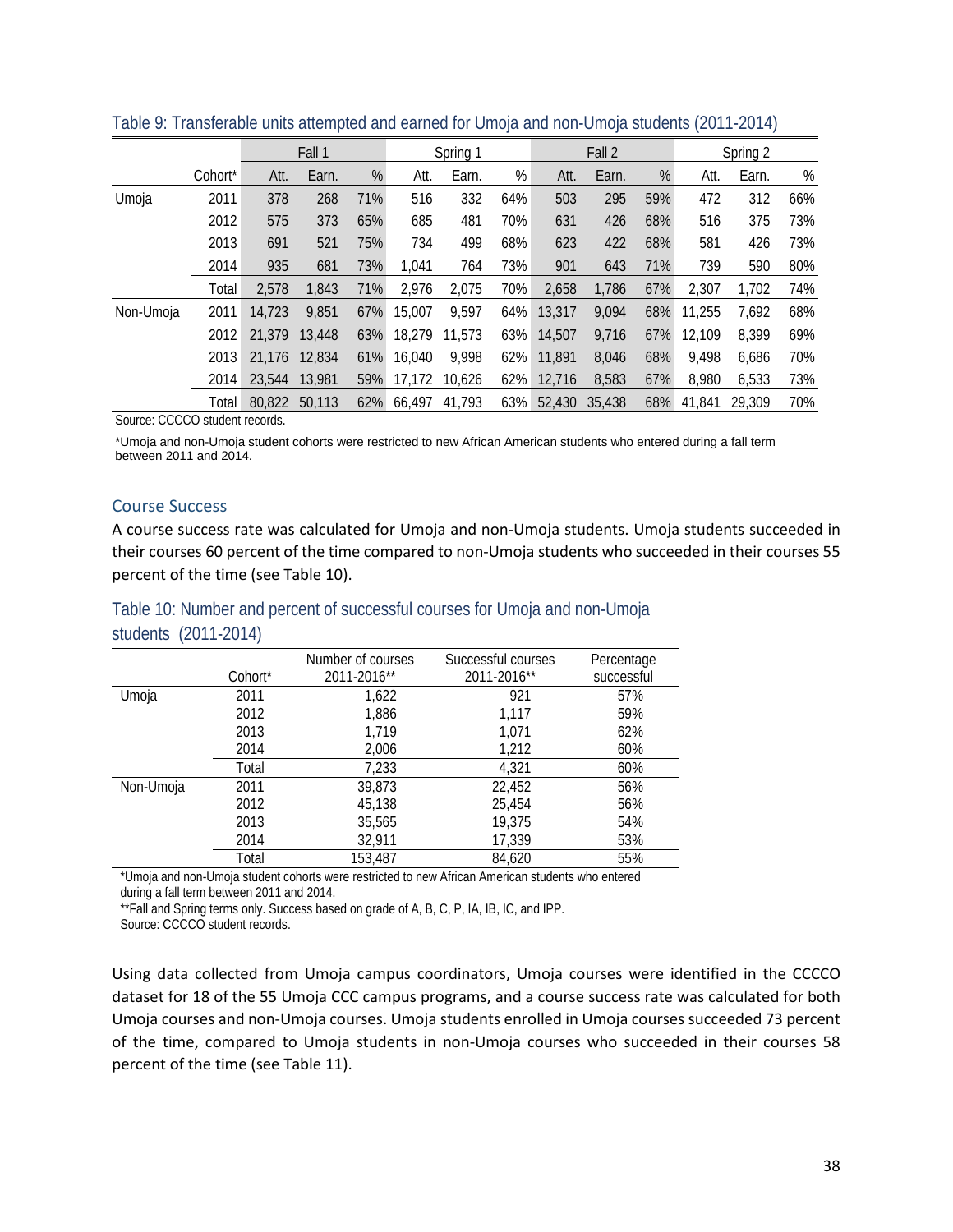|                   | Cohort <sup>*</sup> | Number of courses<br>2011-2016** | Successful courses<br>2011-2016** | Percentage<br>successful |
|-------------------|---------------------|----------------------------------|-----------------------------------|--------------------------|
| Umoja courses     | 2011                | 92                               | 56                                | 61%                      |
|                   | 2012                | 140                              | 108                               | 77%                      |
|                   | 2013                | 123                              | 81                                | 66%                      |
|                   | 2014                | 159                              | 132                               | 83%                      |
|                   | Total               | 514                              | 377                               | 73%                      |
| Non-Umoja courses | 2011                | 317                              | 176                               | 59%                      |
|                   | 2012                | 317                              | 193                               | 61%                      |
|                   | 2013                | 293                              | 164                               | 56%                      |
|                   | 2014                | 361                              | 212                               | 59%                      |
|                   | Total               | 1,288                            | 745                               | 58%                      |

<span id="page-40-1"></span>Table 11: Number and percent of successful Umoja and non-Umoja courses for subset of Umoja campus programs (2011-2014)

\*Umoja and non-Umoja student cohorts were restricted to new African American students who entered during a fall term between 2011 and 2014.

\*\*Fall and Spring terms only. Success based on grade of A, B, C, P, IA, IB, IC, and IPP. Umoja courses identified for the following CCC campuses: Cuyamaca, El Camino, Los Angeles Pierce, Los Medanos, Marin, Mira Costa, Moreno Valley, Napa Valley, Ohlone, Riverside, San Bernardino Valley, San Joaquin Delta, San Mateo, Santa Rosa,

Berkeley City, Chaffey, and Cosumnes River.

Source: CCCCO student records

## <span id="page-40-0"></span>Progression from Basic Skills to Transfer Level English and Math

To track progress from Basic Skills to Transfer Level English, the analysis was limited to those students who were enrolled in Basic Skills English in their first term. Table 12 displays the number and percent of students who were enrolled in Basic Skills English in their first term, who successfully progressed to enrollment in Transfer Level English. On average, 60 percent of Umoja students who were enrolled in Basic Skills English in their first term progressed to Transfer Level English, compared to 30 percent of non-Umoja students who progressed to Transfer Level English.

Likewise, to track progress from Basic Skills to Transfer Level Math, the analysis was limited to those students who were enrolled in Basic Skills Math in their first term. Table 12 displays the number and percent of students who were enrolled in Basic Skills Math in their first term, who successfully progressed to enrollment in Transfer Level Math. On average, 18 percent of Umoja students who were enrolled in Basic Skills Math in their first term progressed to Transfer Level Math, compared to nine percent of non-Umoja students who progressed to Transfer Level Math.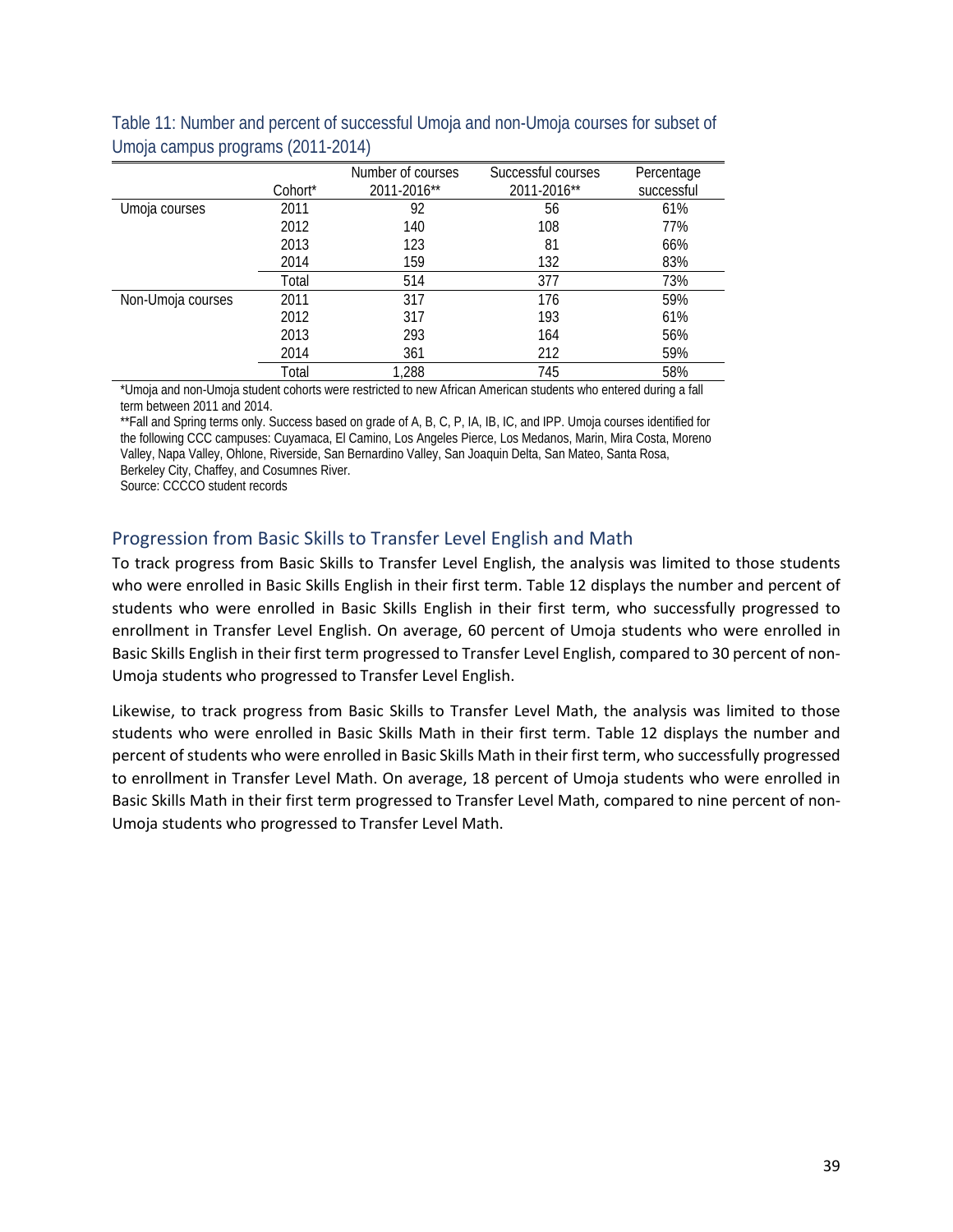|           | Cohort* | Basic<br><b>Skills</b><br>English | Transfer<br>Level<br>English | Percent | Basic<br><b>Skills Math</b> | Transfer<br>Level Math | Percent |
|-----------|---------|-----------------------------------|------------------------------|---------|-----------------------------|------------------------|---------|
| Umoja     | 2011    | 38                                | 30                           | 79%     | 43                          | 10                     | 23%     |
|           | 2012    | 51                                | 27                           | 53%     | 32                          | 7                      | 22%     |
|           | 2013    | 39                                | 24                           | 62%     | 28                          | 6                      | 21%     |
|           | 2014    | 69                                | 38                           | 55%     | 47                          | 4                      | 9%      |
|           | Total   | 197                               | 119                          | 60%     | 150                         | 27                     | 18%     |
| Non-Umoja | 2011    | 703                               | 259                          | 37%     | 826                         | 107                    | 13%     |
|           | 2012    | 970                               | 336                          | 35%     | 1,014                       | 124                    | 12%     |
|           | 2013    | 781                               | 205                          | 26%     | 837                         | 56                     | 7%      |
|           | 2014    | 946                               | 210                          | 22%     | 1,059                       | 50                     | 5%      |
|           | Total   | 3.400                             | 1,010                        | 30%     | 3,736                       | 337                    | 9%      |

#### <span id="page-41-2"></span>Table 12: Progression from Basic Skills to Transfer Level English and Math (2011-2014)

Source: CCCCO student records.

\*Umoja and non-Umoja student cohorts were restricted to new African American students who entered during a fall term between 2011 and 2014.

#### <span id="page-41-0"></span>Increased Persistence

Persistence rates between the fall and spring semesters for the four cohorts of Umoja and non-Umoja students were examined. Table 13 displays the persistence rates by cohort for each successive spring and fall terms. Persistence rates for Umoja students are considerably higher than persistence rates for non-Umoja students. For the first term, between 82 and 93 percent of Umoja students persisted from the fall to the spring semester. In contrast, between 55 and 73 percent of non-Umoja students persisted from the fall to the spring semester. This pattern of higher persistence rates for Umoja students continues for each successive term.

<span id="page-41-3"></span>

|           | Cohort <sup>*</sup> | Count | Spring 1 | Fall 2 | Spring 2 | Fall 3 | Spring 3 | Fall 4 | Spring 4 | Fall 5 | Spring 5 |
|-----------|---------------------|-------|----------|--------|----------|--------|----------|--------|----------|--------|----------|
| Umoja     | 2011                | 73    | .932     | .767   | .671     | .452   | .329     | .274   | .219     | .110   | .110     |
|           | 2012                | 100   | .850     | .660   | .510     | .400   | .340     | .210   | .130     |        |          |
|           | 2013                | 103   | .816     | .592   | .515     | .369   | .320     |        |          |        |          |
|           | 2014                | 141   | .858     | .667   | .567     |        |          |        |          |        |          |
| Non-Umoja | 2011                | 2,596 | .733     | .547   | .412     | .292   | .228     | .149   | .114     | .066   | .049     |
|           | 2012                | 4,226 | .570     | .372   | .283     | .196   | .155     | .101   | .078     |        |          |
|           | 2013                | 4,023 | .549     | .331   | .242     | .164   | .129     |        |          |        |          |
|           | 2014                | 4.171 | .567     | .354   | .257     |        |          |        |          |        |          |

Source: CCCCO student records.

Umoja and non-Umoja student cohorts were restricted to new African American students who entered during a fall term between 2011 and 2014.

#### <span id="page-41-1"></span>Increased Retention

Retention rates between successive fall terms for the four annual cohorts of Umoja and non-Umoja students were examined. Table 14 displays the retention rate for each group by each year and retention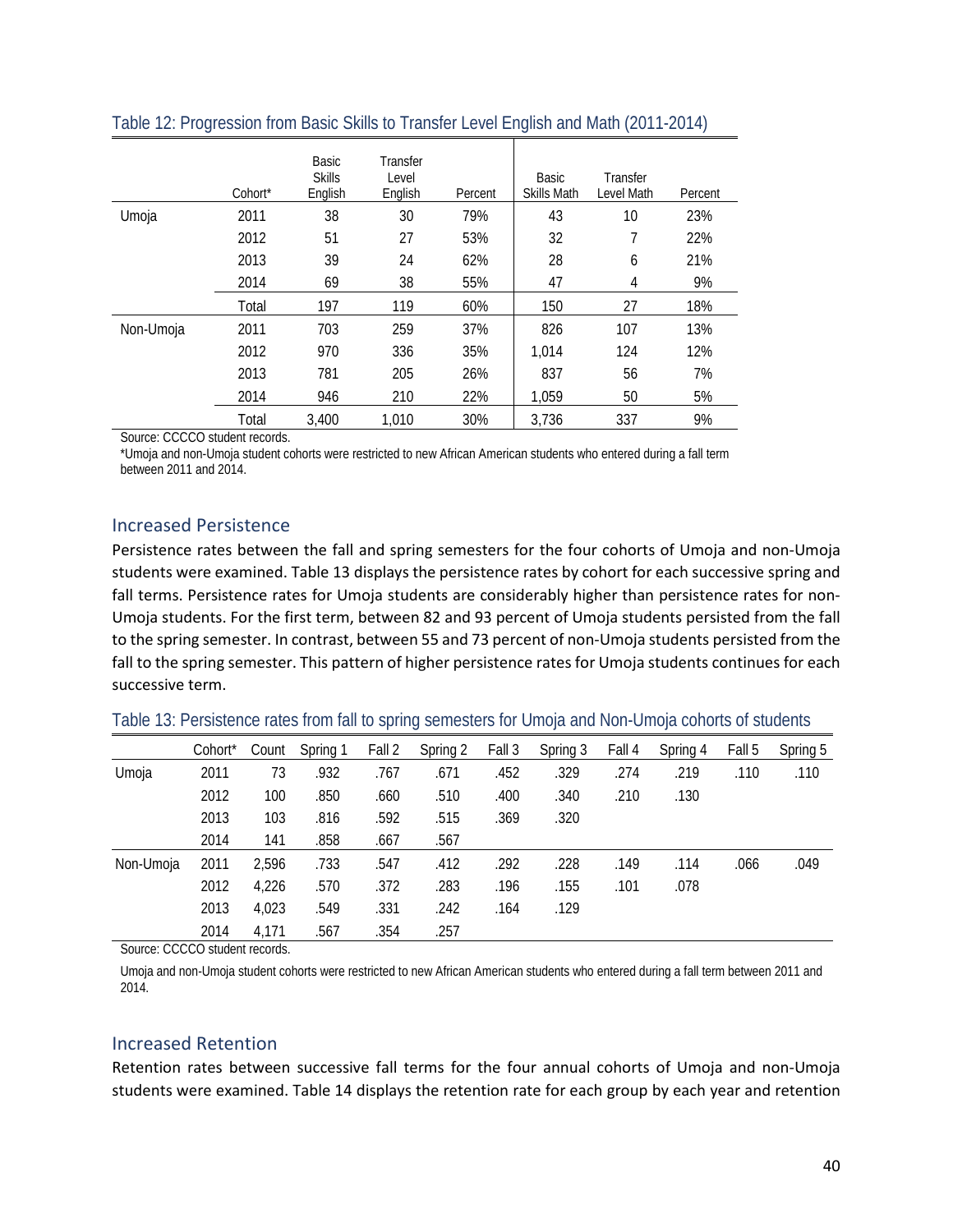rates for Umoja students are consistently higher than non-Umoja students. Between 59 and 77 percent of Umoja students were retained for one year; in contrast, between 33 and 55 percent of non-Umoja students were retained for one year. Second-year retention rates show a similar gap between Umoja and non-Umoja students: between 36 and 45 percent of Umoja students were retained for a second year, and between 16 and 29 percent of non-Umoja students were retained for a second year.

|           | Cohort* | Count | 1 year | 2 year | 3 year | 4 year |
|-----------|---------|-------|--------|--------|--------|--------|
| Umoja     | 2011    | 73    | .767   | .452   | .274   | .110   |
|           | 2012    | 100   | .660   | .400   | .210   |        |
|           | 2013    | 103   | .592   | .369   |        |        |
|           | 2014    | 141   | .667   |        |        |        |
| Non-Umoja | 2011    | 2.596 | .547   | .292   | .149   | .066   |
|           | 2012    | 4,226 | .372   | .196   | .101   |        |
|           | 2013    | 4,023 | .331   | .164   |        |        |
|           | 2014    | 4.171 | .354   |        |        |        |

<span id="page-42-1"></span>Table 14: Retention rates from fall to fall for Umoja and Non-Umoja cohorts of students (2011-2014)

Source: CCCCO student records

\*Umoja and non-Umoja student cohorts were restricted to new African American students who

entered during a fall term between 2011 and 2014.

## <span id="page-42-0"></span>Increased College Completion

Table 15 displays the number of awards distributed to each of the four Umoja and non-Umoja cohorts of students. For the first three cohorts of Umoja students, the percentage of students who received an award is higher than the percentage for non-Umoja students. The fourth cohort has had insufficient time to accumulate awards.

<span id="page-42-2"></span>

| Table 15: Awards for Umoja and Non-Umoja cohorts of students (2011-2014) |  |  |
|--------------------------------------------------------------------------|--|--|
|--------------------------------------------------------------------------|--|--|

|           | Cohort* | Count | Associate<br>of Arts<br>degree | Associate<br>Οf<br>Science<br>degree | Certificate<br>18 <sub>to</sub><br>fewer<br>than 30<br>units | Certificate<br>30 <sub>to</sub><br>fewer<br>than $60$<br>units | Total** | Percent |
|-----------|---------|-------|--------------------------------|--------------------------------------|--------------------------------------------------------------|----------------------------------------------------------------|---------|---------|
| Umoja     | 2011    | 73    | 8                              | $\overline{2}$                       | ◢                                                            | 2                                                              | 13      | 18%     |
|           | 2012    | 100   | 18                             | 3                                    | 0                                                            |                                                                | 22      | 22%     |
|           | 2013    | 103   | 9                              | 0                                    |                                                              | 0                                                              | 10      | 10%     |
|           | 2014    | 141   |                                | 0                                    | $\theta$                                                     | 0                                                              |         | 1%      |
| Non-Umoja | 2011    | 2,596 | 235                            | 37                                   | 28                                                           | 76                                                             | 376     | 14%     |
|           | 2012    | 4,226 | 224                            | 44                                   | 30                                                           | 80                                                             | 378     | 9%      |
|           | 2013    | 4,023 | 121                            | 28                                   | 26                                                           | 51                                                             | 226     | 6%      |
|           | 2014    | 4,171 | 31                             | 5                                    | 6                                                            | 17                                                             | 59      | 1%      |

\*Umoja and non-Umoja student cohorts were restricted to new African American students who entered during a fall term between 2011 and 2014.

\*\*Only Chancellor's Office approved awards are included in this table. We have not displayed "Certificate 60 semester units or more" as there were no awards of this type for any of the cohorts.

Source: CCCCO student records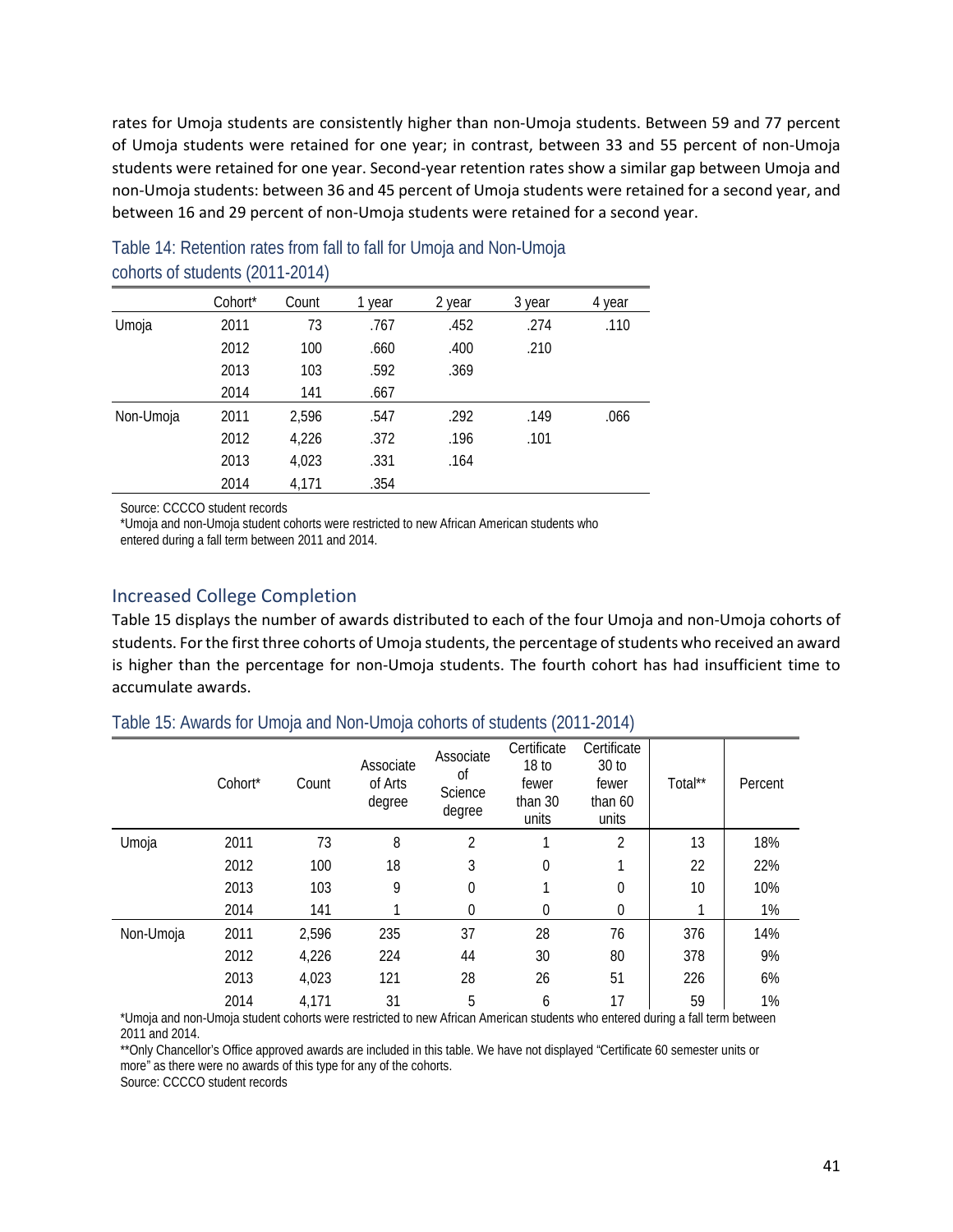Table 16 displays the number of transfers to four-year universities for each of the four Umoja and non-Umoja cohorts of students. Focusing on the average number of transfers for Umoja and non-Umoja students, there was a higher average percentage of non-Umoja students (15%) who transferred to fouryear university than Umoja students (12%).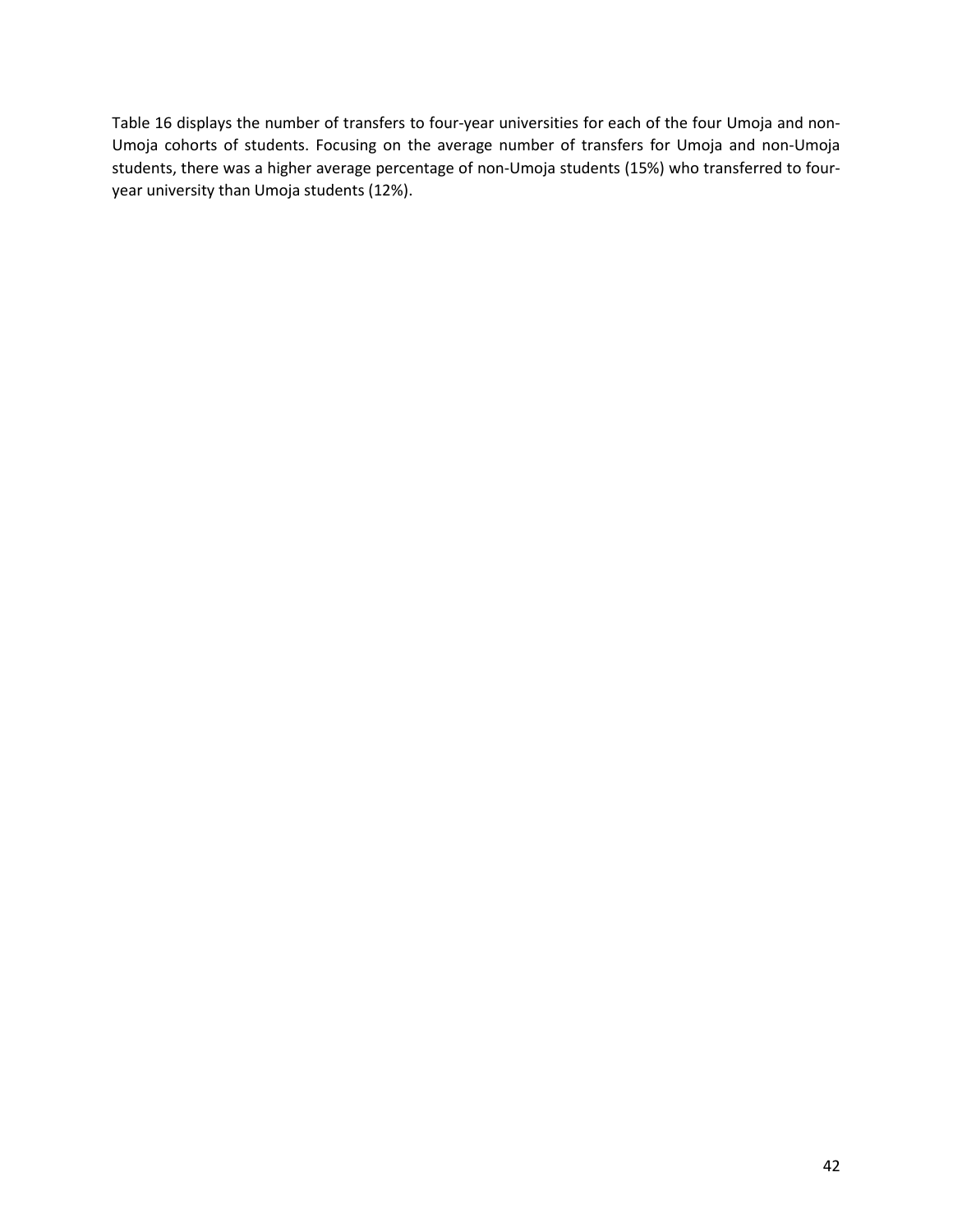|           | Cohort* | Count  | CSU | $ISP*$ | $00S*$ | UC          | Total | Percent |
|-----------|---------|--------|-----|--------|--------|-------------|-------|---------|
| Umoja     | 2011    | 73     | 6   |        |        | 0           | 8     | 11%     |
|           | 2012    | 100    | 10  | 2      | 5      | C.          | 19    | 19%     |
|           | 2013    | 103    | 4   | 3      | 10     |             | 18    | 17%     |
|           | 2014    | 141    | 3   | 0      | 2      | $\mathbf 0$ | 5     | 4%      |
|           | Average | 417    | 23  | 6      | 18     | 3           | 50    | 12%     |
| Non-Umoja | 2011    | 2,596  | 192 | 76     | 169    | 36          | 473   | 18%     |
|           | 2012    | 4,226  | 233 | 113    | 269    | 35          | 650   | 15%     |
|           | 2013    | 4,023  | 183 | 82     | 284    | 26          | 575   | 14%     |
|           | 2014    | 4,171  | 153 | 79     | 255    | 20          | 507   | 12%     |
|           | Average | 15,016 | 761 | 350    | 977    | 117         | 2,205 | 15%     |

<span id="page-44-0"></span>Table 16: Transfers to four-year universities for Umoja and Non-Umoja cohorts of students (2011-2014)

\*Umoja and non-Umoja student cohorts were restricted to new African American students who entered during a fall term between 2011 and 2014.

CSU = California State University, ISP = In-State Private University, OOS= Out-of-State University, UC=University of California Source: CCCCO student records.

In sum, in the analysis of CCCCO student cohorts, comparing Umoja students to non-Umoja students, Umoja students out-performed non-Umoja students in the average number of units earned, transferable units earned, course success rate, movement from Basic Skills to Transfer Level English and Math, persistence, retention, and number of awards.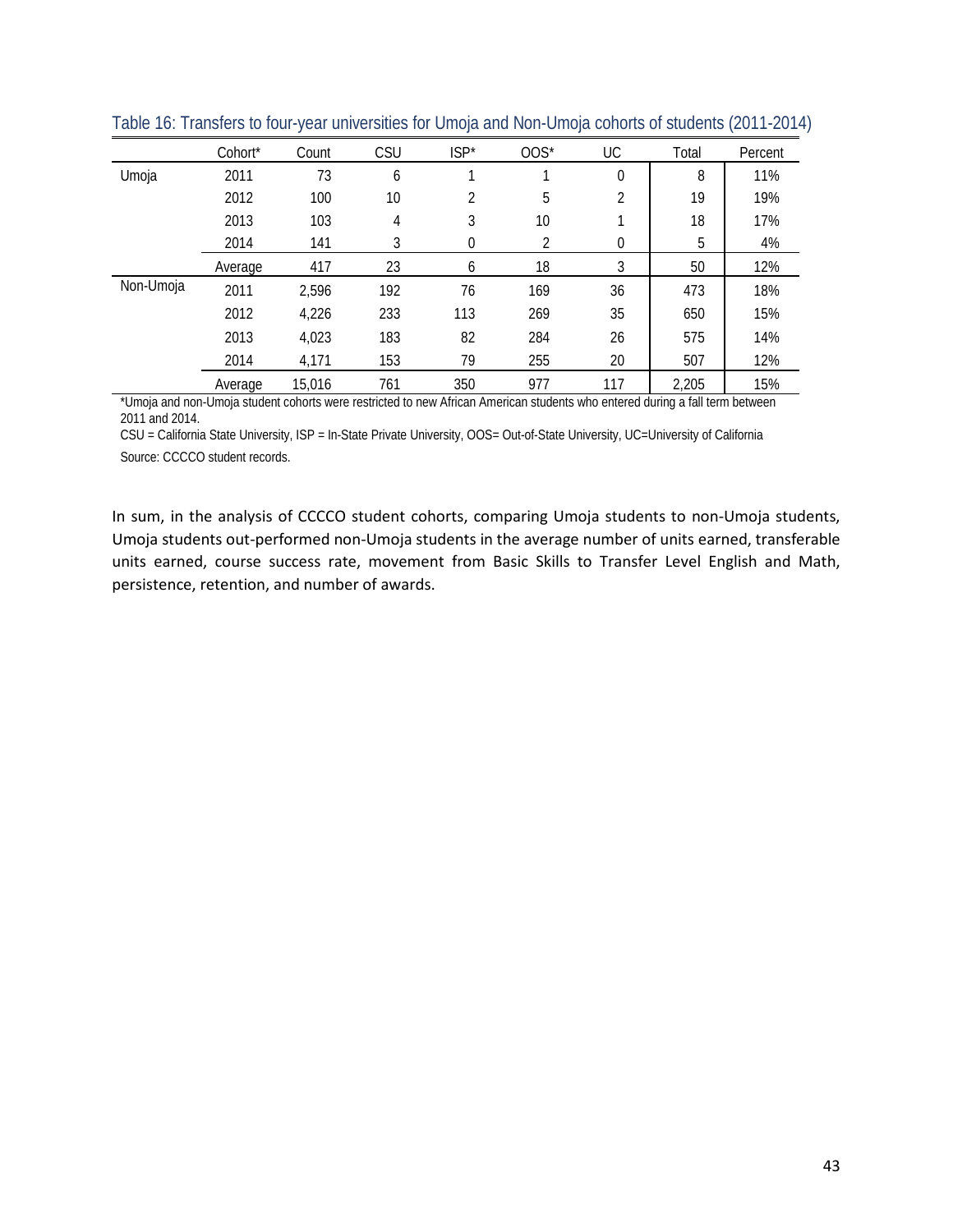## <span id="page-45-0"></span>V. Summary & Recommendations

#### <span id="page-45-1"></span>Summary

In summary, although there were limitations to data available for this evaluation, the outcomes measured showed an overall positive impact of the Umoja program on participants.

Using data from the Umoja student survey, we found that Umoja students who were in their second semester or more showed higher ratings than those students just entering college; there were statistically significant differences in terms of Umoja program effectiveness and the importance of Umoja program activities. For the measure of the effectiveness of the Umoja program, there was a difference in the average score between the two groups: students in their first semester had an average score of 17.13, while students in their second semester or more had an average score of 17.95. For the measure of the importance of Umoja program activities, students in their first semester had an average score of 24.30, while students in their second semester or more had an average score of 25.65.

Umoja students who were in their second semester or more showed higher ratings than those Umoja students just entering college. The difference between the two groups was statistically significant. The average score for students in their first semester (19.20) was less than established students (20.21) showing a stronger sense of belonging for students as they progress from the first semester to the second semester. For the scale measuring perceived micro-aggression, there was a statistically significant difference between the two groups. The average score for students in their first semester (8.44) was higher than established students (8.21) showing a greater perception of micro-aggression for students as they progress from the first semester to the second semester.

In the analysis of CCCCO student cohorts, comparing Umoja students to non-Umoja students, [13](#page-45-4) Umoja students out-performed non-Umoja students in the average number of units earned, transferable units earned, course success rate, movement from Basic Skills to Transfer Level English and Math, persistence, retention, and number of awards.

#### <span id="page-45-2"></span>Limitations

There are some notable limitations to the data: for the Umoja student survey, the generalizability of the survey data to all Umoja participants is unknown, as respondents used an anonymous link to access the survey, and data collection occurred at multiple events and during Umoja courses. For the analysis of the CCCCO data, the degree to which the Umoja status field in the special populations file accurately captures all Umoja participants is unknown, as attempts to collect students Ids from campus coordinators were unsuccessful. Also, the analyses of the CCCCO data were limited by the data that was available, which only included new African American students who entered during a fall term.

#### <span id="page-45-3"></span>Recommendations

l

We recommend that the UCEF should continue to work with campus coordinators to collect and report program-level data on how the Umoja program is implemented across campuses. Overall, attempts to

<span id="page-45-4"></span><sup>13</sup>Umoja and non-Umoja student cohorts were restricted to new African American students who entered during a fall term between 2011 and 2014.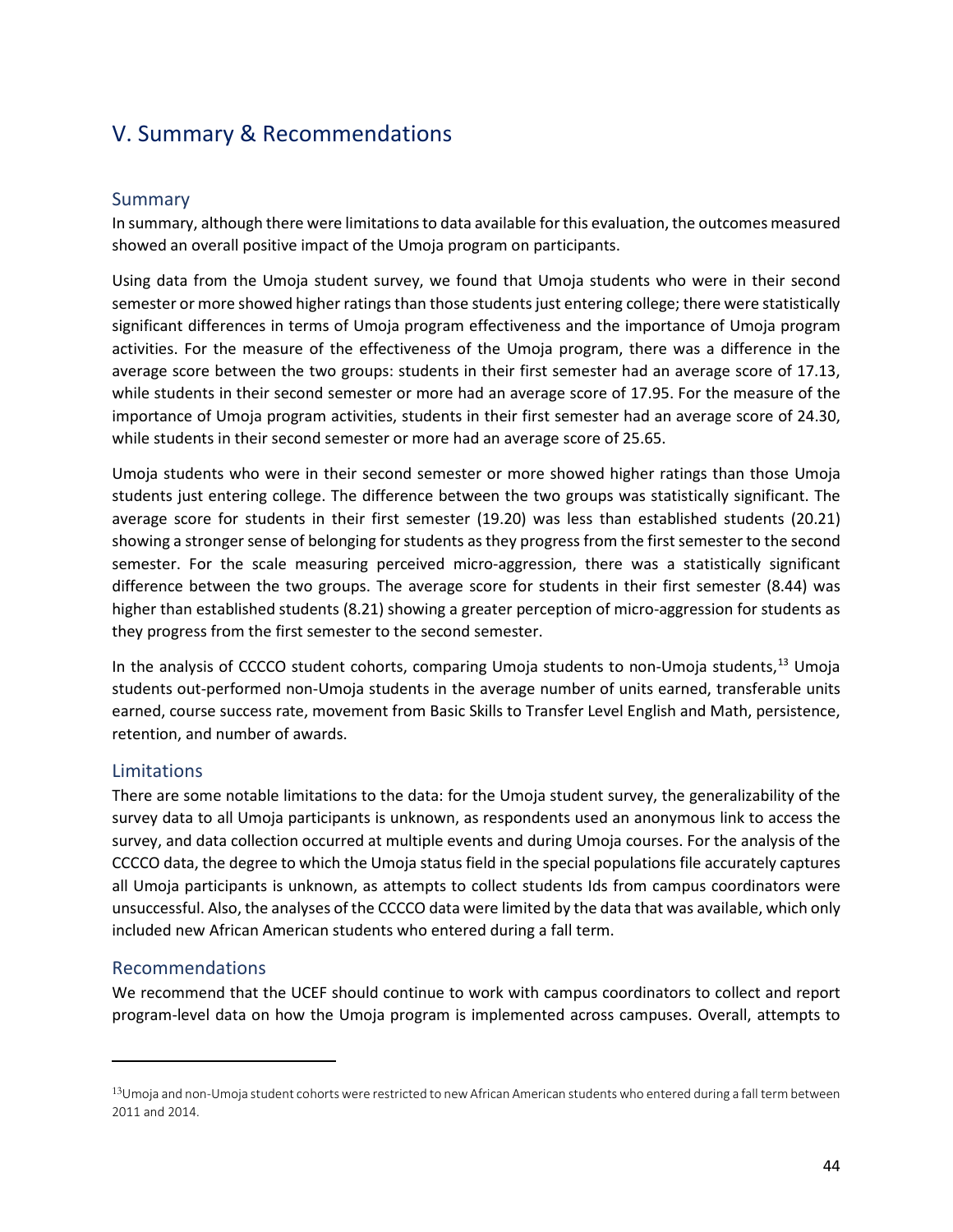collect this data within this evaluation were not successful but this data remains an important resource for campus coordinators and UCEF to ensure their program model retains fidelity to Umoja students in their programs. We also suggest that the UCEF should work with campus coordinators to collect basic information about each of their programs, and what activities are offered, as well as information on which courses are Umoja courses. The UCEF should continue to work with the Chancellor's Office to refine what data is captured in their system regarding the Umoja program.